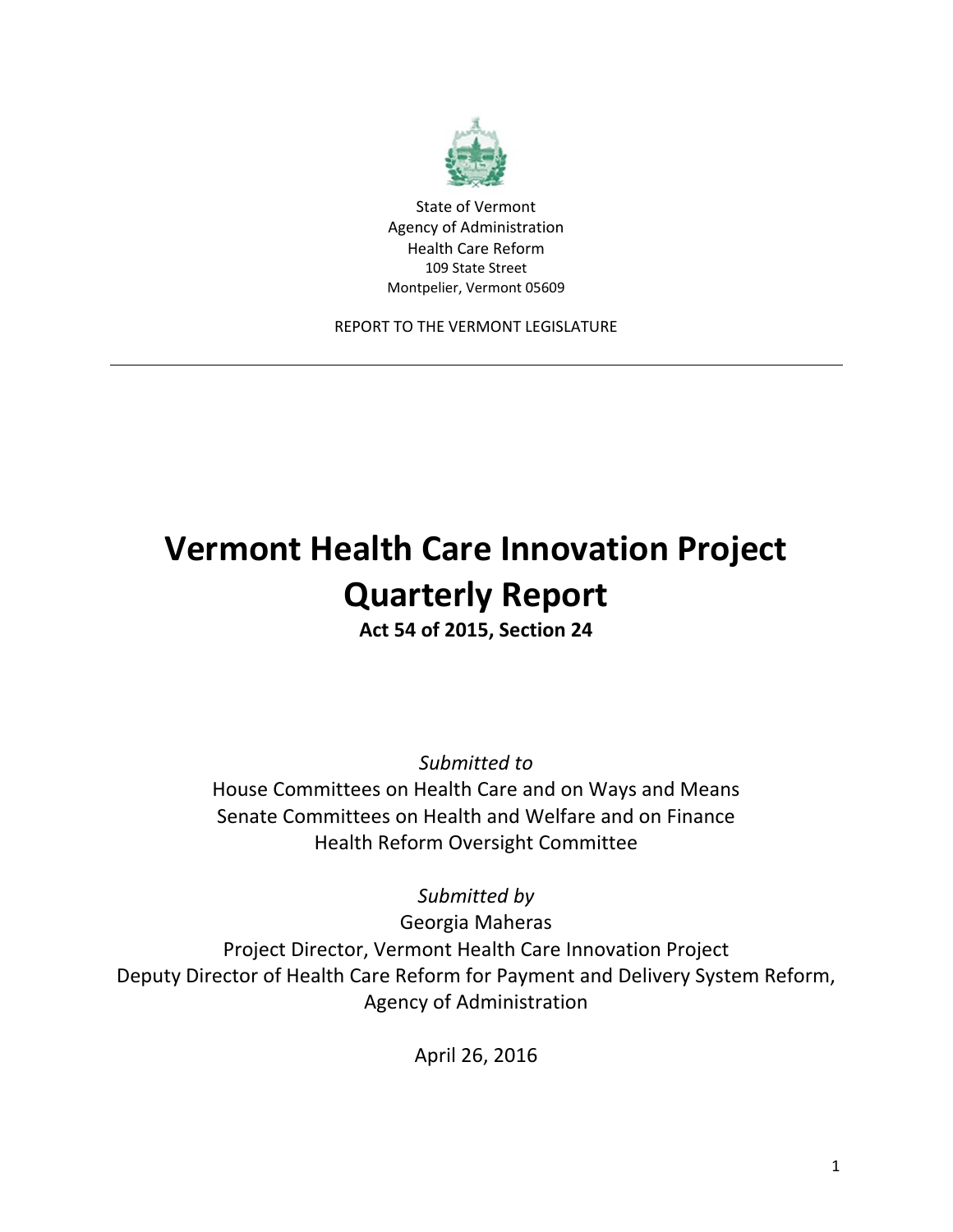This report is submitted to fulfill the requirements of Act 54 of the Acts of 2015, Section 24 regarding the Vermont Health Care Innovation Project. It provides updates on activities performed by this project in Quarter 1 of 2016. Additional information about the project can be found on our project website: http://healthcareinnovation.vermont.gov.

# *Project Overview*

The Vermont Health Care Innovation Project or VHCIP, is funded through a \$45 million State Innovation Models (SIM) Model Testing grant from the federal Center for Medicare & Medicaid Innovation (CMMI). VHCIP uses SIM funds to strive towards the Triple Aim:

- Better care;
- Better health; and
- Lower costs.

The Triple Aim is advanced through a series of tasks that fall under five major focus areas:

- **Payment Model Design and Implementation**: Supporting creation and implementation of value‐ based payments for providers in Vermont across all payers.
- **Practice Transformation**: Enabling provider readiness and encouraging practice transformation to support creation of a more integrated system of care management and care coordination for Vermonters.
- **Health Data Infrastructure**: Supporting provider, payer, and State readiness to participate in alternative payment models by building an interoperable system that allows for sharing of health information to support optimal care delivery and population health management.
- **Evaluation:** Assessing whether program goals are being met.
- **Program Management and Reporting:** Ensuring an organized project.

The project's five focus areas are depicted in Figure 1 below:



*Figure 1: Vermont's SIM Focus Areas*

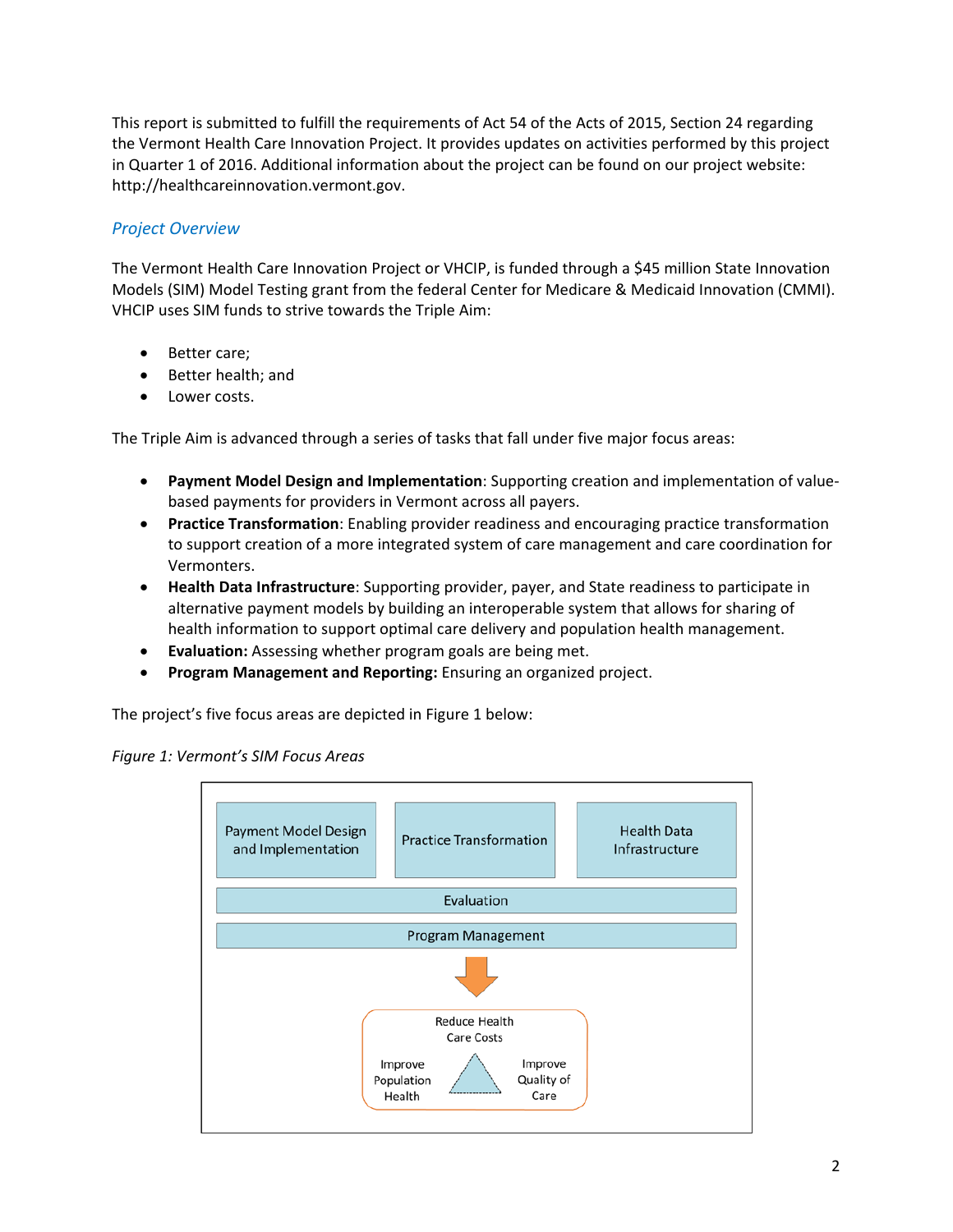#### *Progress During Quarter 1 of 2016*

#### Payment Model Design and Implementation

During Quarter 1, VHCIP worked to advance implementation and planning activities across a variety of existing and proposed payment models, including: Medicaid and commercial Shared Savings Programs; Accountable Communities for Health; the All‐Payer Model/Medicaid Pathway; and Medicaid Episodes of Care and Prospective Payment System for Home Health.

*Medicaid and Commercial ACO Shared Savings Programs:* VHCIP engaged in further analyses of Year 1 (2014) Medicaid and commercial ACO Shared Savings Program (SSP) results. DVHA and GMCB staff and contractors continued to analyze data from both SSPs to pinpoint areas of success and improvement. DVHA analyses during Quarter 1 (Q1) focused on priority areas identified by SIM stakeholders, in particular an assessment of the quality of care for beneficiaries in the Medicaid SSP receiving DLTSS specialized services; this is a continuation of work undertaken in Quarter 4 of 2015. DVHA expects to release a report detailing results in Q2 of 2016. In addition, the State formally submitted a Medicaid State Plan amendment (SPA) for Year 3 of the Medicaid SSP during Q1.

*Accountable Communities for Health:* During Q1, VHCIP continued work to engage communities around the state in a peer learning opportunity to explore the Accountable Communities for Health (ACH) model. An ACH works across the entire population in a defined geographic region to support the integration of medical care, mental health services, social and community services, and community wide prevention efforts. An ACH Peer Learning Laboratory for interested communities had a soft‐launch in Q1 of 2016; 10 communities (regions) from around the state were accepted and will participate in the Peer Learning Laboratory. Interested communities will participate in a series of facilitated in‐person and web‐ based learning sessions designed to support peer learning and inform State policy development. Peer Learning Laboratory curriculum will be designed by a contractor. This builds on previous work (described in the report for Quarter 3 of 2015) to identify key characteristics of an ACH; VHCIP staff are working to ensure alignment between the Peer Learning Lab and other learning opportunities currently offered to providers and community leaders on related topics (see Practice Transformation, below).

*All‐Payer Model and Medicaid Pathway:* VHCIP continued to offer support to the All‐Payer Model and Medicaid Pathway efforts in Q1. Federal and State investments are helping Vermont create a strong foundation for a statewide, all‐payer, transformative delivery system model. The All‐Payer Model is complemented by a newly renamed initiative known as the **Medicaid Pathway**, which includes and builds on Vermont's SIM‐supported Medicaid Value‐Based Purchasing efforts. Medicaid Value‐Based Purchasing was an integral part of Vermont's SIM grant application, and the goal of incorporating new types of Medicaid providers into payment reform activities has been a central theme of Vermont's SIM activities. The Medicaid Pathway is a process, led by the Agency of Human Services Central Office in partnership with the Agency of Administration, that addresses payment and delivery system reforms that must happen in coordination with the All‐Payer Model. This process focuses Medicaid services that are not provided exclusively (or at all) through the initial APM implementation, such as mental health, substance abuse services, and long-term services and supports. The goal is alignment of payment and delivery principles that support a more integrated system of care.

*Medicaid Episodes of Care* and *Prospective Payment System for Home Health:* During Quarter 1, VHCIP leadership engaged in ongoing discussions with CMMI related to two work streams, related to a Medicaid Episodes of Care (EOC) payment model and a Prospective Payment System (PPS) for Home Health. With agreement from CMMI, VHCIP leadership elected to modify both work streams.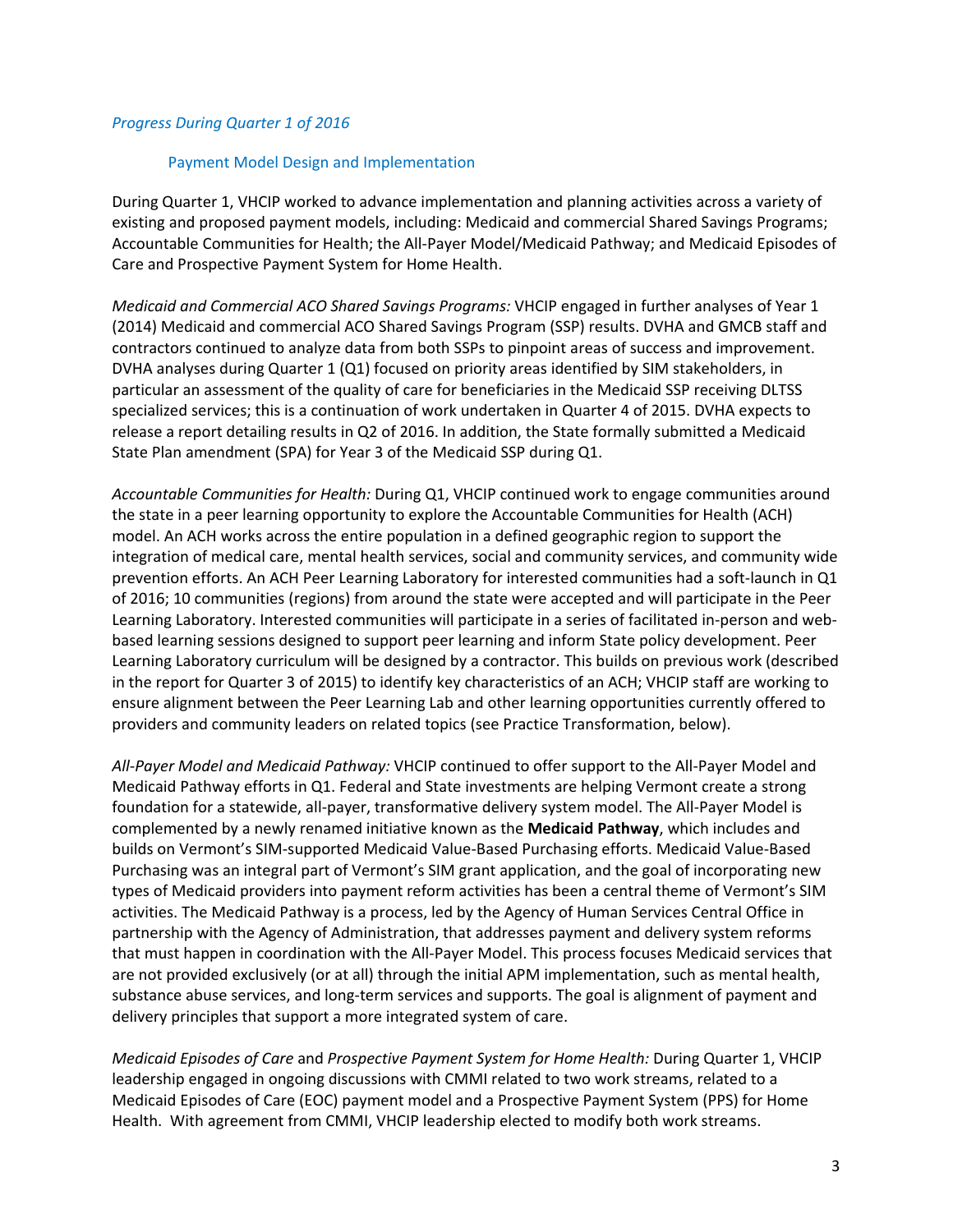- Work on a formal Episode of Care was suspended due to estimated episode launch date and inability to evaluate the model prior to the end of SIM. The initiative had been previously delayed; provider and stakeholder support for this work stream was never fully realized due to significant provider fatigue and concurrent competing payment reform priorities.
- Legislation was passed in May 2015 requiring that DVHA, in collaboration with the State's home health agencies, develop a prospective payment system for home health payments made by DVHA under traditional Medicaid (exclusive of waivers) to be put in place by July 1, 2016. In support of this goal, DVHA has developed five acuity groupings during 2015‐early 2016 and presented them to the provider association for feedback. Providers have requested the State delay implementation of this model until July 1, 2017; there is currently pending legislation<sup>1</sup> to enact this change.

# Practice Transformation

VHCIP continued to support implementation of practice transformation for Vermont providers during Quarter 1, including the: Integrated Communities Care Management Learning Collaborative; core competency trainings; and regional collaborations.

*Integrated Communities Care Management Learning Collaborative:* We continued implementation of the Integrated Communities Care Management Learning Collaborative, now active in eleven communities as of Q3 2015. The Learning Collaborative supports quality improvement and innovation in communities seeking to integrate care management across health, community, and social service organizations.

*Core Competency Training:* Project staff launched a series of care management and disability‐specific core competency trainings for front‐line health care providers in March 2016. This area of work developed out of the Integrated Communities Care Management Learning Collaborative. Interest in these trainings has significantly exceeded expectations; the program was expanded to include a fourth cohort of training sessions (3 were originally planned) due to large waiting lists for participants. Evaluations from the first training sessions were overwhelmingly positive. Trainings will continue through Q3 2016.

The Core Competency curriculum to front line staff offers comprehensive training for care coordination to a wide range of medical, social, and community service organizations in communities state-wide. The core curriculum will cover competencies related to care coordination and disability awareness. Additional training opportunities include advanced care coordination training, care coordination training for managers and supervisors, and "train the trainer" training. In total, 34 separate training opportunities will be made available to up to 240 participants state‐wide. In order to ensure sustainability of training materials beyond the initial training period, training sessions will be filmed and all materials will be made available in an online format.

*Regional Collaborations:* VHCIP is working with Blueprint for Health staff and stakeholders to support implementation of Regional Collaborations (also known as Unified Community Collaboratives). These local structures support provider collaboration and alignment between Blueprint and ACO quality measurement, data analysis, clinical priorities, and improvement efforts. Regional Collaborations

1

<sup>&</sup>lt;sup>1</sup> This is proposed in the SFY17 Budget.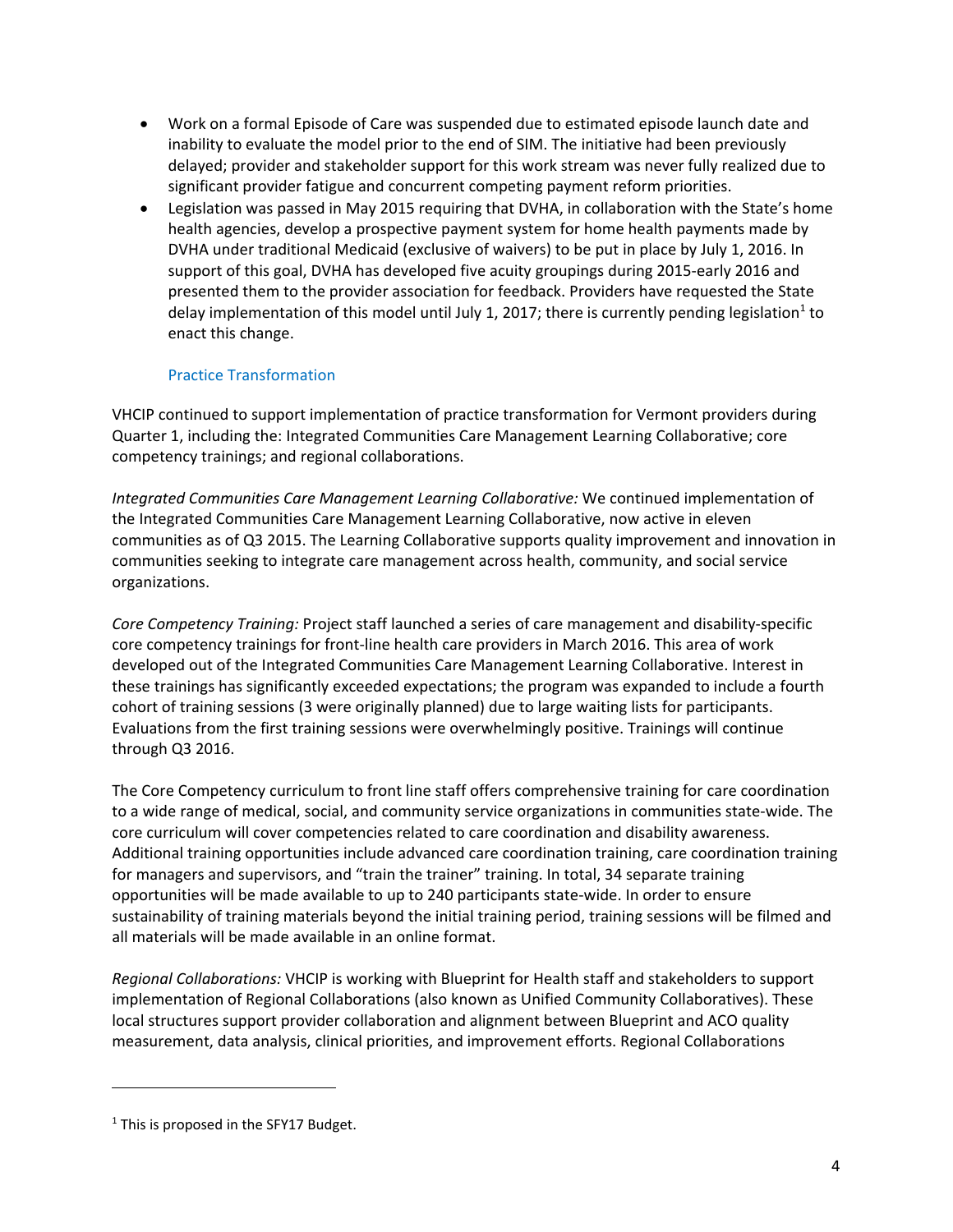convene leaders from ACOs, the Blueprint, and health care/community organizations, and are now active in all Health Service Areas.

# Health Data Infrastructure

During Quarter 1 VHCIP continued to plan for and make investments in health information technology (HIT) and health information exchange (HIE), including: DLTSS provider gap remediation activities and improving data quality.

*DLTSS Provider Gap Remediation:* In 2014 and 2015, VHCIP researched data and technology gaps impacting disability and long‐term services and supports (DLTSS) providers and made recommendations for critical improvements. As a result, VHCIP staff and stakeholders engaged in planning to remediate these gaps in Q4 2015 and Q1 2016. Efforts planned for the remainder of 2016 focus on high‐impact connectivity and accessibility targets with the goal of connecting Vermont's Home Health Agencies to the Vermont Health Information Exchange (VHIE). Additionally, VHCIP has distributed the DLTSS Health Information Technology Assessment remediation recommendations to DLTSS providers, consumers, and advocates, as well as other key stakeholders. Focus on the DLTSS recommendations is also incorporated into Vermont's HIT Strategic Plan.

*Improving Data Quality:* Our activities also continue work to improve data quality within the clinical data in the VHIE with a special focus on our designated mental health agencies. This comes in two major forms: workflow improvements at the provider office and also translation services within the VHIE.

# Evaluation

All of our efforts are evaluated to ensure the processes, as well as the outcomes, work for Vermont, its residents, payers, and providers. The evaluations occur by program, by population, and by region to identify successes, ensure that we are not inadvertently causing negative unintended consequences, and expand lessons learned quickly.

*State‐Led Evaluation Plan Approval*: VHCIP's State‐Led Evaluation Plan, a required element of the SIM grant, was approved by CMMI in Q1 2016 The plan was developed in collaboration with VHCIP stakeholders.

This plan includes three categories of activity:

- 1. Activities performed by the self‐evaluation contractor.
- 2. Monitoring and evaluation activities performed by SIM staff and key analytic contractors.
- 3. Patient experience surveys performed by Datastat.

Through the Self‐Evaluation Plan, VHCIP proposes to answer research questions in three topical areas, all key to Vermont's progress towards achieving an integrated delivery system that rewards value‐based care: Care Integration and Coordination; Use of Clinical and Economic Data to Promote Value‐Based Care; and Payment Reform and Incentive Structures. The Self‐Evaluation Plan combines a review of information on various reporting cycles to assist in programmatic decisions within the SIM Testing period, as well as inform VHCIP sustainability planning.

*State‐Led Evaluation Plan Implementation*: As a result of changes to the State‐Led Evaluation Plan and related contract scopes, State procurement guidelines required VHCIP to terminate its contract with the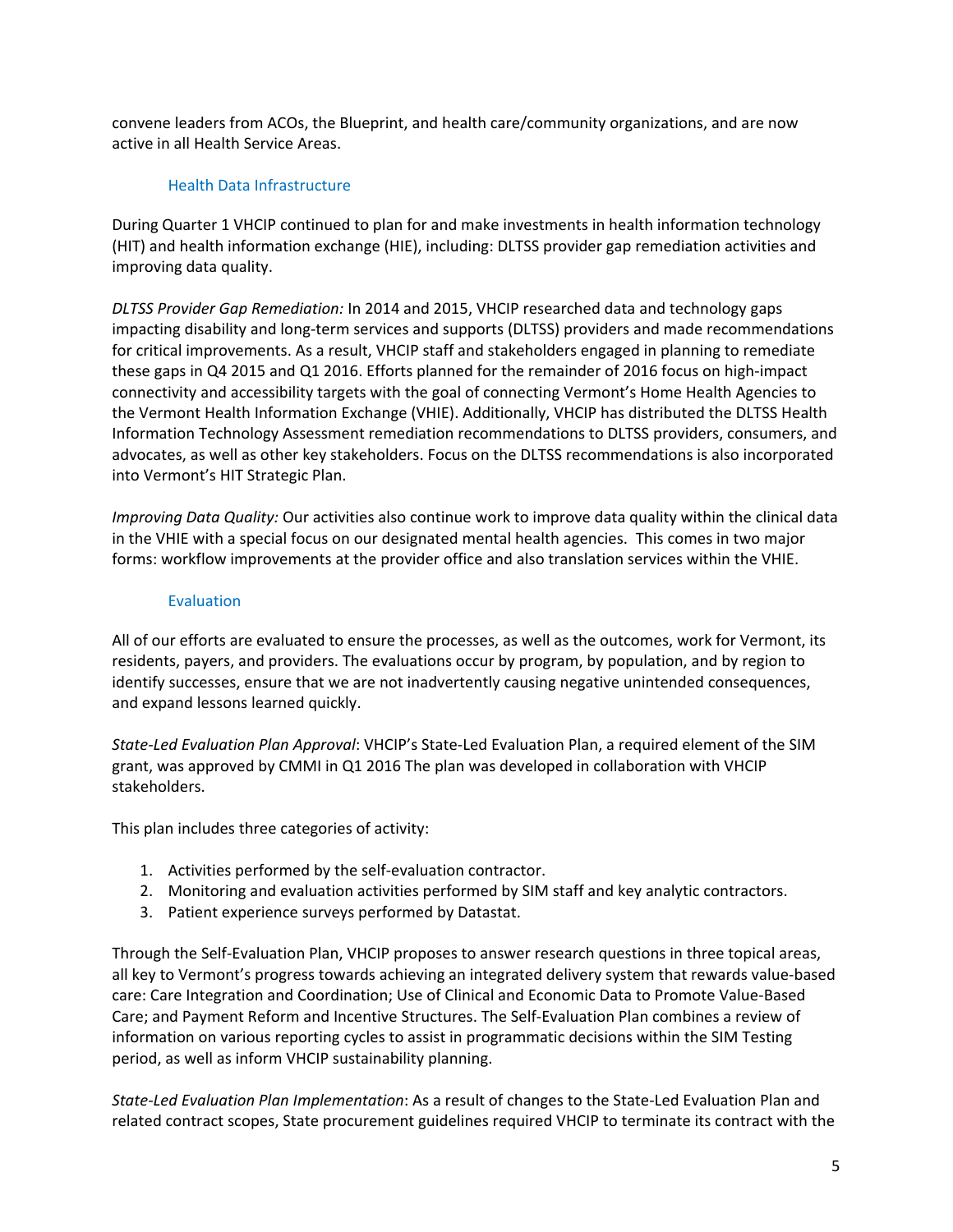existing State‐Led Evaluation contractor and re‐procure for the revised scope of work in Quarter 4 2015. A new state‐led evaluation contractor was selected in December 2015 with a contract executed with JSI International and a state‐led evaluation launch meeting held in March 2016.

*For more detailed information, please refer to the attached VHCIP Project Status Reports for March 2016, which include project summaries, timelines, and other key information about each project area.*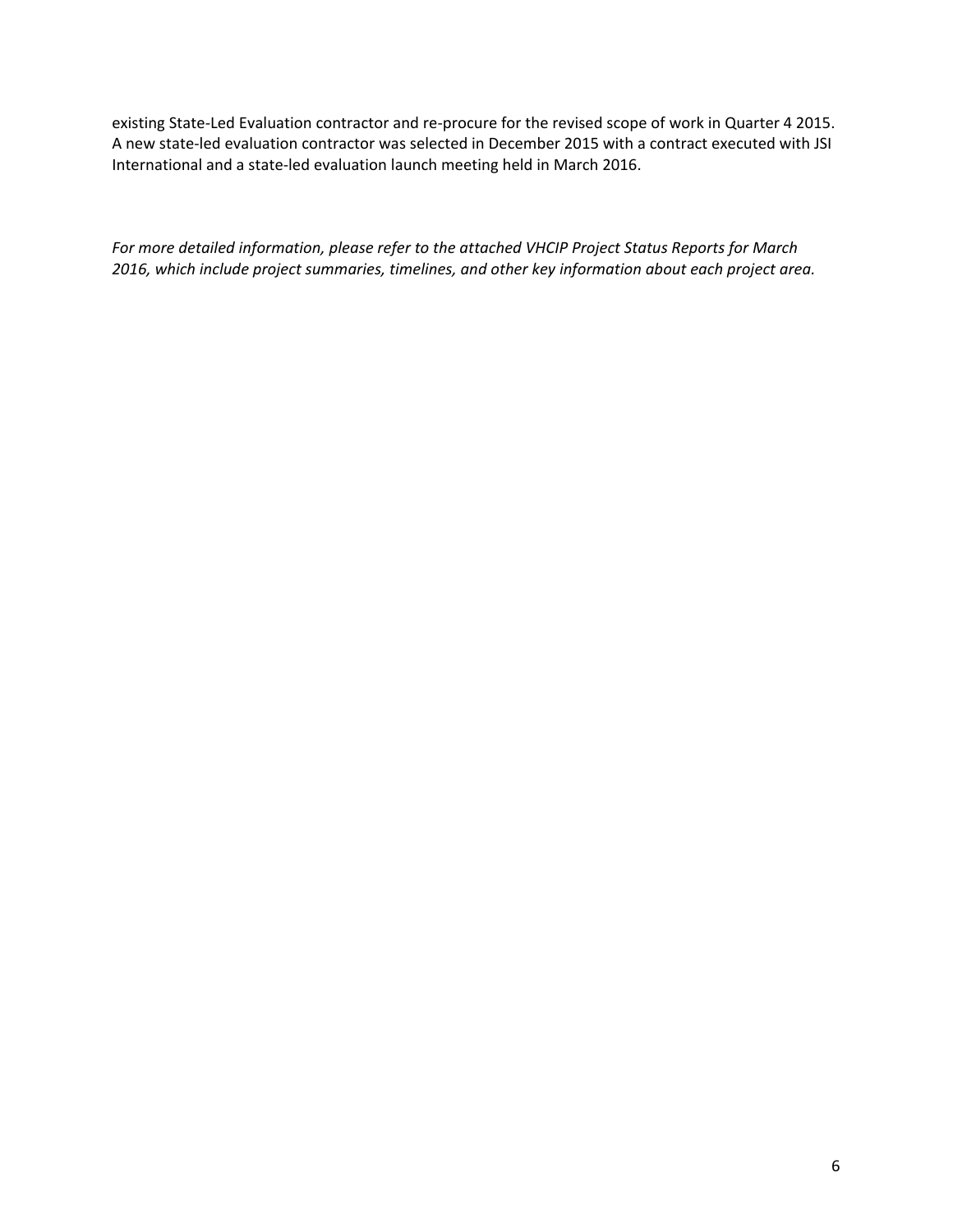

In 2013, Vermont was awarded a \$45 million State Innovation Models (SIM) grant from the federal Centers for Medicare and Medicaid Innovation (CMMI). The resulting effort, known as the Vermont Health Care Innovation Project (VHCIP), is working to test innovative payment and delivery system reform models throughout our state.

Vermont's payment and delivery system reforms are designed to help Vermont achieve the Triple Aim of better care, better health, and lower costs. In order to achieve this we are working to design value‐based payment models for all payers, support provider readiness for increased accountability, and improve our health data infrastructure to enable all to use timely information for clinical decision-making and policy-making. A hallmark of our activities is collaboration between the public and private sectors. We are creating commitment to change and synergy between public and private cultures, policies, and behaviors.

Our work occurs in five focus areas **Payment Model Design and Implementation, Practice Transformation**, **Health Data Infrastructure**, **Evaluation,** and **Project Management**.

**Payment Model Design and Implementation:** Supporting creation and implementation of value‐based payments for providers in Vermont across all payers.

VHCIP's payment model design activities are performed on a multi‐payer basis as much as possible.

Building off of the successful launch of our patient‐centered medical home efforts (the Blueprint for Health program), Vermont launched Medicaid and commercial Shared Savings ACO Programs in 2014. Nearly 60% of Vermonters are participating in these two programs, which align with the Medicare Shared Savings ACO Program. The three ACOs in Vermont include the majority of our health care providers—including many of our long‐term services and supports and mental health providers.

VHCIP is also designing – and testing – various other value‐based payment models intended to promote better sustainability of health care costs and higher quality. These include: pay-for-performance, episodes of care/bundled payments, prospective payment systems, and capitation.

The payment models are designed in a way that meets providers where they are: some providers are more able to accept financial risk than others. They are also designed to ensure that the payers can operationalize the new structure and the State can evaluate the programs. By establishing a path for all providers, we are phasing in reforms broadly, but responsibly.

Vermont is also exploring an all‐payer model. An all‐payer model is an agreement between the state and the federal government on a sustainable rate of growth for health care spending in that state; the agreement will include strict quality and performance measurement. An agreement would also include all necessary Medicare waivers, the new structure of a global commitment waiver for Medicaid, and the state's vision for the payment of providers.

# **Practice Transformation:** Enabling provider readiness and encouraging practice transformation.

VHCIP's care delivery activities are designed to enable provider readiness to participate in alternative payment models and accept higher levels of financial risk and accountability. This area of work includes monitoring Vermont's existing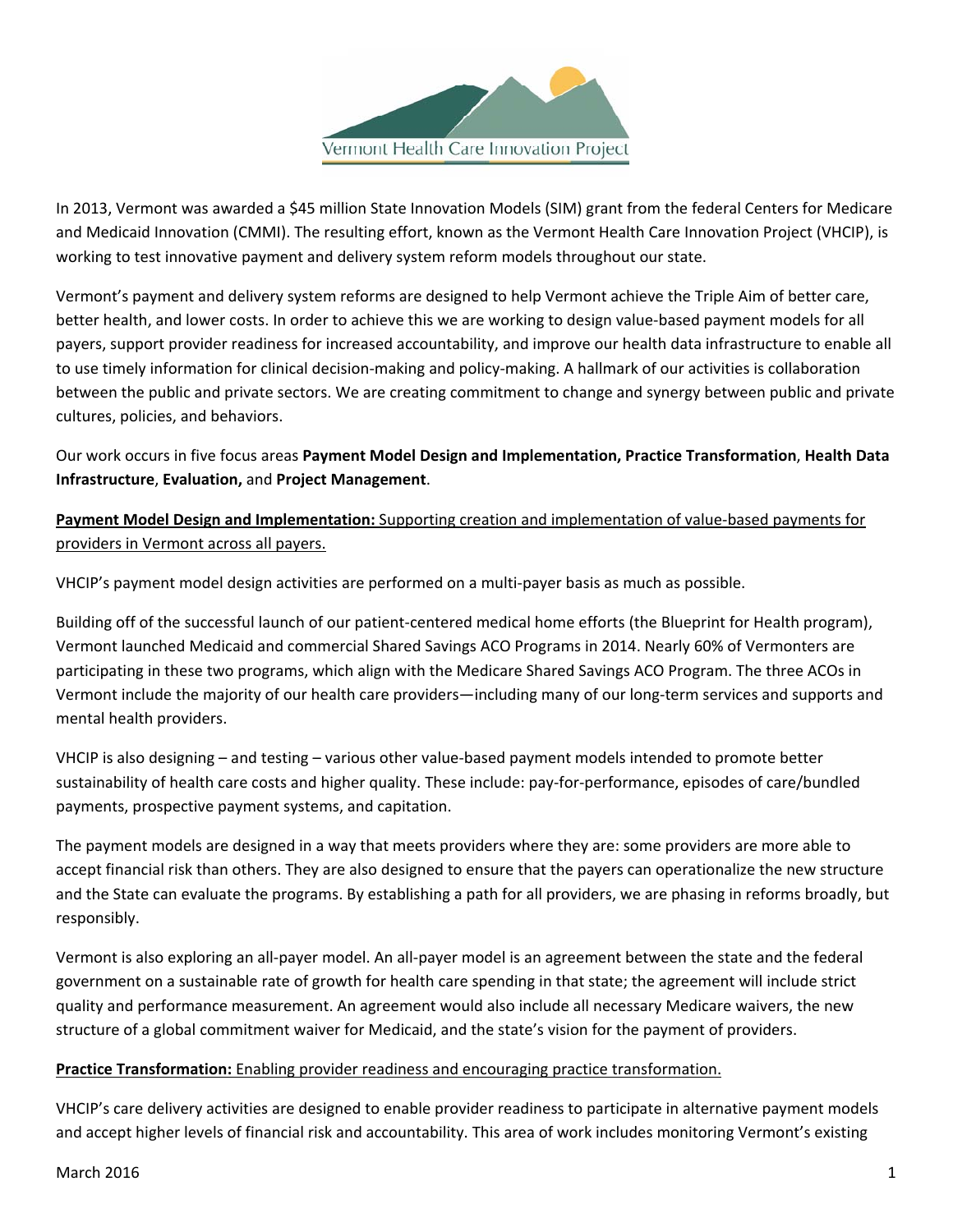workforce, as well as designing transformation activities that support provider readiness. We have two areas of early success within this work stream: our Sub‐Grant Program and the Integrated Communities Care Management Learning Collaborative.

The Sub‐Grant Program supports over 15,000 Vermont providers in practice transformation and impacts over 300,000 Vermonters from all over the state.

The Integrated Communities Care Management Learning Collaborative, launched in late 2014, seeks to improve care and reduce fragmentation for at-risk Vermonters and their families by enhancing integrated care management across multiorganizational teams of health and human services providers. The first cohort of the Learning Collaborative included three communities and 90 providers, and the initiative has expanded to two new cohorts with teams of health care and service providers from 8 additional interested communities in the state. The Learning Collaborative utilizes a Plan-Do-Study‐Act quality improvement model punctuated with periodic in‐person and virtual learning sessions. The program will also evaluate whether the interventions improve coordination of care and services.

# **Health Data Infrastructure:** Supporting provider, payer, and State readiness to participate in alternative payment models.

VHCIP's health data infrastructure development activities support the development of clinical, claims, and survey data systems to support alternative payment models. VHCIP is making strategic investments in clinical data systems to allow for passive quality measurement – reducing provider burden while ensuring accountability for health care quality – and to support real‐time decision‐making for clinicians. VHCIP is also working to strengthen Vermont's data infrastructure to support interoperability of claims and clinical data and predictive analytics.

These investments have yielded significant improvements in the quality and quantity of data flowing from providers' electronic medical records into the Vermont's Health Information Exchange (VHIE). We have also identified data gaps for non‐meaningful use providers to support strategic planning around data use for all providers across the continuum.

# **Evaluation:** Ongoing evaluation of investments and policy decisions.

All of our efforts are evaluated to ensure the process, as well as the outcomes work for Vermont, its residents, payers, and providers. The evaluations occur by program, by population, and by region to ensure that we are not inadvertently causing unintended consequences and so that we can expand lessons learned quickly.

# **Project Management**: Support for all VHCIP activities.

The various VHCIP activities are supported through several staff and contractors who ensure the project is organized, has sufficient resources, and is able to meet all goals and milestones.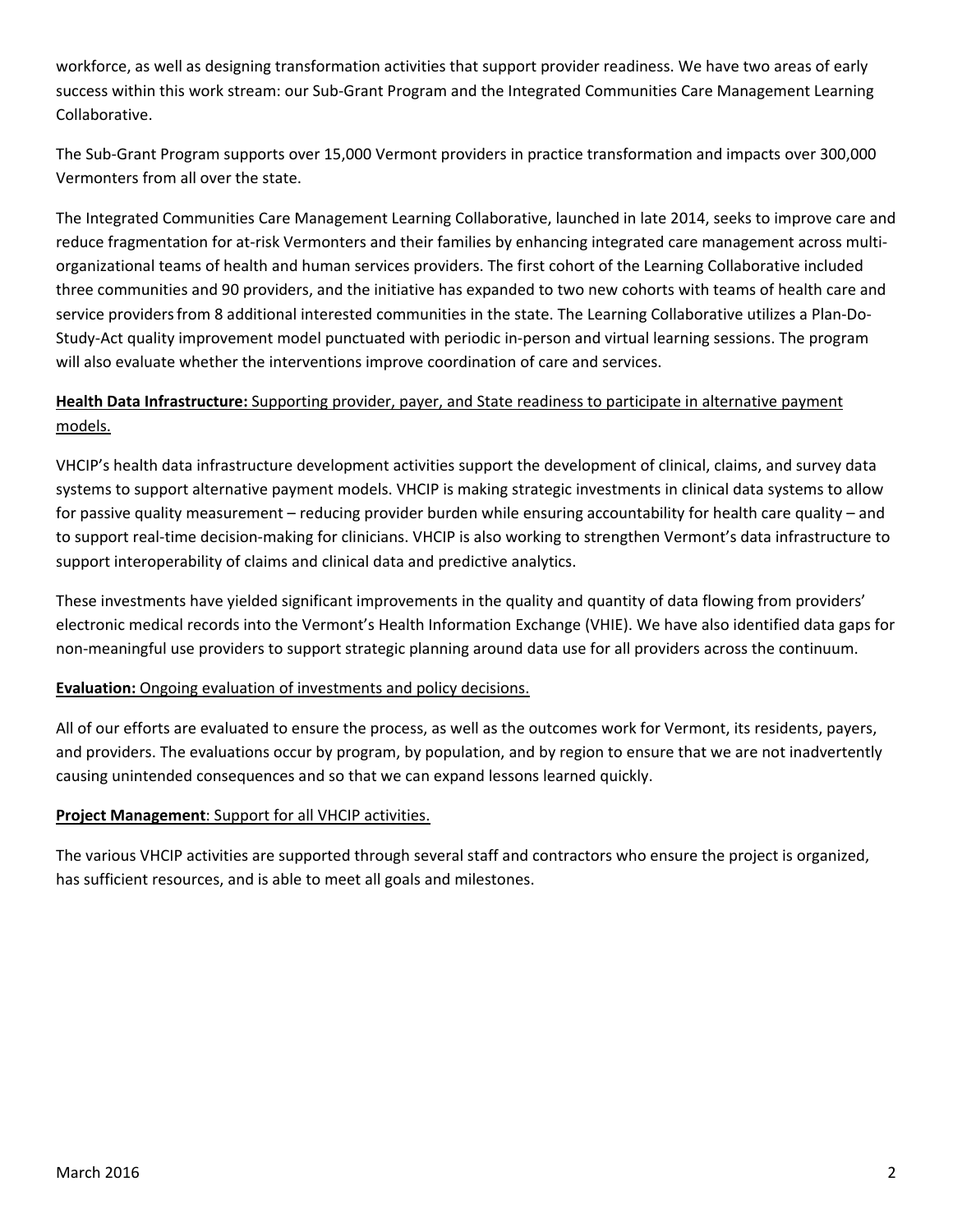# **VHCIP Project Status Reports March 2016**

| Projects: Self-Evaluation Plan and Execution; Surveys; Monitoring and Evaluation Activities within Payment Programs |  |
|---------------------------------------------------------------------------------------------------------------------|--|
|                                                                                                                     |  |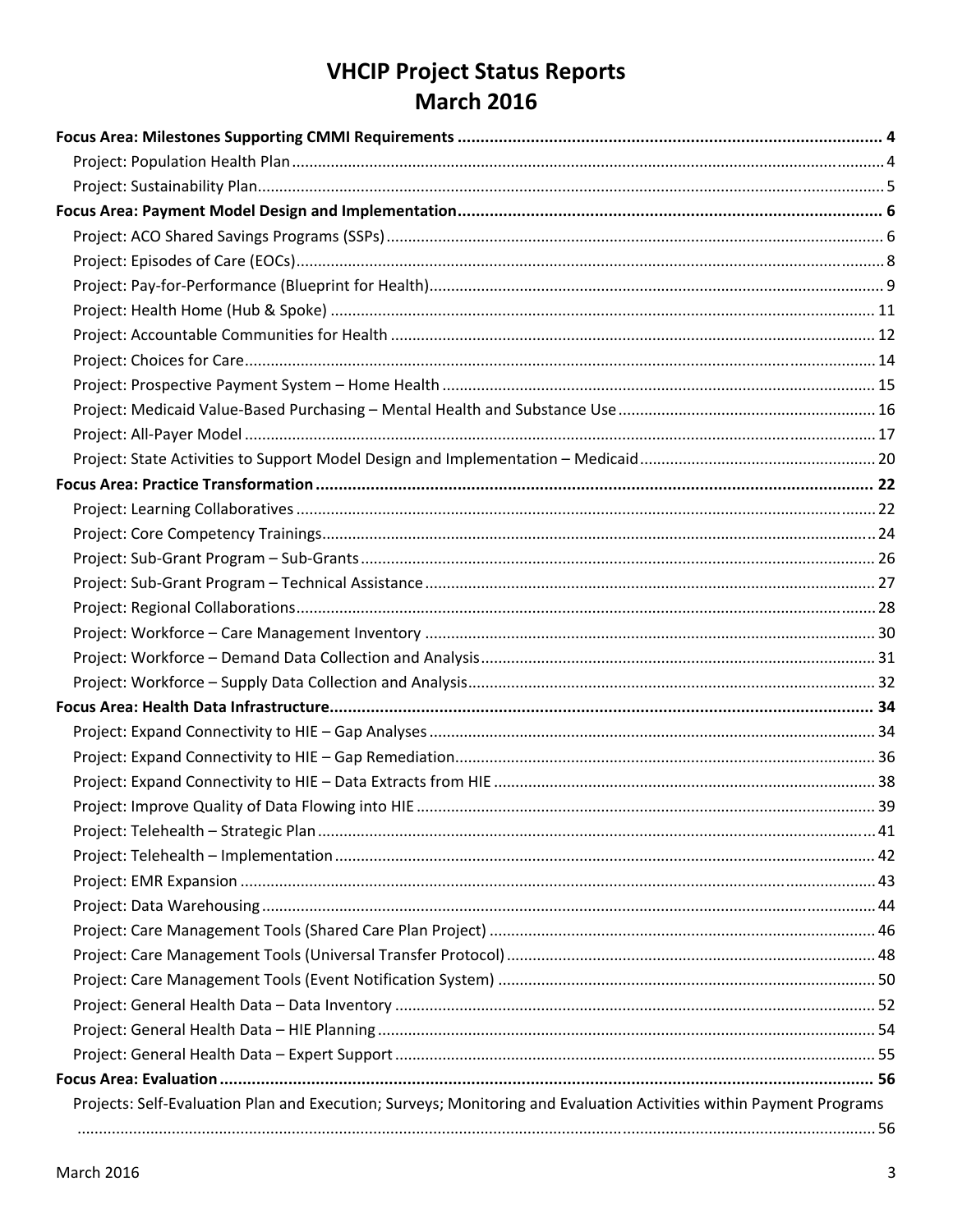# **Focus Area: Milestones Supporting CMMI Requirements**

# **Focus Area: Milestones Supporting CMMI Requirements** Project: Population Health Plan

**Project Summary:** The Population Health Plan will build upon the existing State Health Improvement Plan, which identifies three strategic goals for population health improvement: Reduce the prevalence of chronic disease; reduce the prevalence of individuals with or at risk of substance abuse or mental illness; and improve childhood immunization rates. The Population Health Plan will also offer a strategic pathway forward to systematically connect integrated care management efforts with community-wide prevention strategies to improve population health outcomes. The plan will include an analysis of the care and payment models being tested through the VHCIP and offer suggestions for strategic levers to ensure population health improvement. It is being developed collaboratively by the SIM Population Health Work Group, Vermont Department of Health, and SIM staff, with support from contractors and key national subject matter experts. The Population Health Plan is a required deliverable of Vermont's SIM grant. Work to develop the Population Health Plan is ongoing; it will be completed by the end of Performance Period 3.

# **Project Timeline and Key Facts:**

- 2014 Developed definition of population health and came to consensus on core concepts.
- 2015 Developed Population Health Plan outline with research support from SIM TA partners (CDC and CHCS) and contractors; began to draft short sections of the Population Health Plan
- January-June 2016 Finalize Population Health Plan outline with VHCIP work group input; collect and organize materials on population health measures, payment models, care models, and financing mechanisms; and select contractor to support Population Health Plan writing beginning in July 2016.
- July-October 2016 Draft Population Health Plan.
- November 2016 Present draft Population Health Plan to VHCIP work groups for feedback.
- December 2016‐June 2017 Finalize Population Health Plan.

# **Status Update/Progress Toward Milestones and Goals:**

- During 2014 and 2015, the Population Health Work Group and staff developed a definition of population health, came to consensus on core concepts, and developed documents to communicate concepts to project stakeholders.
- In the first half of 2015, project staff developed a rough outline for the Population Health Plan with technical assistance support from CDC and CHCS. This outline is being refined and finalized in the first half of 2016 with input from the Population Health Work Group and other VHCIP work groups.
- In late 2015, DVHA released an RFP seeking support for writing the Population Health Plan. The RFP was rereleased in March 2016.

# **Milestones:**

*Performance Period 1*: N/A

# *Performance Period 1 Carryover*: N/A

*Performance Period 2*: Finalize Population Health Plan outline by 6/30/16.

*Performance Period 3*: Finalize Population Health Plan by 6/30/17.

# **Metrics:** There is no quarterly reporting associated with this project.

# **Additional Goals:**

*# Lives Impacted:* N/A

*# Participating Providers:* N/A

# **Key Documents:**

- Population Health Work Group Essential Resources
- Population Health Integration in the Vermont Health Care Innovation Project
- ACOs, TACOs and Accountable Communities for Health
- Accountable Communities for Health: Opportunities and Recommendations

# **State of Vermont Lead(s):** Heidi Klein

**Contractors Supporting:** James Hester; TBD – Population Health Plan Writer (Performance Period 3).

To view executed contracts, please visit the **VHCIP Contracts** page.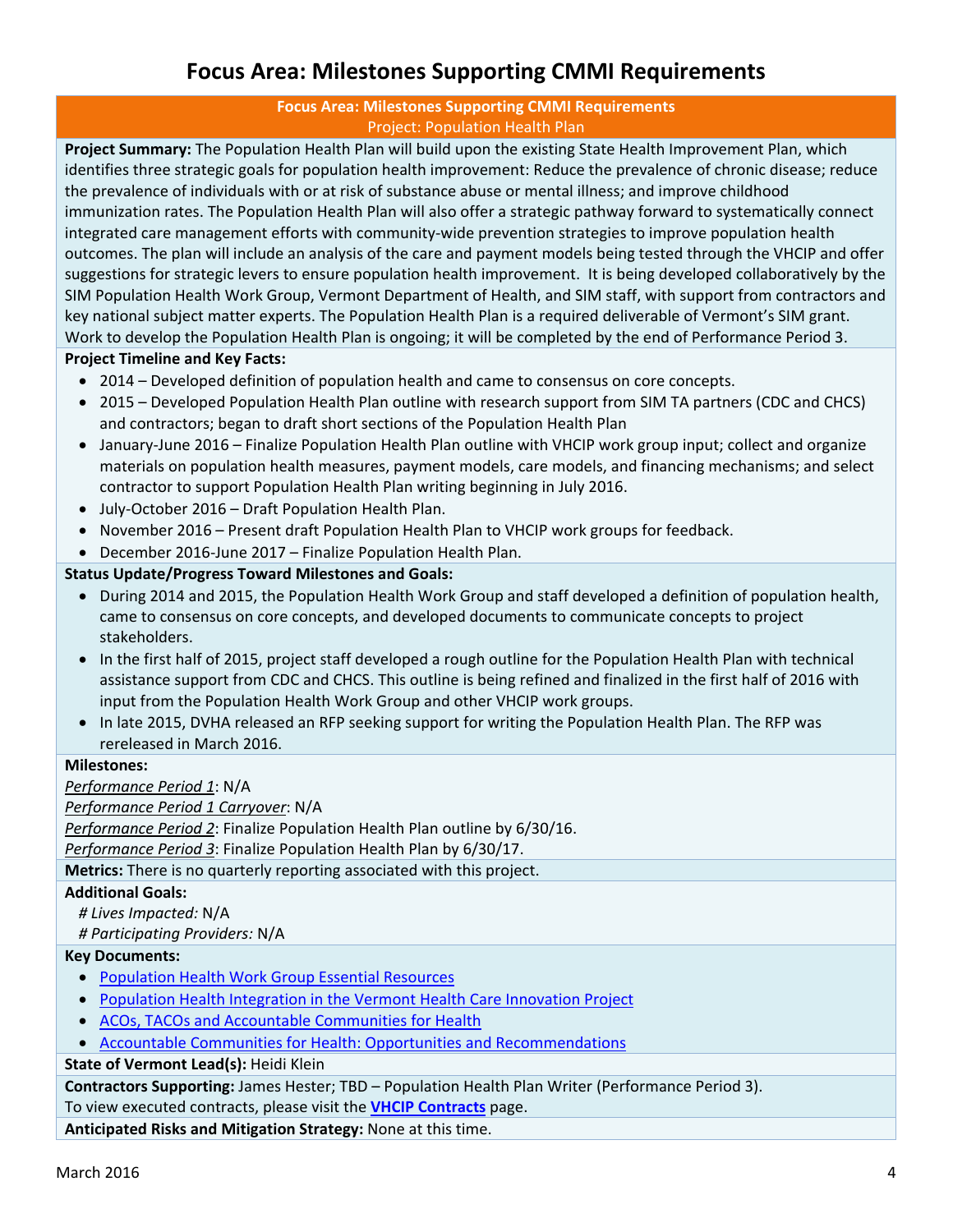#### **Focus Area: Milestones Supporting CMMI Requirements** Project: Sustainability Plan

**Project Summary:** The Sustainability Plan is a required deliverable of Vermont's SIM grant, and will build on ongoing conversations between State leadership, project stakeholders, and CMMI. Vermont's high‐level sustainability strategy is to sustain any contract support and personnel using model savings and through re‐deployment of vacant positions and changes in contractor scope that may be no longer needed given new models of provider oversight and financing. Vermont will use our final test year to do more detailed planning, and to provide specificity about the activities that will be supported after the end of our SIM testing period. Work to plan for SIM sustainability is ongoing. The State plans to engage a contractor to support development of the Sustainability Plan in Spring 2016; the Plan will be completed by the end of Performance Period 3.

# **Project Timeline and Key Facts:**

- 2015 Basic sustainability strategy developed.
- January-June 2016 Finalize Sustainability Plan strategy and engage contractor to support Sustainability Plan development.
- July-October 2016 Draft Sustainability Plan.
- November 2016 Present draft Sustainability Plan to VHCIP work groups for feedback.
- December 2016-June 2017 Finalize Sustainability Plan.

# **Status Update/Progress Toward Milestones and Goals:**

- During 2015, Project leadership developed a high-level sustainability strategy and began project-level sustainability planning.
- In the first half of 2016, Vermont plans to release an RFP seeking contractor support for sustainability planning and development of the Sustainability Plan document. A bidder will be selected and contract executed before July 1, 2016.
- Vermont's comprehensive sustainability plan depends in part on our negotiations with CMMI regarding the Medicare waivers needed to implement a Next Generation ACO style All‐Payer Model in Vermont.

# **Milestones:**

*Performance Period 1*: N/A

*Performance Period 1 Carryover*: N/A

*Performance Period 2*: Finalize Sustainability Plan outline and procure contractor to support Plan development by 6/30/16.

*Performance Period 3*: Finalize Sustainability Plan by 6/30/17.

**Metrics:** There is no quarterly reporting associated with this project.

#### **Additional Goals:**

*# Lives Impacted:* N/A

*# Participating Providers:* N/A

**Key Documents:**

**State of Vermont Lead(s):** Georgia Maheras

**Contractors Supporting:** TBD – Sustainability Planning (Performance Period 3).

To view executed contracts, please visit the **VHCIP Contracts** page.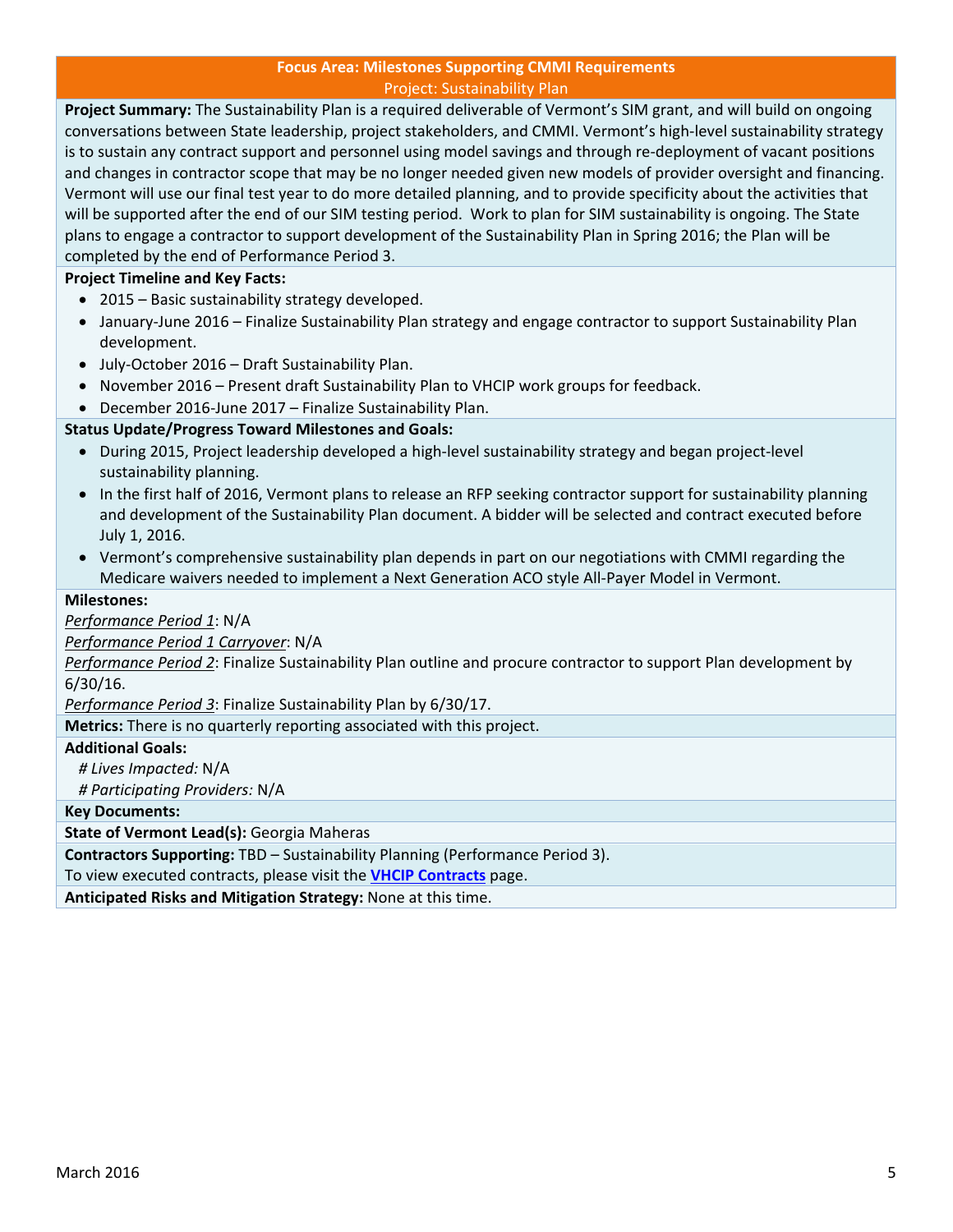# **Focus Area: Payment Model Design and Implementation**

# **Focus Area: Payment Model Design and Implementation** Project: ACO Shared Savings Programs (SSPs)

**Project Summary:** Modeled closely after the Medicare Shared Savings Program, this alternative payment model for commercial and Medicaid beneficiaries in Vermont was launched in 2014 as a three‐year program. Beneficiaries are attributed to one of three accountable care organizations (ACOs) in the State. ACOs must meet quality targets to be eligible to share in any savings.

# **Project Timeline and Key Facts:**

- January 2014 Medicaid and commercial SSPs launched.
- July 2014 ACOs and DVHA started sharing attribution files and claims data.
- August 2014 ACOs and DVHA began meeting monthly to collaborate around clinical/quality improvement.
- March 2015 Performance measures, quality benchmarks, and Gate and Ladder methodology reviewed and modified for Year 2.
- August 2015 DVHA elected not to include additional categories of service in TCOC for Year 3.
- September 2015 Shared savings/quality performance calculations and results made available for Performance Year 1 of program.
- October 2015 Results of the SSP Year 1 were presented to the GMCB and VHCIP stakeholders.
- December 2015-January 2016 VHCIP staff prepared for Year 3 Medicaid SSP SPA negotiations.
- March 2016 Year 3 Medicaid SSP SPA to be submitted to CMS.

# **Status Update/Progress Toward Milestones and Goals:**

- Medicaid SSP Year 2 contract negotiations between DVHA and Medicaid SSP ACOs are almost complete.
- Expansion of Total Cost of Care for Year 3 of the Medicaid SSP was considered in 2015. DVHA reviewed all potential services to include in Year 3 before determining not to include them. DVHA notified the ACOs that it would not include additional services on September 1, 2015.
- The Green Mountain Care Board published the Year 1 (CY2014) quality, cost, and utilization performance results for each of the ACOs in the commercial SSP in Fall 2015.
- In Performance Period 2, the project focus is on continued program implementation and evolution of program standards based on cost and quality results from the first performance period of both the Medicaid and commercial SSPs.
- During Performance Period 3, the SSPs will target additional beneficiaries and focus on expanding the number of Vermonters served in this alternative payment model.
- The commercial SSP will not offer downside risk as originally proposed in Year 3.

# **Milestones:**

# *Performance Period 1:*

- 1. Implement Medicaid and Commercial ACO SSPs by 1/1/14.
- 2. Develop ACO model standards: Approved ACO model standards.
- 3. Produce quarterly and year‐end reports for ACO program participants and payers: Evaluation plan developed.
- 4. Execute Medicaid ACO contracts: Number ACO contracts executed (goal = 2).
- 5. Execute commercial ACO contracts: Number of commercial ACO contracts executed (goal = 2).
- *Performance Period 1 Carryover:* Continue implementation activities in support of the 2014 SSP performance year.
	- 1. Continue implementation activities in support of the initial SSP performance period according to the SSP project plan.

2. Modify program standards by 6/30/15 in preparation for subsequent performance periods. Finalize contract amendments for subsequent performance periods.

- 3. Complete final cost and quality calculations for initial SSP performance period by 9/15/15.
- 4. Maintain 2 contracts with ACOs Year 1 Medicaid ACO‐SSP.
- 5. Maintain 3 contracts with ACOs Year 1 commercial ACO‐SSP.
- 6. Modify initial quality measures, targets, and benchmarks for Y2 program periods by 6/30/15 (based on stakeholder input and national measure guidelines).

7. Medicaid/commercial program provider participation target: 700

Medicaid/commercial program beneficiary attribution target: 110,000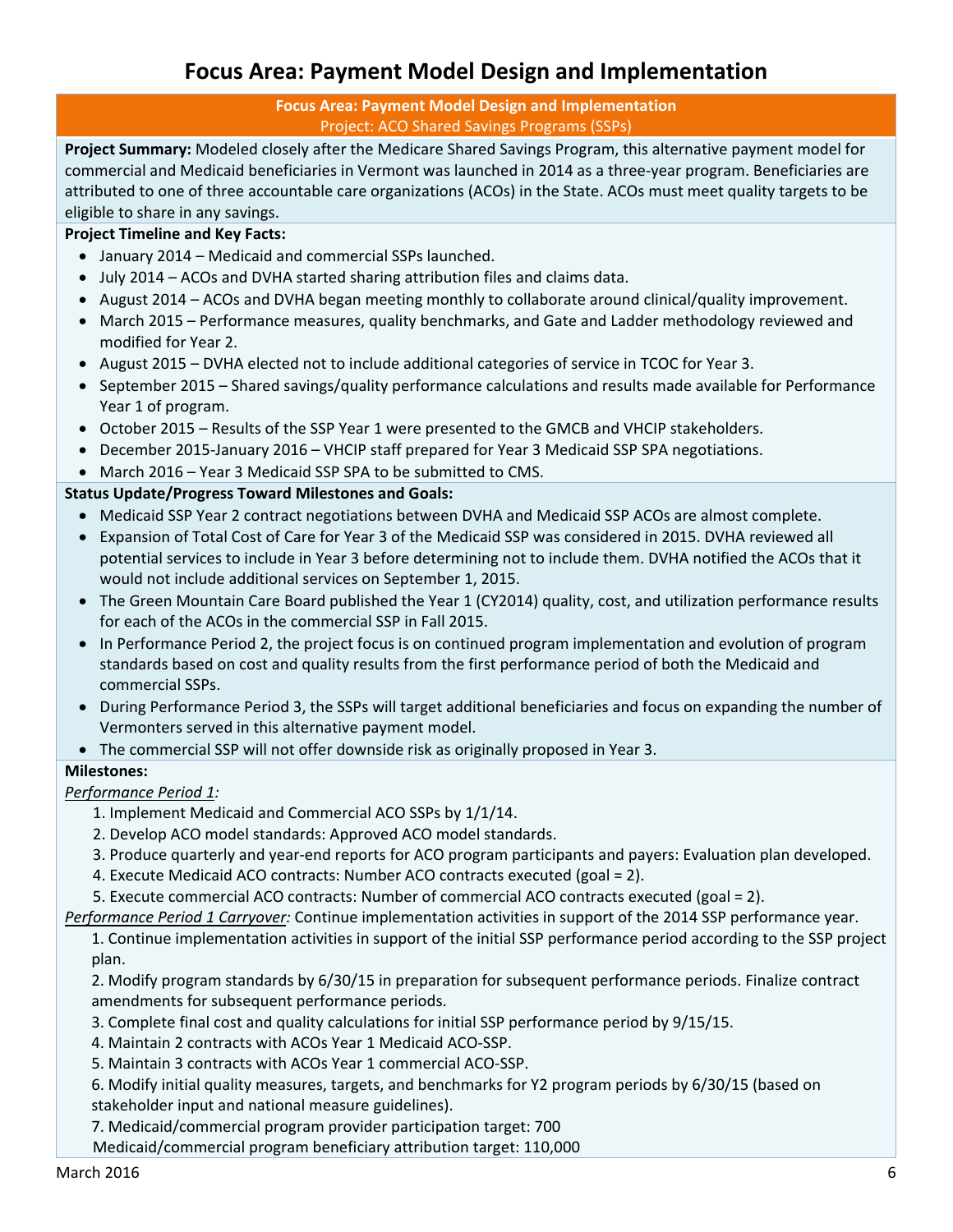*Performance Period 2:* Expand the number of people in the Shared Savings Programs in Performance Period 2 by 6/30/16:

Medicaid/commercial program provider participation target: 950.

Medicaid/commercial program beneficiary attribution target: 130,000.

*Performance Period 3*: Expand the number of people in the Shared Savings Programs in Performance Period 3 by 12/31/16:

Medicaid/commercial program provider participation target: 960.

Medicaid/commercial program beneficiary attribution target: 140,000.

# **Metrics:**

CORE\_Beneficiaries impacted\_[VT]\_VTEmployees CORE\_Beneficiaries impacted\_[VT]\_[ACO]\_Commercial CORE\_Beneficiaries impacted\_[VT]\_[ACO]\_Medicaid CORE\_Beneficiaries impacted\_[VT]\_[ACO]\_Medicare CORE\_Participating Provider\_[VT]\_[ACO]\_Commercial CORE\_Participating Provider\_[VT]\_[ACO]\_Medicaid CORE Participating Provider [VT] [ACO] Medicare CORE\_Provider Organizations\_[VT]\_[ACO]\_Commercial CORE\_Provider Organizations\_[VT]\_[ACO]\_Medicaid CORE\_Provider Organizations\_[VT]\_[ACO]\_Medicare CORE Payer Participation [VT] CORE\_BMI\_[VT] CORE\_Diabetes Care\_[VT] CORE\_ED Visits\_[VT] CORE\_Readmissions\_[VT] CORE\_Tobacco Screening and Cessation\_[VT] CAHPS Clinical & Group Surveys **Additional Goals:**

*# Lives Impacted:* 179,076 (as of December 2015)

*# Participating Providers:* 940 (as of December 2015)

**Key Documents:**

• Shared Savings Program webpage

**State of Vermont Lead(s):** Amy Coonradt, Richard Slusky

**Contractors Supporting:** Bailit Health Purchasing; Bi‐State Primary Care Association/Community Health Accountable Care; Burns and Associates; Deborah Lisi‐Baker; Healthfirst; Policy Integrity; The Lewin Group; UVM Medical Center/OneCare Vermont; Vermont Medical Society Foundation; Wakely Actuarial.

To view executed contracts, please visit the **VHCIP Contracts** page.

# **Anticipated Risks and Mitigation Strategy:**

- Plans for SSP evolution in 2016 could be inconsistent with activities proposed for the All-Payer Model in 2017.
	- o Vermont will include key SSP operational staff in APM planning conversations to ensure alignment across related initiatives.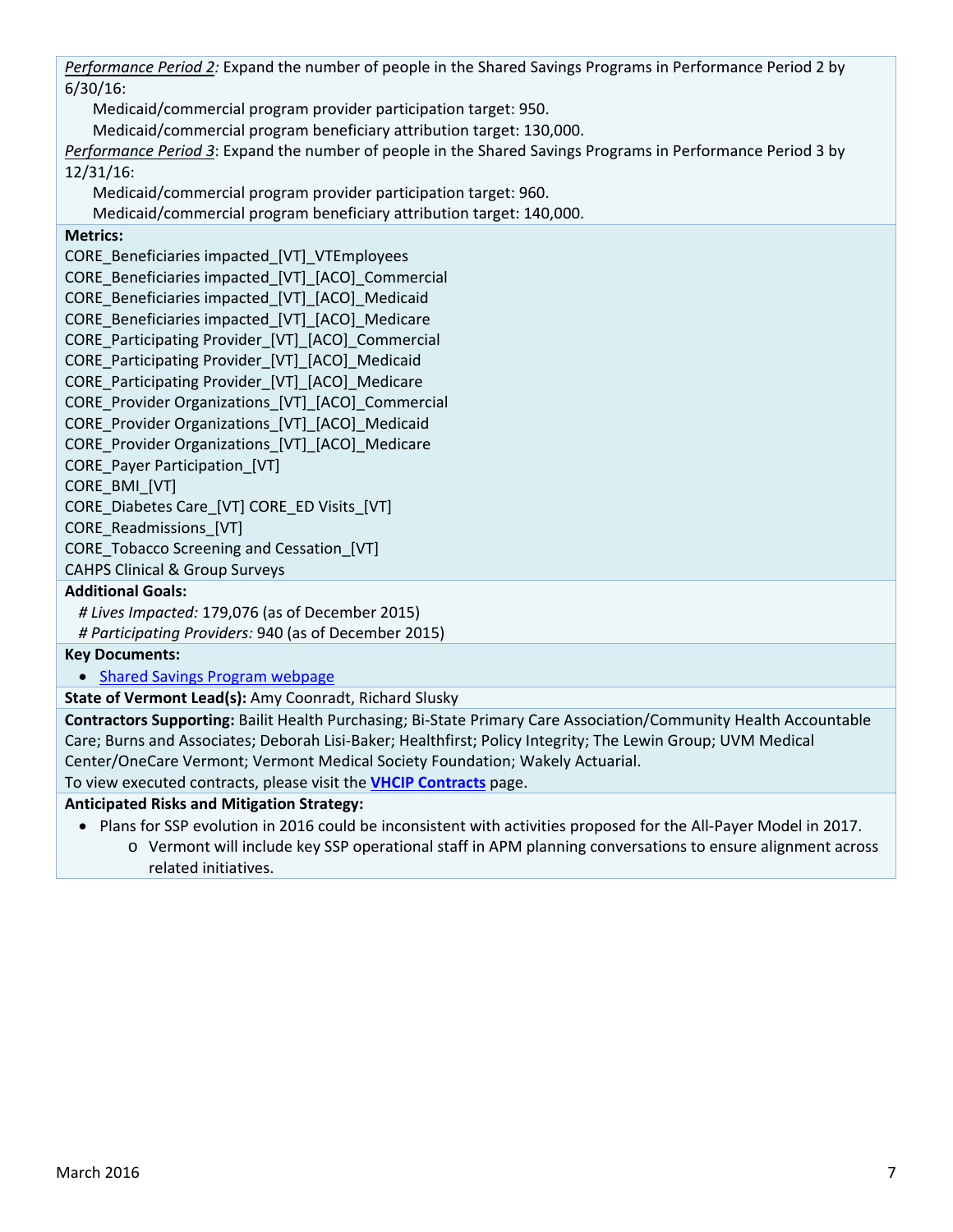**Project Summary:** Vermont is in the process of developing an episode‐based payment model for the Medicaid population. The payment model will include one episodes of care (EOCs), and will be implemented to best complement other payment models that are presently in operation in the state.

# **Project Timeline and Key Facts:**

- June-December 2014 HCi3/Brandeis engaged to conduct preliminary analyses of EOCs in Vermont.
- January 2015 Public‐private stakeholder EOC sub‐group of the VHCIP Payment Models Work Group launched to discuss the potential for development of episode‐based payment models and analytics to support delivery system transformation.
- May 2015 DVHA staff began Medicaid-specific analysis of potential EOCs, taking into consideration service volume, cost, and overall variation.
- August 2015 Three EOCs tentatively selected for implementation in July 2016.
- September 2015 Vendor selected to design Medicaid's episode-based payment model for 2016 launch.
- November 2015 Pilot episodes brought before the Payment Model Design and Implementation Work Group.
- January 2016 Following discussions with CMMI, Vermont developed new EOC milestones, below, which limit the number to one EOC.

# **Status Update/Progress Toward Milestones and Goals:**

- In January 2016, following internal discussion and discussion with CMMI, the Core Team modified the EOC milestone, reducing it from three Episodes to one and ensuring alignment with other reforms. The new milestone focuses Vermont's EOC work on the Integrating Family Services program, currently piloted in two Vermont communities.
- As of March 2016, the IFS program is being used to help inform the Medicaid VBP work stream regarding flexibility of funding and its impact on care delivery. The State is engaged in analysis to compare IFS pilot sites to communities without IFS pilots, and financial modeling is also underway.

# **Milestones:**

*Performance Period 1*: At least 3 episodes launched by 10/2014.

*Performance Period 1 Carryover*: EOC feasibility analyses:

- 1. Analyze 20 episodes for potential inclusion in Medicaid EOC program by 7/31/15.
- 2. Develop implementation plan for EOC program by 7/31/15.
- 3. Convene stakeholder sub‐group at least 6 times by 6/30/15.

*Performance Period 2*: Research, design, and draft implementation plan for one EOC based off of the IFS program by 6/30/16.

*Performance Period 3*: Implement EOC Payment Model impacting IFS Program's Service by 7/1/17.

# **Metrics:**

CORE\_Beneficiaries impacted\_[VT]\_[EOC]\_Commercial

CORE\_Beneficiaries impacted\_[VT]\_[ EOC]\_Medicaid

CORE\_Beneficiaries impacted\_[VT]\_[ EOC]\_Medicare

CORE\_Participating Provider\_[VT]\_[EOC]

CORE\_Participating Organizations\_[VT]\_[EOC]

CORE\_Payer Participation\_[VT]

# **Additional Goals:**

*# Lives Impacted:* 0 (as of December 2015)

*# Participating Providers:* 0 (as of December 2015)

**Key Documents:** Episodes of Care Sub‐Group Webpage

**State of Vermont Lead(s):** Amanda Ciecior

**Contractors Supporting:** Bailit Health Purchasing; Burns and Associates; Pacific Health Policy Group.

To view executed contracts, please visit the **VHCIP Contracts** page.

# **Anticipated Risks and Mitigation Strategy:**

 Program will launch without sufficient time to implement or evaluate its potential prior to the end of SIM. o VHCIP leadership directed program staff to align timelines now that there is a new milestone.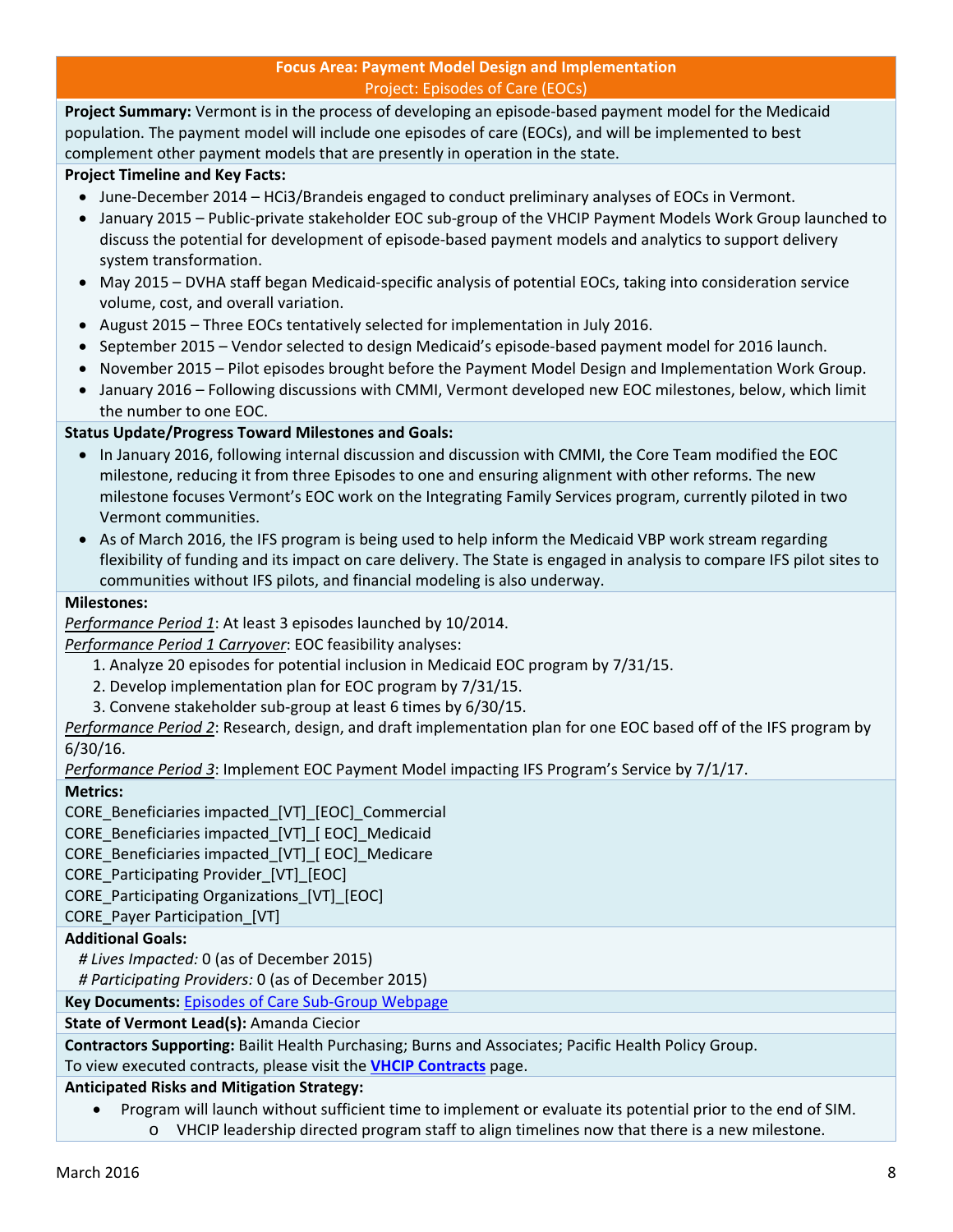### **Focus Area: Payment Model Design and Implementation** Project: Pay‐for‐Performance (Blueprint for Health)

**Project Summary:** The Blueprint for Health provides performance payments to advanced primary care practices recognized as patient centered medical homes (PCMHs), as well as providing multi‐disciplinary support services in the form of community health teams (CHTs), a network of self-management support programs, comparative reporting from state‐wide data systems, and activities focused on continuous improvement. The Blueprint aims to better integrate a system of health care for patients, improving the health of the overall population, and improving control over health care cost by promoting health maintenance, prevention, and care coordination and management. This Status Report is updated quarterly to align with the Blueprint's quarterly reports to CMMI.

# **Project Timeline and Key Facts:**

- 2008 Pilot programs in two Vermont communities.
- 2010 Vermont selected to participate in CMS' Multi-Payer Advanced Primary Care Practice (MAPCP) Demonstration, through which Medicare becomes a participating insurer with the Blueprint, joining commercial insurers and Medicaid in providing financial support for the advanced primary care practices.
- 2011 The Blueprint expanded and Community Health Teams implemented across the State.
- 2012 **–** The Blueprint reported that lower health care expenditures for participants offset the payments that insurers made for medical homes and community health teams.
- 2015 Legislature approved funding to support Blueprint payment changes.
- October 2015 The Blueprint reported 126 PCMH qualified practices in Vermont.

# **Status Update/Progress Toward Milestones and Goals:**

- The Blueprint for Health engaged with its Executive Committee, DVHA and AHS leadership, and VHCIP stakeholders to discuss potential modifications to both the Community Health Team (CHT) and Patient‐Centered Medical Home (PCMH) payments. Such modifications include shifting payers' CHT payments to reflect current market share (7/1/2015), increasing the base payments to PCMH practices (5/1/2015 for Medicaid, 1/1/2016 for commercial insurers), and adding an incentive payment for regional performance on a composite of select quality measures (1/1/2016).
- The legislature appropriated \$2.4 million for Medicaid Blueprint payments (both CHT and PCMH) in State Fiscal Year 2016.
- A number of quality measures have been selected as the basis for the performance incentive payment that will be incorporated in 2016; these measures are aligned with those being used for the Medicaid and commercial SSPs.
- The Blueprint has approached a saturation point where the program has recruited most of the primary care practices in the state, and the rate of onboarding of new practices has slowed. It is anticipated that 6 new practices will join by the end of 2016, and that the currently enrolled practice will maintain participation.
- Since 2015, the Blueprint has been working on a model for integrating efforts with the ACOs. In early 2016 further decision will be made regarding the program's trajectory within finance models that are proposed for 2017.

# **Milestones:**

*Performance Period 1*: Develop Medicaid value‐based purchasing plan addressing pay‐for‐performance initiatives: Medicaid value‐based purchasing plan developed.

# *Performance Period 1 Carryover*:

1. Design modifications to the Blueprint for Health P4P program – dependent on additional appropriation in state budget.

Modification design completed by 7/1/15 based on Legislative appropriation.

2. Medicaid value‐based purchasing case study developed with Integrating Family Services program completed by 6/30/15.

*Performance Period 2*: Roll‐out of new P4P investments for Blueprint Community Health Teams (CHTs) by 7/1/15 and enhanced direct payments to Blueprint practices by 1/1/16, according to approved P4P plan (using new funds that were appropriated by the legislature).

# *Performance Period 3*:

1. Expand the number of providers and beneficiaries participating in the Blueprint for Health by 6/30/17: Medicaid/ commercial/ Medicare providers participating in P4P program target: 715.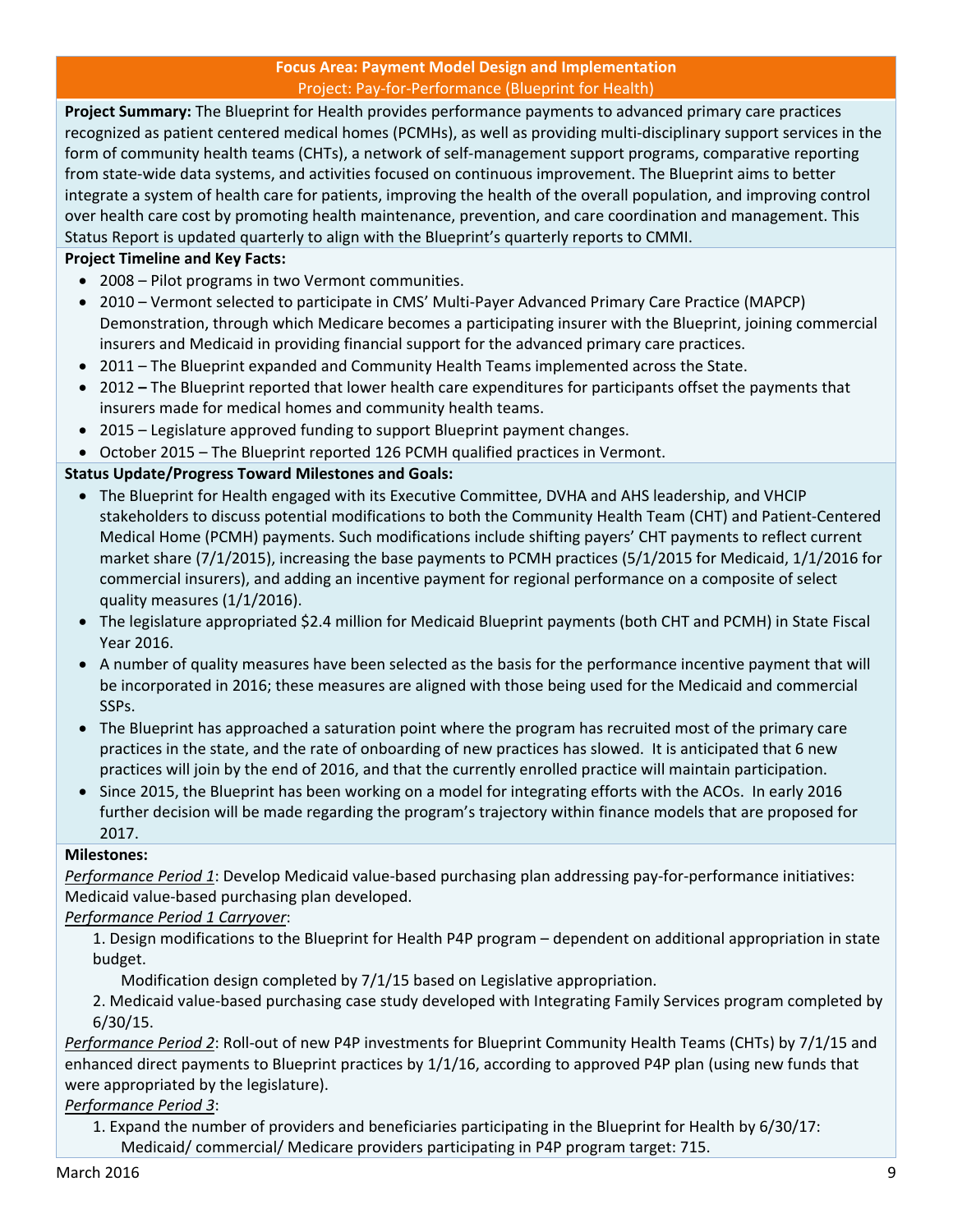Medicaid/ commercial/ Medicare beneficiaries participating in P4P program target: 310,000.

2. P4P incorporated into Sustainability Plan by 6/30/17.

# **Metrics:**

CORE\_Beneficiaries impacted\_[VT]\_[APMH/P4P]\_Commercial CORE\_Beneficiaries impacted\_[VT]\_[APMH/P4P]\_Medicaid CORE\_Beneficiaries impacted\_[VT]\_[APMH/P4P]\_Medicare CORE\_Participating Providers\_[VT]\_[APMH] CORE\_Provider Organizations\_[VT]\_[APMH] CORE\_Payer Participation\_[VT] **Additional Goals:** *# Lives Impacted:* 309,713 (as of December 2015) *# Participating Providers:* 706 (as of December 2015) **Key Documents:** • Blueprint for Health Webpage **State of Vermont Lead(s):** Craig Jones **Contractors Supporting:** Non‐SIM supported. **Anticipated Risks and Mitigation Strategy:** None at this time.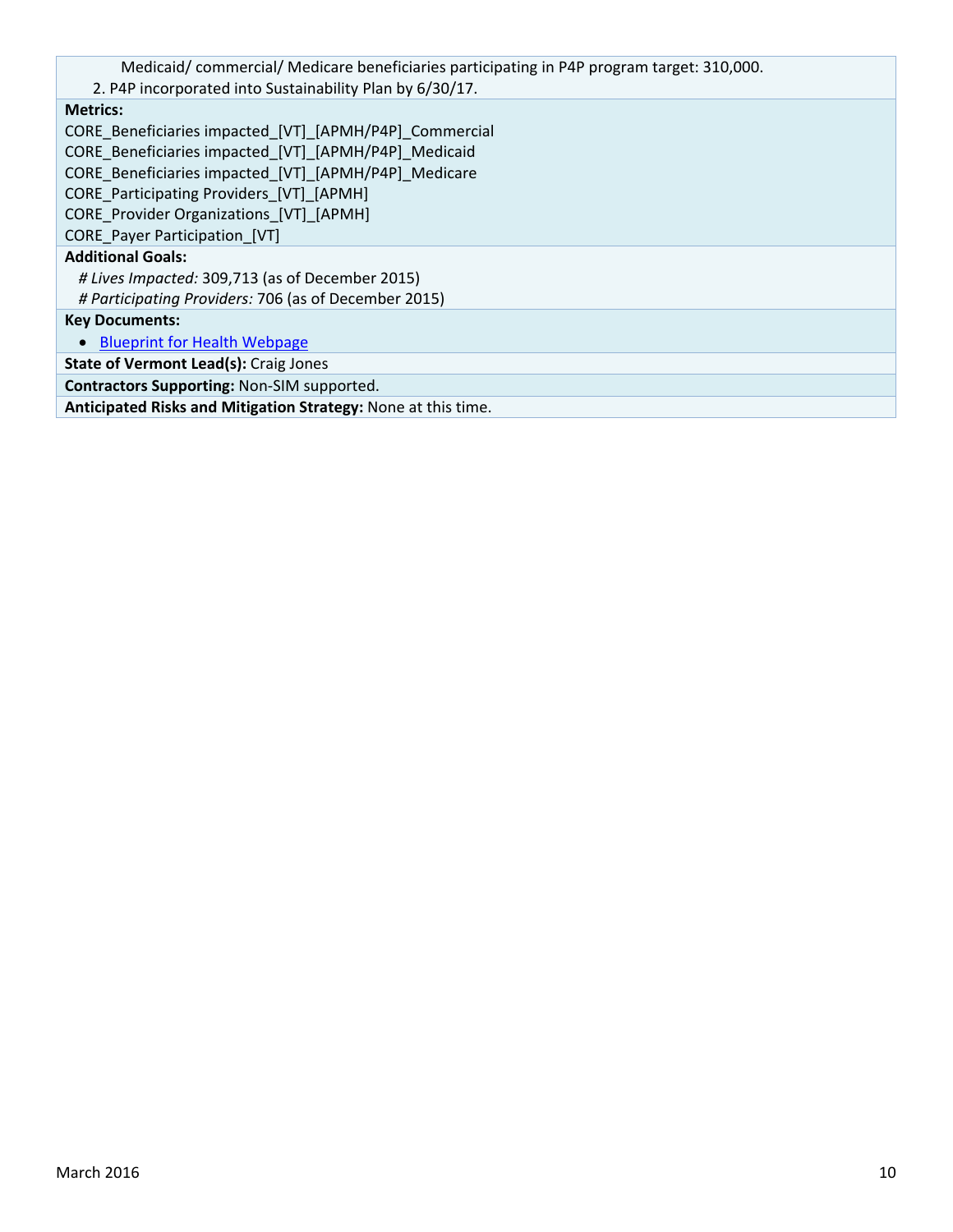#### **Focus Area: Payment Model Design and Implementation** Project: Health Home (Hub & Spoke)

**Project Summary:** The Hub and Spoke initiative is a Health Home initiative created under Section 2703 of the Affordable Care Act for Vermont Medicaid beneficiaries with the chronic condition of opioid addiction. The Health Home integrates addictions care into general medical settings and links these settings to specialty addictions treatment programs in a unifying clinical framework. Two payments are used: bundled monthly rate for Hubs and a capacity-based payment for Spokes. This Status Report is updated quarterly to align with the Hub & Spoke program's quarterly reports to CMS.

# **Project Timeline and Key Facts:**

- January 2013 Implementation across Vermont began.
- July 2013 Start date of first State Plan Amendment for Health Home.
- January 2014 Start date of second State Plan Amendment for Health Home.

# **Status Update/Progress Toward Milestones and Goals:**

- Vermont is currently assessing and expanding state capacity to collect and report on performance metrics.
- Vermont is working with CMS to develop their quality reporting strategy for the 2014 performance year.
- Access to treatment has steadily expanded, from 2,867 Medicaid beneficiaries receiving treatment in January 2013 to 5,165 in September 2015.
- Program implementation and reporting are ongoing.

# **Milestones:**

*Performance Period 1*: Health Homes.

*Performance Period 1 Carryover*: State‐wide program implementation.

- 1. Implement Health Home according to Health Home State Plan Amendment and federal plan for 2015.
- 2. Report on program participation to CMMI.

*Performance Period 2*: Reporting on program's transition and progress: Quarterly reporting of program progress to CMMI, VHCIP stakeholders.

*Performance Period 3*:

- 1. Expand the number of providers and beneficiaries participating in the Health Home program by 6/30/17: Number of providers participating in Health Home program target: 75 MDs prescribing to >= 10 patients. Number of beneficiaries participating in Health Home program target: 2,900 Hub + 2,300 Spoke = 5,200 total patients.
- 2. Health Home program incorporated into Sustainability Plan by 6/30/17.

# **Metrics:**

CORE\_Provider Organizations\_[VT]\_[HH] CORE\_Participating Providers\_[VT]\_[HH] CORE\_Provider Organizations\_[VT]\_[HH]

# **Additional Goals:**

*# Lives Impacted:* 5,179 (as of December 2015)

*# Participating Providers:* 72 (as of December 2015)

**Key Documents:**

**State of Vermont Lead(s):** Beth Tanzman

**Contractors Supporting:** Non‐SIM supported.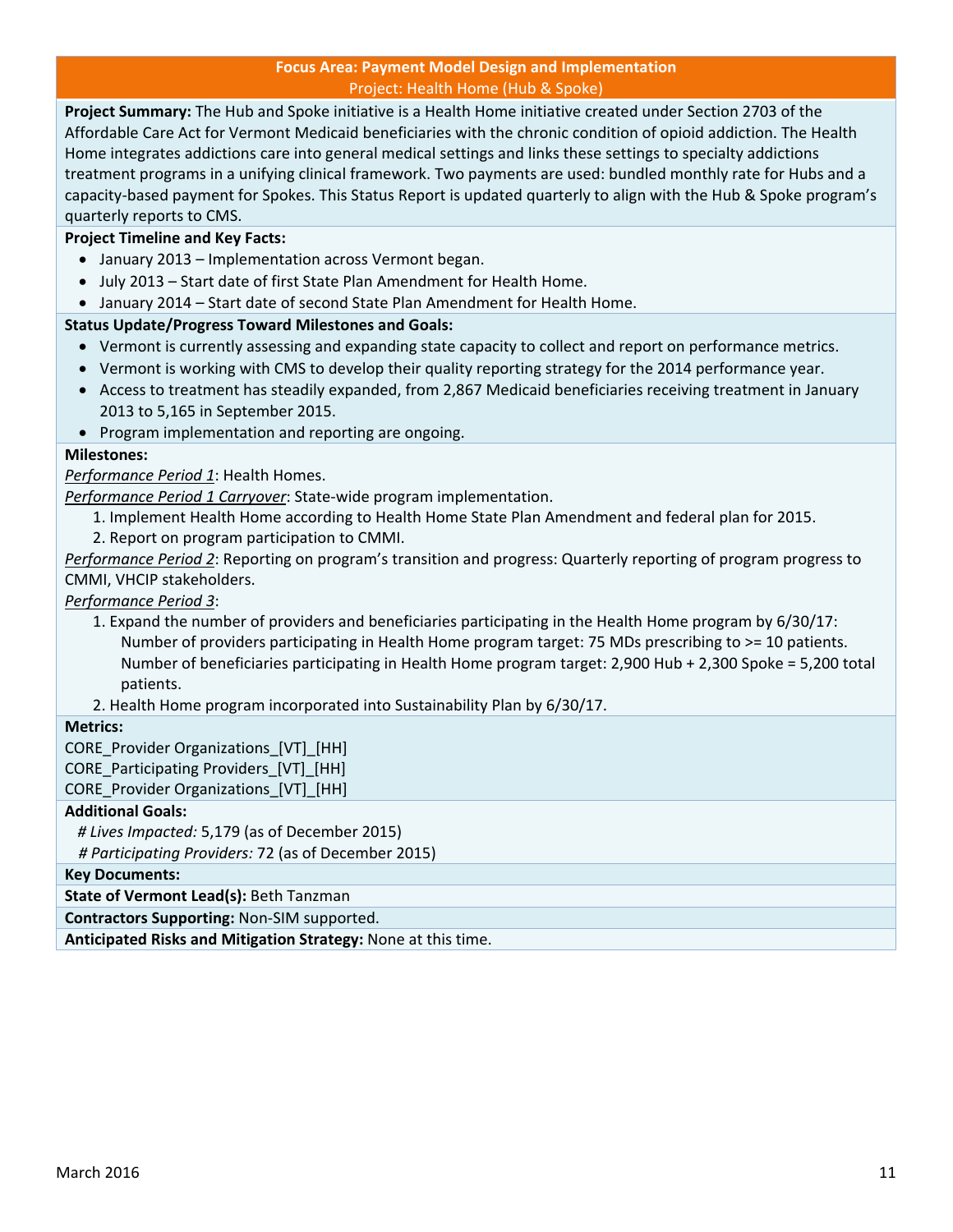#### **Focus Area: Payment Model Design and Implementation** Project: Accountable Communities for Health

**Project Summary:** This effort will seek to align programs and strategies related to integrated care and services for individuals and community‐wide prevention efforts to improve health outcomes within a geographic community. The first phase of this work focused on research to further define the Accountable Communities for Health (ACH) model and identify core elements. The second phase of Vermont's Accountable Communities for Health work will bring together multi‐disciplinary teams from communities across the state to further explore how this model might be implemented and develop community capacity; this effort will be known as the ACH Peer Learning Lab. The ACH Peer Learning Lab seeks to support participating communities in increasing their capacity and readiness across the nine core elements of the ACH model through a curriculum that utilizes in‐person and distance learning methods to support peer learning, as well as community facilitation to support each community's development; the project will result in a report that documents findings and lessons learned, and includes recommendations to inform future State decision‐making, focusing on what infrastructure and resources are needed at the community/regional level and the State level.

# **Project Timeline and Key Facts:**

- Fall 2014 Population Health Work Group expressed interest in establishing an ACH in Vermont.
- December 2014 Prevention Institute selected as vendor to begin research.
- June 2015 Prevention Institute provided their findings to VHCIP.
- July 2015 Accountable Health Communities working group began meeting on a monthly basis.
- September 2015 Recommended next steps discussed by Population Health Work Group.
- October 2015 Core Team approved next steps and budget for ACH Phase II.
- November and December 2015 Continued work to develop ACH Phase II, called the ACH Peer Learning Lab, including an RFP for contractor support.
- January 2016 Recruitment materials released; informational webinar for interested communities.
- February 2016 An RFP was released seeking curriculum design and facilitation support for this project. A bidder was selected and contract negotiations kicked off. The State received twelve applications to participate in the ACH Peer Learning Lab from interested communities; 10 communities from around Vermont will participate.
- March 2016 Contract negotiations with the apparent awardee continue, as does planning for Peer Learning Lab events.
- May 2016 Estimated date of first in‐person peer‐to‐peer learning session.

# **Status Update/Progress Toward Milestones and Goals:**

- Contractor selected to engage in national research for phase one of this work; contract executed. Findings delivered to VHCIP in June 2015.
- Recommendations for next steps, developed to build upon the innovations being tested at the regional level in Vermont, were approved by the Core Team in October 2015.
- Planning for an ACH Peer Learning Lab for interested communities is ongoing. The Peer Learning Lab launched in January 2016 with the release of recruitment materials and an informational webinar. Ten communities were selected to participate in February. Through an RFP process, the State has identified an apparently successful awardee to provide curriculum design and facilitation services to support participating communities and document lessons learned for the State; contract negotiations are ongoing as of March 2016.
- Work to identify opportunities to enhance new health delivery system models, such as the Blueprint for Health and Accountable Care Organizations (ACOs), to improve population health by better integration of clinical services, public health programs and community based services at both the practice and the community levels is ongoing.

# **Milestones:**

# *Performance Period 1*: N/A

*Performance Period 1 Carryover*: Feasibility assessment – research ACH design.

- 1. Convene stakeholders to discuss ACH concepts at least 3 times to inform report.
- 2. Produce Accountable Community for Health report by 7/31/15.

*Performance Period 2*: Feasibility assessment – data analytics:

- 1. Discussion and planning of investments related to ACH feasibility based on research/report by 11/1/15.
- 2. Design/creation of ACH learning system for all 14 Vermont Health Service Areas by 1/31/16.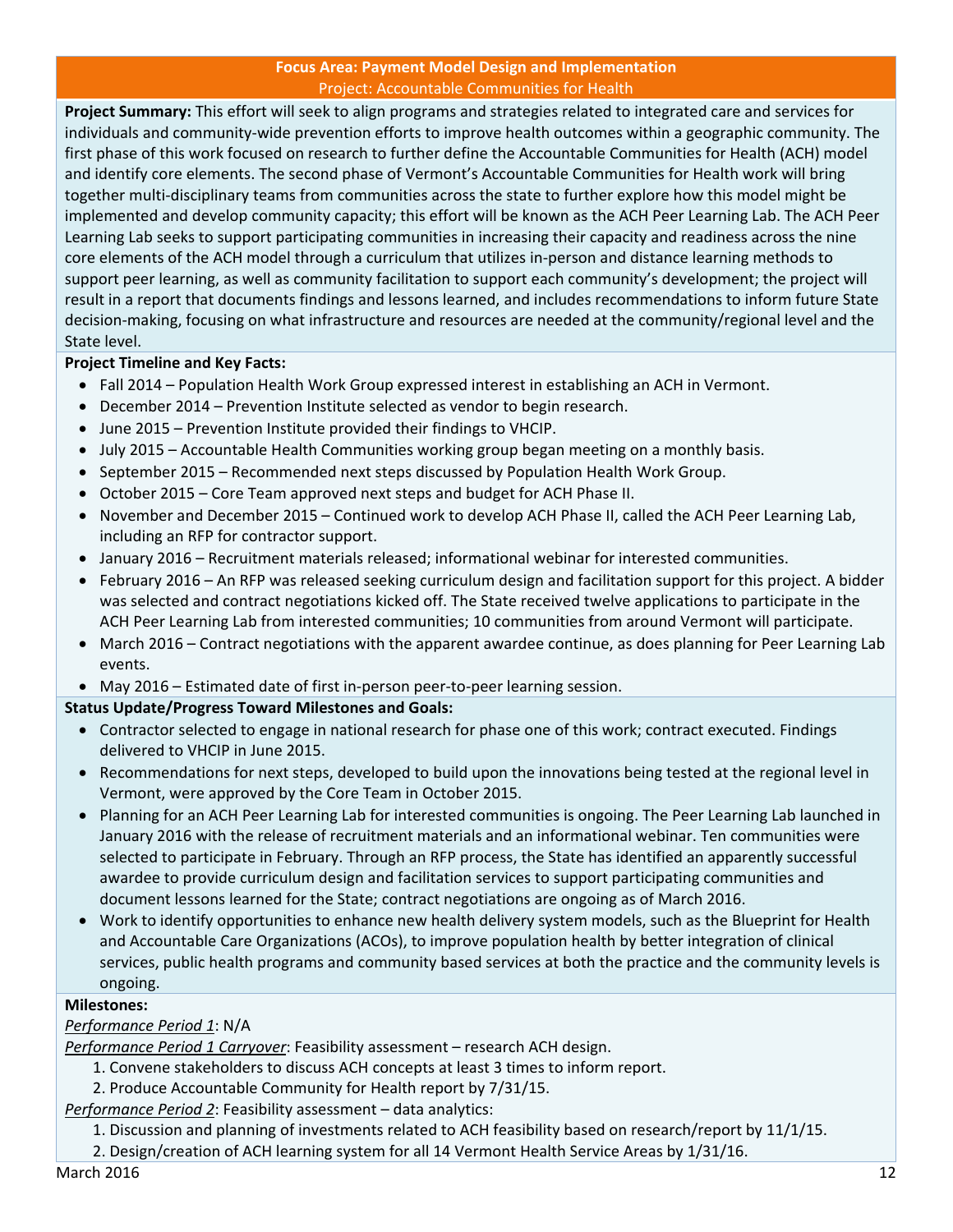3. Start roll out ACH learning system to at least 3 health service areas by 2/1/16.

4. Research for implementation of a pilot incorporating a payment change (data analysis, financial analysis, stakeholder participation analysis) for at least 1 Vermont region by 2/1/16.

*Performance Period 3*: ACH Implementation Plan incorporated into Sustainability Plan by 6/30/17.

# **Metrics:**

CORE\_Provider Organizations\_[VT]\_[ACO]\_Commercial CORE\_Provider Organizations\_[VT]\_[ACO]\_Medicaid CORE Provider Organizations [VT] [ACO] Medicare CORE Participating Providers\_[VT]\_[ACO]\_Commercial CORE Participating Providers\_[VT]\_[ACO]\_Medicaid CORE Participating Providers\_[VT]\_[ACO]\_Medicare CORE\_Payer Participation\_[VT]

# **Additional Goals:**

*# Lives Impacted:* TBD

*# Participating Providers:* TBD

# **Key Documents:**

- Integrating Population Health in VHCIP
- ACO/TACO/ACH
- Accountable Communities for Health, Opportunities and Recommendations
- Proposed Next Steps for Accountable Communities for Health

# **State of Vermont Lead(s):** Heidi Klein

**Contractors Supporting:** Bailit Health Purchasing; Burns and Associates; Prevention Institute; Public Health Institute. To view executed contracts, please visit the **VHCIP Contracts** page.

# **Anticipated Risks and Mitigation Strategy:**

- Delayed contract execution could delay full Peer Learning Lab launch.
	- o Community recruitment has continued as planned, with a "soft launch" webinar to orient communities and ensure momentum is maintained while contractor procurement is finalized.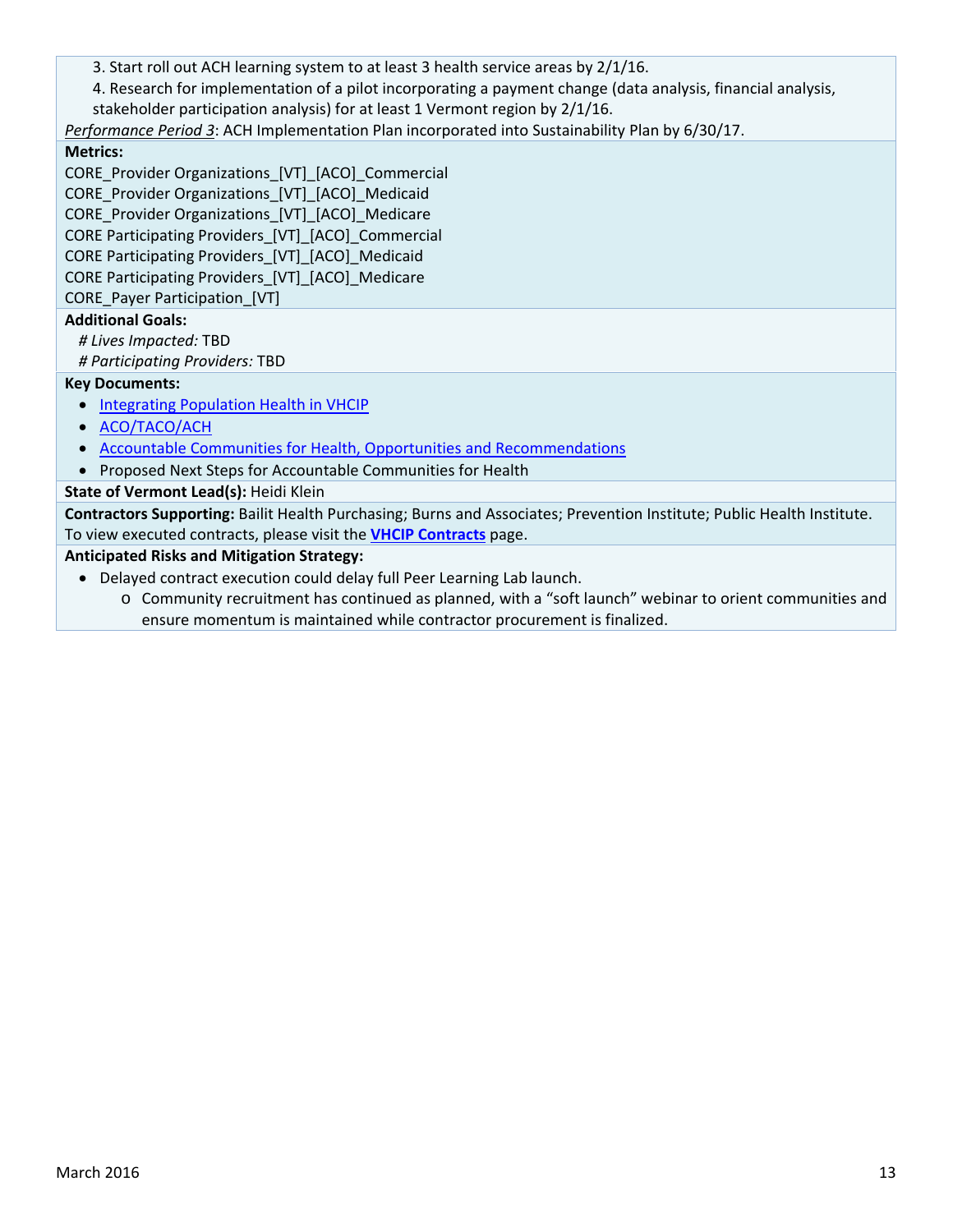#### **Focus Area: Payment Model Design and Implementation** Project: Choices for Care

**Project Summary:** The current Choices for Care delivery system encourages some coordination of care among providers and pays providers according to a fee‐for‐service schedule. In its current state, this program has opportunities for improvement. These include improving the quality and experience of care, increasing flexibility of providers and enhancing existing community supports and services. Recognizing an opportunity to improve care coordination among home‐ and community‐based services (HCBS) providers, Vermont is working to enhance the current Choices for Care delivery system combined with specific payment reform strategies. The changes aim to improve the quality of care individuals receive in Choices for Care and the performance of the system overall. Work to explore value‐based payment models to achieve these improvements, and to develop corresponding quality measures, is ongoing.

# **Project Timeline and Key Facts:**

- July 2015-December 2015—meetings with sub-group to research implementation of a pilot program.
- January 2016 Proposed project plan presented to VHCIP leadership and stakeholders.
- February-March 2016 Continued research and feasibility analyses for a potential pilot that would incorporate a payment change (data analysis, financial analysis, stakeholder participation analysis).

# **Status Update/Progress Toward Milestones and Goals:**

- Consultants and Staff will continue to refine project plan.
- Research for one Vermont region, St**.** Johnsbury, completed in March 2016.

**Milestones:** This work is part of the Accountable Communities for Health (ACH) work stream. The relevant piece of that initiative's milestones is included below.

*Performance Period 1*: N/A

*Performance Period 1 Carryover*: N/A

*Performance Period 2*: Research for implementation of a pilot incorporating a payment change (data analysis, financial analysis, stakeholder participation analysis) for at least 1 Vermont region by 2/1/16.

*Performance Period 3*: ACH Implementation Plan incorporated into Sustainability Plan by 6/30/17.

#### **Metrics:**

CORE\_Provider Organizations\_[VT]\_[ACO]\_Commercial

CORE\_Provider Organizations\_[VT]\_[ACO]\_Medicaid

CORE Provider Organizations [VT] [ACO] Medicare

CORE Participating Providers\_[VT]\_[ACO]\_Commercial

CORE Participating Providers\_[VT]\_[ACO]\_Medicaid

CORE Participating Providers\_[VT]\_[ACO]\_Medicare

CORE Payer Participation [VT]

# **Additional Goals:**

*# Lives Impacted:* N/A

*# Participating Providers:* N/A

# **Key Documents:**

**State of Vermont Lead(s):** Bard Hill; Julie Wasserman

**Contractors Supporting:** Bailit Health Purchasing and PHPG

# **Anticipated Risks and Mitigation Strategy:**

Changes to the CFC system may require legislative approval.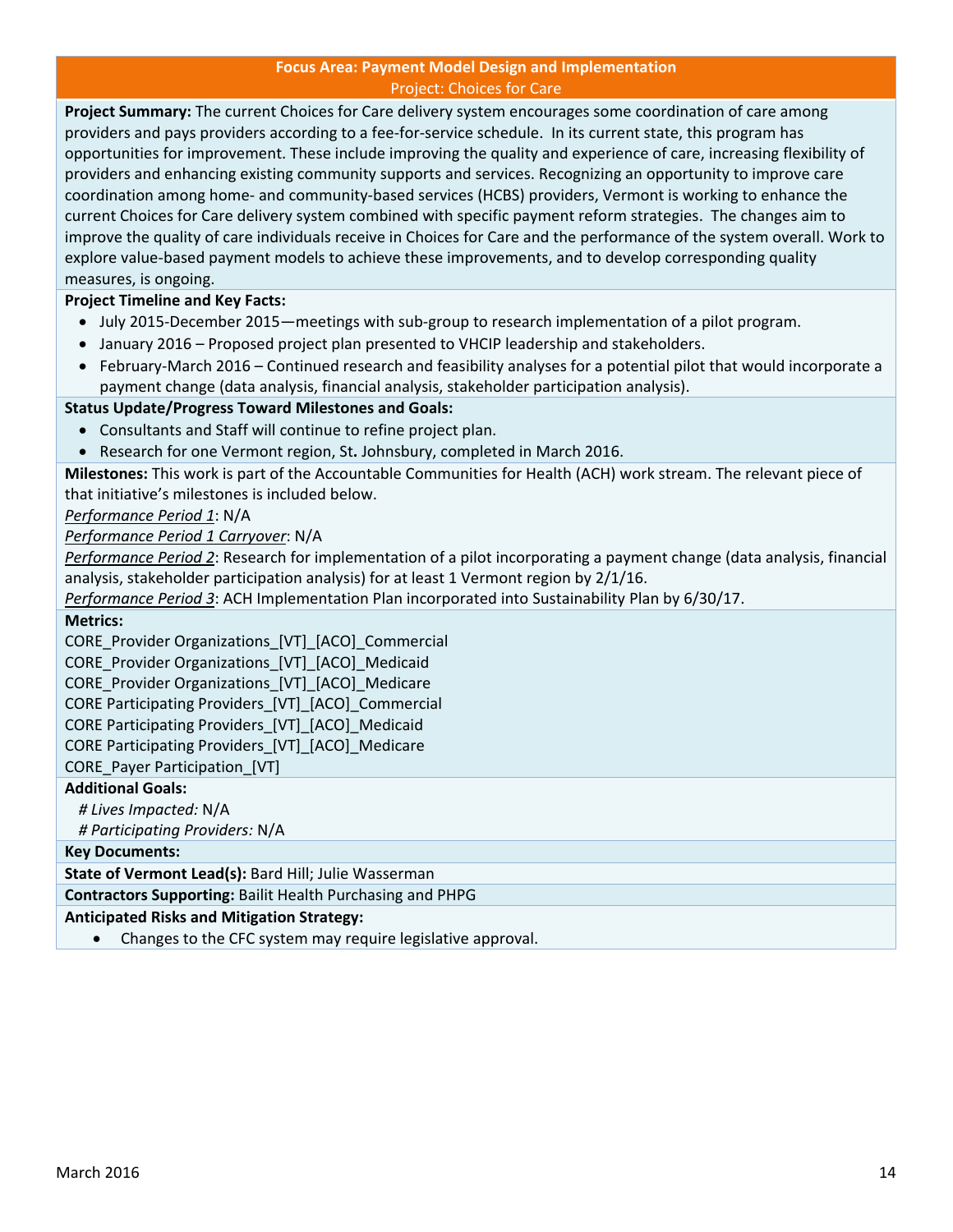#### **Focus Area: Payment Model Design and Implementation** Project: Prospective Payment System – Home Health

**Project Summary:** As a result of stakeholder support in the state, legislation was passed in Vermont requiring that DVHA, in collaboration with the State's home health agencies, develop a prospective payment system (PPS) for home health payments made by DVHA under traditional Medicaid (exclusive of waivers) to be put in place by July 1, 2016.

# **Project Timeline and Key Facts:**

- May 2015 Enabling legislation passed in Vermont's legislature.
- June 2015 Planning for Home Health PPS began.

# **Status Update/Progress Toward Milestones and Goals:**

- As a result of ongoing collaboration between DVHA and Vermont's home health agencies, there is presently consensus that the PPS will be comprised of episode‐based payments (most likely 60 days in length, similar to Medicare) that will be adjusted for case acuity.
- DVHA has developed five acuity groupings and presented them to the provider association for feedback. Based on that feedback, acuity adjustment factors were finalized and a fiscal impact was developed for each provider.
- DVHA and providers met to review the potential fiscal impact of the model change. Based on results of these analyses, it was agreed that more time was needed to develop an incremental approach to the implementation of the prospective payment system.

# **Milestones***:*

# *Performance Period 1*: N/A

*Performance Period 1 Carryover*: N/A

*Performance Period 2*:

- 1. Creation of a project plan and begin Phase 1 activities as required by project plan for PPS‐HH by 12/31/15.
- 2. Design PPS program for home health for launch 7/1/16.

*Performance Period 3*:

- 1. Implement, monitor and evaluate Medicaid PPS program for home health. Implementation by 7/1/16.
- 2. Monitoring and evaluation occur monthly through 6/30/17.

# **Metrics:**

CORE\_Provider Organizations\_[VT]\_[ACO]\_Commercial CORE\_Provider Organizations\_[VT]\_[ACO]\_Medicaid CORE Provider Organizations [VT] [ACO] Medicare CORE Participating Providers\_[VT]\_[ACO]\_Commercial CORE Participating Providers\_[VT]\_[ACO]\_Medicaid CORE Participating Providers\_[VT]\_[ACO]\_Medicare CORE\_Payer Participation\_[VT]

# **Additional Goals:**

*# Lives Impacted:* N/A

*# Participating Providers:* N/A

**Key Documents:**

 $\bullet$ 

# **State of Vermont Lead(s):** Aaron French

**Contractors Supporting:** N/A

# **Anticipated Risks and Mitigation Strategy:**

- Financial impact analyses result in the need to modify implementation timeline.
	- o Project leadership will work with stakeholders, and the Legislature, to extend the implementation timeline.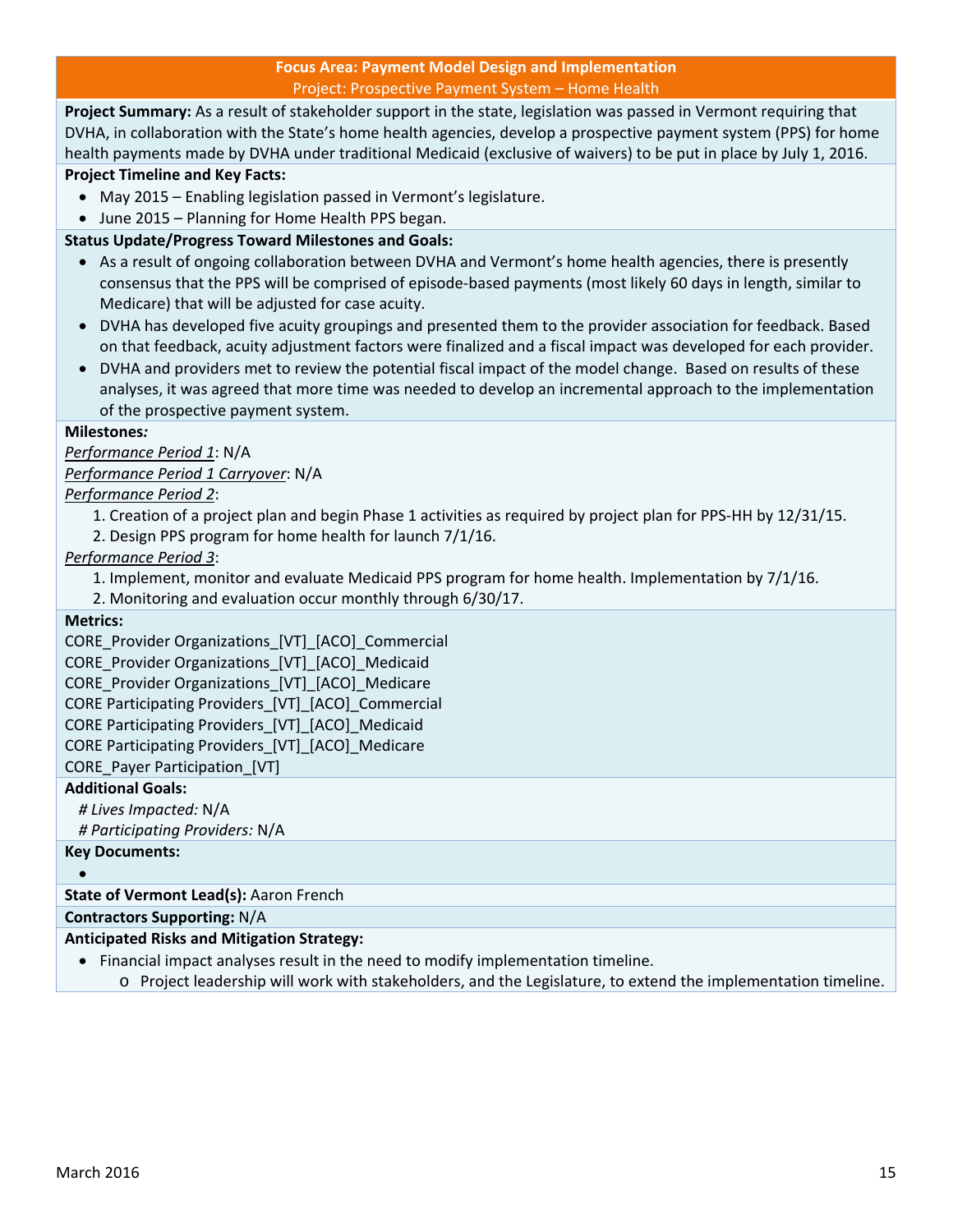#### **Focus Area: Payment Model Design and Implementation** Project: Medicaid Value‐Based Purchasing – Mental Health and Substance Use**<sup>1</sup>**

**Project Summary:** This new work stream initiates a feasibility assessment of current mental health and substance abuse spending within the Agency of Human Services and focuses primarily on the Designated Agency system of care. Future design considerations will be intended to and must work to support Medicaid alignment with the All‐Payer Model.

# **Project Timeline and Key Facts:**

- Fall 2015 Leveraged existing contracts to start feasibility study.
- December 2016 Implementation plan for presentation and approval by AHS leadership.
- January‐March 2016 Stakeholder group convened and identification of key project tasks completed. Built on prior work related to IFS.
- March-June 2016 Development of new payment model and implementation plan.
- July‐December 2016 Operational planning for new payment model.

# **Status Update/Progress Toward Milestones and Goals:**

- Developing a work plan for contractors.
- Parsing mental health and substance abuse funding to support more detailed analyses.
- Ongoing meetings with leadership from the Agency of Human Services and members of the provider community.
- Contractors continue to work with State to develop finalized project plan to implement new payment and delivery system by 1/1/17.
- Work group members and consultants have started to narrow in on the scope of services this work stream will target for payment and delivery reform.

# **Milestones:**

*Performance Period 1:* N/A

*Performance Period 1 Carryover:* N/A

*Performance Period 2:* N/A

*Performance Period 3*:

1. Based on research and feasibility analysis, design an alternative to fee‐for‐service, for Medicaid mental health and substance use services by 12/31/16.

2. Develop implementation timeline based on payment model design and operational readiness by 12/31/16.

# **Metrics:**

CORE\_Beneficiaries impacted\_[VT]\_[ACO]\_Medicaid

CORE\_Participating Provider\_[VT]\_[ACO]\_Medicaid

CORE\_Provider Organizations\_[VT]\_[ACO]\_Medicaid

# **Additional Goals:**

*# Lives Impacted: N/A*

*# Participating Providers: N/A*

**Key Documents:**

**State of Vermont Lead(s):** Amanda Ciecior, Selina Hickman

**Contractors Supporting:** Bailit Health Purchasing, Burns and Associates, Pacific Health Policy Group.

<sup>1</sup> This work stream replaces a previous Performance Period 2 milestone in the Payment Model Design and Implementation area: Prospective Payment System – Designated Mental Health Agencies. Work in this area, and more significant updates to this Status Report, will ramp up in Performance Period 3.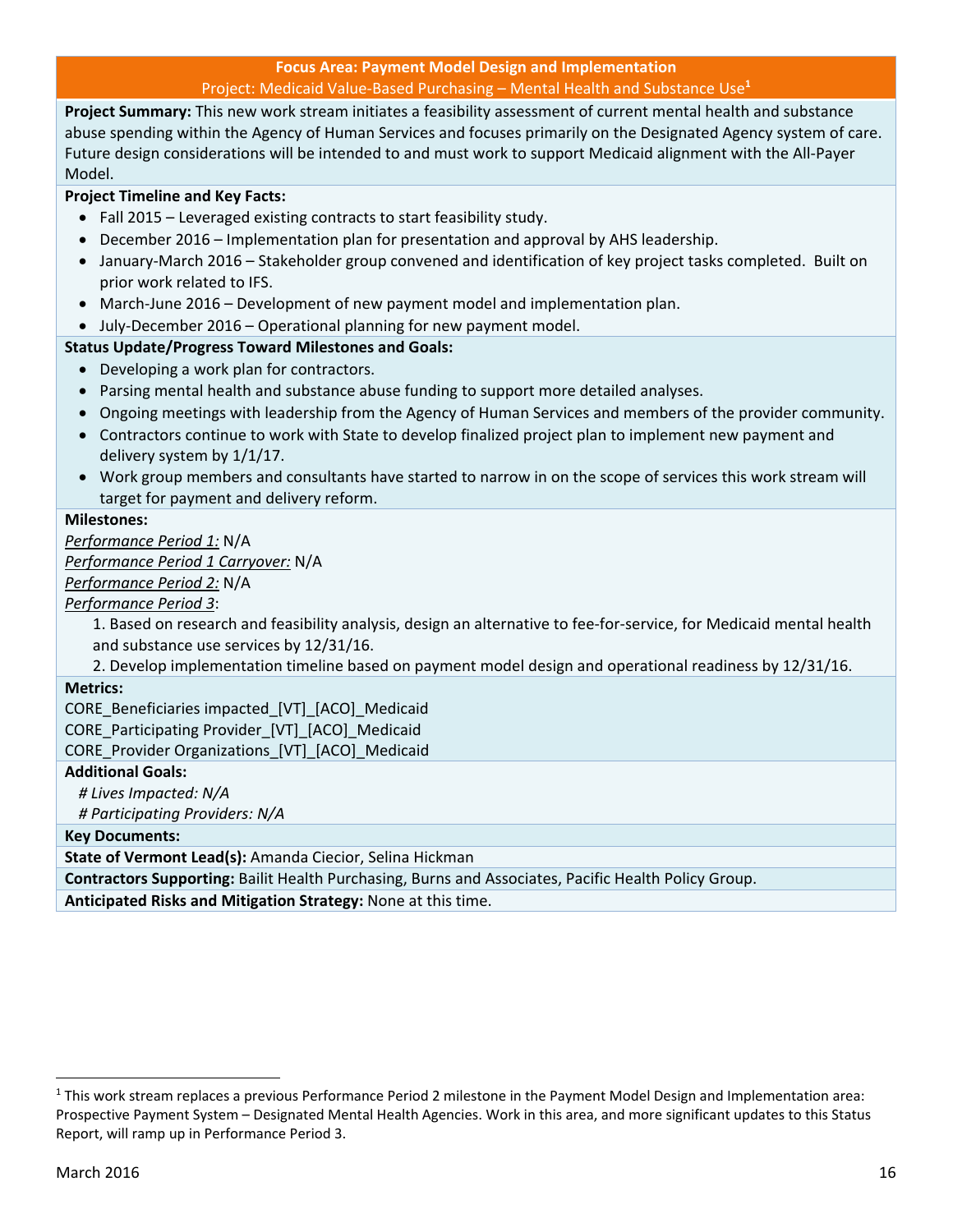#### **Focus Area: Payment Model Design and Implementation** Project: All‐Payer Model

**Project Summary:** Vermont continues to explore an All‐Payer Model. An All‐Payer Model will build on existing all‐ payer payment alternatives to better support and promote a more integrated system of care and a sustainable rate of overall health care cost growth. Value‐based payments that shift risk on to health care providers and that are aligned across all payers encourages collaboration across the care continuum and can result in better health outcomes for Vermonters. Through the legal authority of the Green Mountain Care Board (GMCB), the state can facilitate the alignment of commercial payers, Medicaid, and Medicare through a Medicare waiver. Over time, a Medicare waiver may also allow the GMCB to govern rates, on an all‐payer basis, for those providers who elect not to participate in an ACO. To move away from FFS, the state will apply the Next Generation ACO payment model across all payers. The focus on the ACO and existing CMS ACO programming, along with Vermont's strong stakeholder network, SIM investments, and the current SSP program, is a timely and realistic evolution of Vermont's multi‐payer reform. Eventually, an integrated ACO in Vermont could attract and involve the vast majority of people, payers, and providers. **Project Timeline and Key Facts:** Vermont staff is engaged in ongoing discussions with CMMI staff. Key high level

milestones are listed below:

- 2015 Aligned on term sheet with CMMI that contains key elements of the APM, including high level models for rate setting, financial targets, waivers, ACO, and quality and performance measurement.
- Current through February 29, 2016 Engaged in stakeholder outreach and public process to vet term sheet and potential model design.
- November 2015-March 2016 Further work on all phases of project, including ACO, rate-setting, and quality measurement methodologies. Begin implementation of functionality required to ensure operational readiness.
- March 15, 2016‐January 1, 2017 Continue implementation of APM.
- April 15, 2016 Reach consensus with CMMI on major elements requiring clearance.
- April-August 2016 Continue to refine elements necessary for inclusion in an APM agreement.
- January 1, 2017 Launch model.

# **Status Update/Progress Toward Milestones and Goals:**

- Negotiations between CMMI and SOV continue.
- SOV proposed a term sheet to CMMI on January 25, 2016. The term sheet sets out the basic outline for a potential all‐payer model agreement, including the legal authority of the state to enter into such an agreement, the performance period for the agreement, waivers necessary to facilitate payment change and additional covered services, data sharing, and an evaluation of the demonstration.
- The stakeholder outreach and public process to vet the term sheet and potential model design began almost immediately, as the GMCB held two days of public meetings to discuss the proposed term sheet on January 28 and 29, 2016. The hearings were well attended by stakeholders. Concurrently, SOV staff has been testifying before relevant legislative committees to explain the term sheet and prospective model to Vermont's policy makers.
- SOV staff held an all-day work session at CMMI in Baltimore on March 22<sup>nd</sup>. Progress was made on the major elements of the project. The goal is to reach consensus on all major elements of the demonstration by April 15<sup>th</sup> so that CMMI can begin the federal clearance process.
- Vermont's three major ACOs voted to form a single corporate entity in anticipation of an all payer model.
- The State of Vermont would participate in the all payer model as a payer via Medicaid. State staff has spent considerable effort preparing Medicaid for an al payer model. The three major tasks are (1) preparing Vermont to contract with a risk bearing ACO that utilizes a Next Generation payment model, (2) preparing Medicaid to be able to make all‐inclusive population based payments modeled on Next Generation payment model 4, and (3) aligning these changes with Vermont's 1115 waiver. Vermont is on track in all three tasks. Final State approval was given on March 30 for Medicaid to release a RFP for a Next Generation ACO program featuring an allinclusive population based payment. The RFP is scheduled to be published the week of April 4<sup>th</sup>. The State of Vermont and HP are on track for the required MMIS changes. Vermont's SIM Core Team approved funding for the MMIS work during its March meeting. SOV staff held an all-day meeting at CMCS on March 23<sup>rd</sup> to discuss renewal of Vermont's 1115 waiver and its alignment with an all payer model.
- APM Staff worked with the legislature as it drafted H.812, *An act relating to implementing an all‐payer model and oversight of accountable care organizations*. The Administration does not need legislative approval for an all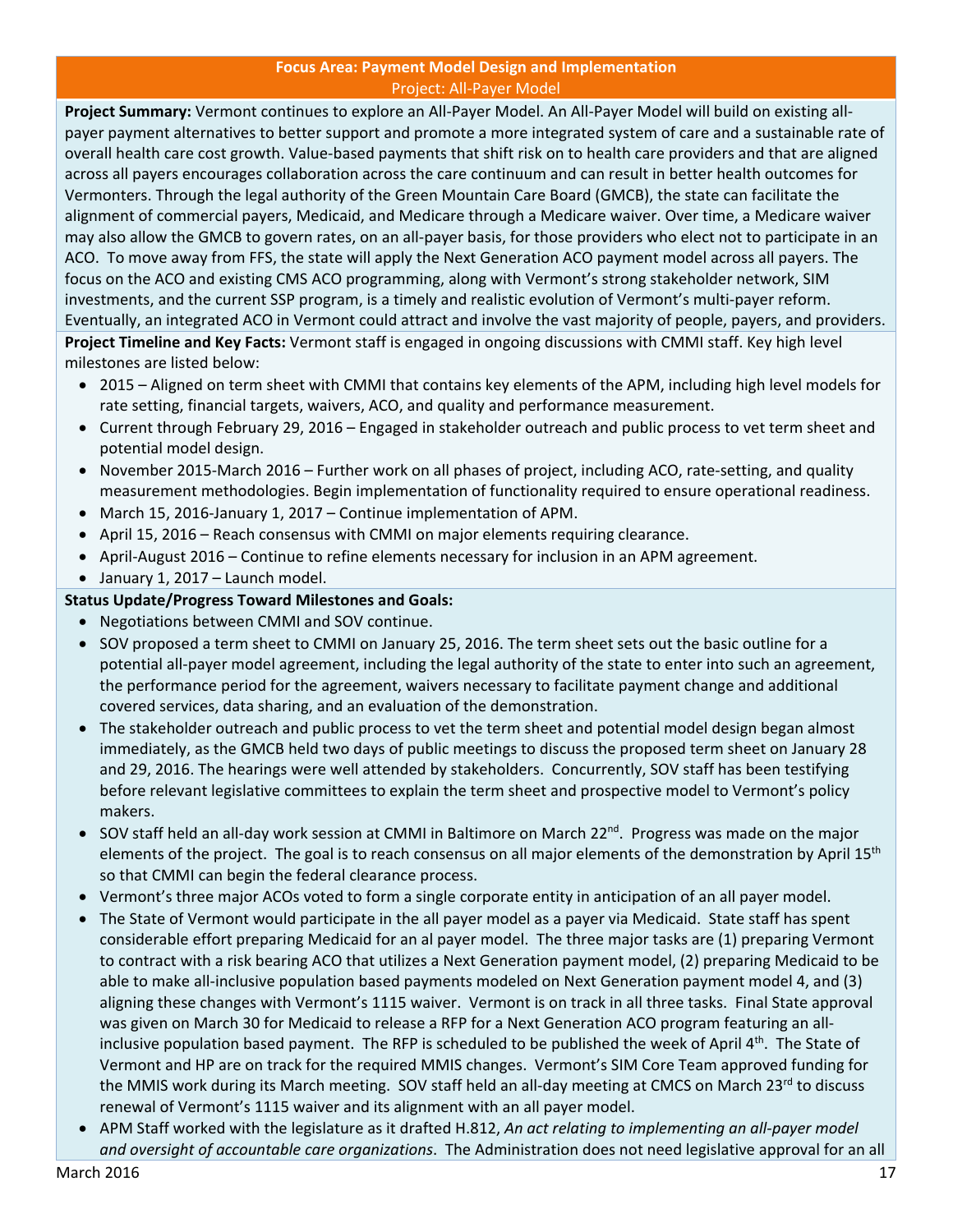payer model; however, the bill is a positive step that shows support for reform. Also, the bill enhances state regulation of accountable care organizations. This was seen as important given their prominence in a proposed all payer model and CMS's commitment to ACOs as a vehicle for reform. The bill passed the Vermont House of Representatives on March 17<sup>th</sup>.

- State APM staff and Medicaid staff have been making joint presentations on the all-payer model and Medicaid Pathway. The Medicaid Pathway is a companion project, supported by SIM, that accelerates payment and delivery system reform for providers and services not initially subject to the proposed financial caps of the all‐ payer model. Presentations were made to the Department of Disabilities, Aging, and Independent Living (DAIL) Advisory Board on March 9<sup>th</sup> and the SIM Payment Model Design and Implementation Work Group meeting on March 21st.
- APM staff provided an all payer model update presentation to the Blueprint for Health field team monthly meeting on March 14<sup>th</sup>.

# **Milestones – All‐Payer Model:**

# *Performance Period 1*: N/A

# *Performance Period 1 Carryover*: N/A

# *Performance Period 2*:

1. Research feasibility, develop analytics, and obtain information to inform decision‐making with CMMI.

2. Work with CMMI on mutually‐agreed upon timeline for 2016 decision‐making by 12/31/15.

# *Performance Period 3*:

1. If negotiations are successful, assist with implementation as provided for in APM agreement through end of SIM grant.

2. Contribute to analytics related to all‐payer model implementation design through end of SIM grant.

3. All‐Payer Model incorporated into Sustainability Plan by 6/30/17.

# **Milestones – State Activities to Support Model Design and Implementation – GMCB:**

# *Performance Period 1*: N/A

*Performance Period 1 Carryover*: Identify quality measurement alignment opportunities. (in another section previously – the quality section):

1. Review new Blueprint (P4P) measures related to new investments by 7/1/15.

*Performance Period 2*:

1. Research and planning to identify the components necessary for APM regulatory activities by 6/30/16.

2. Specific regulatory activities and timeline are dependent on discussions with CMMI.

# *Performance Period 3*: N/A (milestones in this category integrated into All‐Payer Model for Performance Period 3)

# **Metrics:**

CORE\_Provider Organizations\_[VT]\_[ACO]\_Commercial

CORE\_Provider Organizations\_[VT]\_[ACO]\_Medicaid

CORE\_Provider Organizations\_[VT]\_[ACO]\_Medicare

CORE Participating Providers\_[VT]\_[ACO]\_Commercial

CORE Participating Providers\_[VT]\_[ACO]\_Medicaid

CORE Participating Providers\_[VT]\_[ACO]\_Medicare

CORE\_Payer Participation\_[VT]

# **Additional Goals:**

The goal is for the APM to include the maximum, prudent amount of services, providers, and spending. Generally, the APM is based on covered services. The State is discussing inclusion of all Medicare Part A and Part B spending, and their commercial and Medicaid equivalents, in the model. This is the majority of state health care spending. The project aims for maximum provider participation. Currently, the three Vermont based ACOs are formally discussing merger. Given current ACO participation, there is a significant opportunity to include all hospitals in Vermont along with Dartmouth-Hitchcock Medical Center in New Hampshire. Hospitals employ approximately 2/3 of physicians in Vermont. Additionally, ACO rosters include many independent doctors and the State's FQHCs.

# **Key Documents:**

**State of Vermont Lead(s):** Michael Costa, Ena Backus

**Contractors Supporting:** Bailit Health Purchasing; Burns and Associates; Health Management Associates.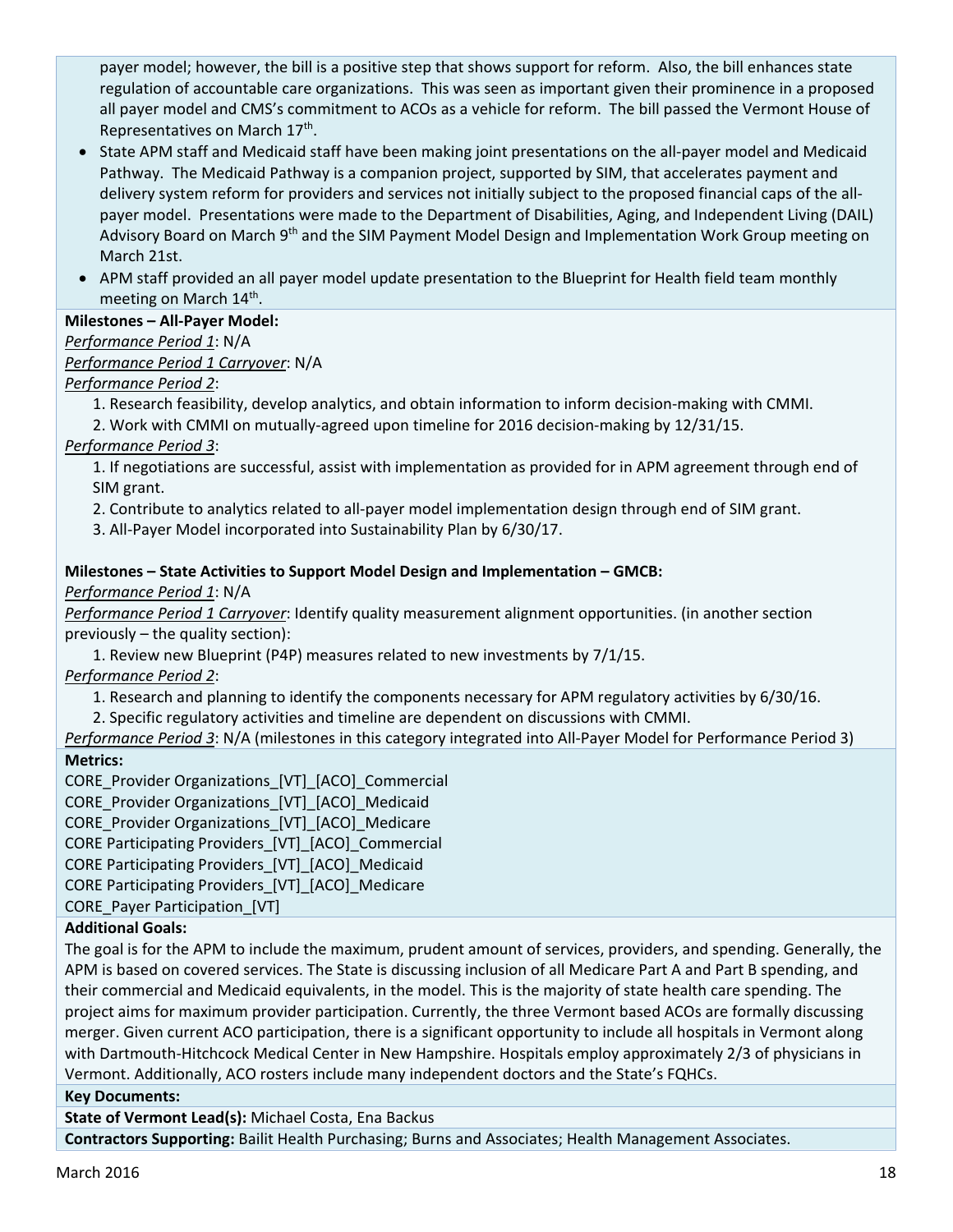To view executed contracts, please visit the **VHCIP Contracts** page.

# **Anticipated Risks and Mitigation Strategy:**

- Consensus on major elements and clearance process may not be concluded in time to provide sufficient information to allow for operational implementation by 1/1/17.
	- o Risk mitigation is consistent with discussions with CMMI and ongoing communications with entities that would need to implement change by 1/1/17. Additionally, SIM staff and all-payer model leads are collaborating to draft an all‐payer model communication plan that ensures no gaps in messaging about goals and expectations once term sheet is agreed upon.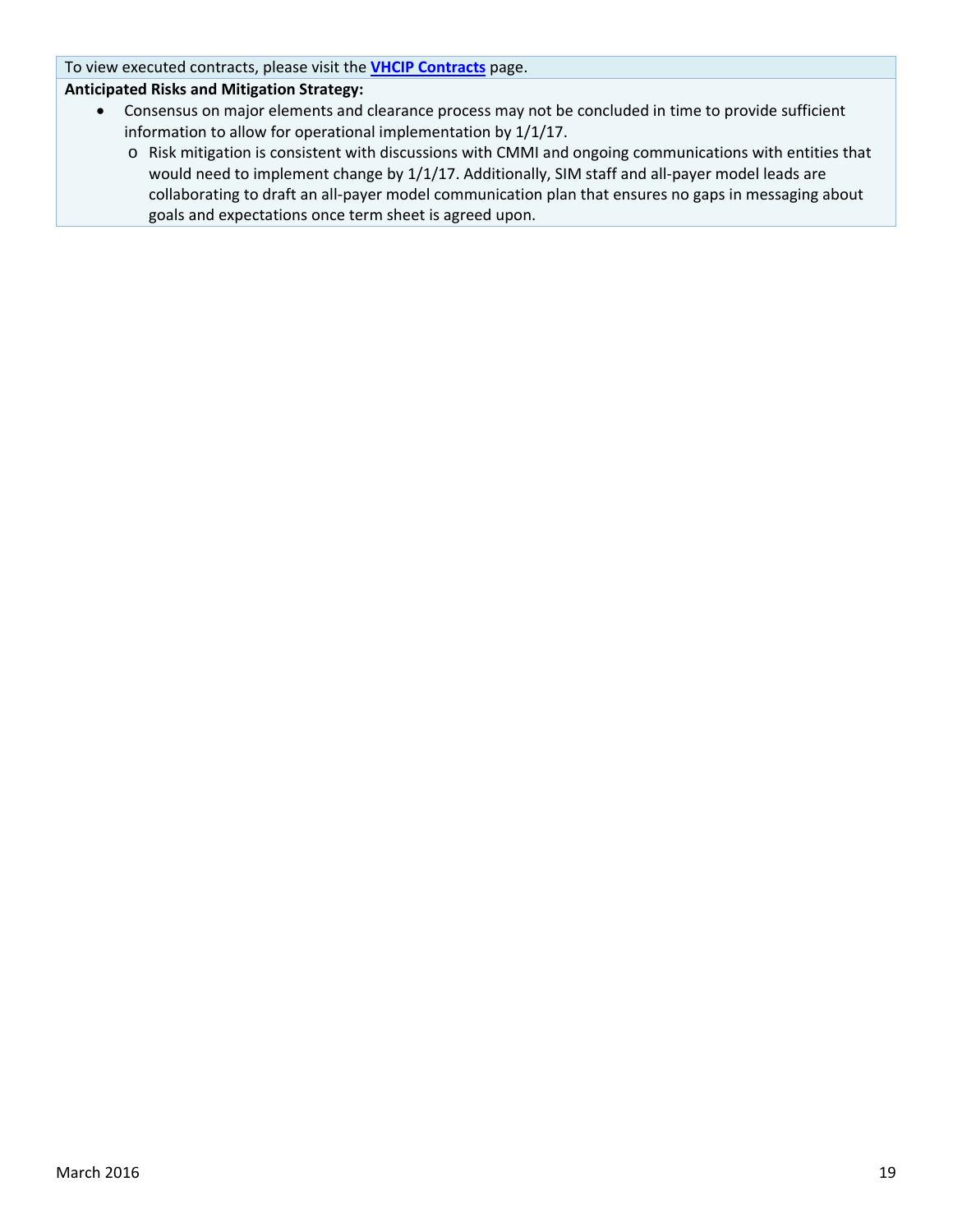# **Focus Area: Payment Model Design and Implementation** Project: State Activities to Support Model Design and Implementation – Medicaid

**Project Summary:** For all Medicaid payment models that are designed and implemented as part of Vermont's State Innovation Model grant activity, there are a number of Medicaid‐specific state activities that must occur. These activities ensure that Vermont Medicaid is in compliance with its Medicaid State Plan and its Global Commitment for Health (1115) waiver, and that newly established programs will be monitored for their impact on Medicaid beneficiaries.

# **Project Timeline and Key Facts:**

- February 2014 Vermont submitted State Plan Amendment to CMS for Year 1 SSP.
- July 2014 Established call center for Medicaid beneficiaries with queries or concerns specifically about the SSP.
- July 2014 Established permissions and protocols to begin monthly data-sharing between Medicaid and ACOs participating in SSP; establish process for tracking ACO and Medicaid compliance with monthly contractual obligations.
- June 2015 Vermont received State Plan Amendment approval from CMS for Year 1 SSP.
- August 2015 Vermont submitted State Plan Amendment to CMS for Year 2 SSP.
- September 2015 Vermont received State Plan Amendment approval from CMS for Year 2 SSP.
- March 2016 Vermont submitted State Plan Amendment to CMS for Year 3 SSP.

# **Status Update/Progress Toward Milestones and Goals:**

- Both Year 1 and 2 SSP State Plan Amendments were approved in 2015.
- Beneficiary call-center is operational and will continue through program duration.
- ACO data sharing is ongoing.
- Year 3 SSP State Plan Amendment submitted to CMS.
- Coordinating stakeholders to begin planning for expansion of Integrating Family Services program.

# **Milestones:**

# *Performance Period 1*: N/A

*Performance Period 1 Carryover*: Pursue state plan amendments and other federal approvals as appropriate for each payment model (SSP SPA); ensure monitoring and compliance activities are performed. Ensure beneficiaries have access to call‐center as appropriate.

1. Obtain SSP Year 1 State Plan Amendment by 7/31/15.

- 2. Procure contractor for SSP monitoring and compliance activities by 4/15/15.
- 3. Procure contractor for data analytics related to value‐based purchasing in Medicaid by 9/30/15.
- 4. Ensure call center services are operational for Medicaid SSP for SSP Year 2.

*Performance Period 2*: Pursue state plan amendments and other federal approvals as appropriate for each payment model (SSP SPA, EOC SPA); ensure monitoring and compliance activities are performed. Ensure beneficiaries have access to call‐center as appropriate:

- 1. Ensure appropriate customer service supports are in place for Medicaid SSP program for 2016 by 11/1/15.
- 2. Obtain SPA for Year 2 of the Medicaid Shared Savings Program by 3/31/15.

3. Create draft SPA documents for Year 1 of the EOC program by 4/1/16.

4. Execute Year 1 and Year 2 commercial and Medicaid monitoring and compliance plans throughout Performance Period 2 according to the predetermined plan.

5. Develop monitoring and compliance plan for Year 1 EOCs by 6/30/16.

6. Design modifications to existing Integrated Family Services (IFS) Program so it can expand to at least one additional community on 7/1/16.

7. Research and design related to Frail Elders (timeline dependent upon federal contract approval) – final recommendations by 6/30/16.

*Performance Period 3*: Pursue state plan amendments and other federal approvals as appropriate for each payment model; ensure monitoring and compliance activities are performed:

1. Obtain SPA for Year 3 of the Medicaid Shared Savings Program by 12/31/16.

2. Execute Year 3 commercial and Medicaid monitoring and compliance plans according to the predetermined plan through 6/30/17.

3. Execute Year 1 monitoring and compliance plan for EOC work stream by 6/30/17.

# **Metrics:**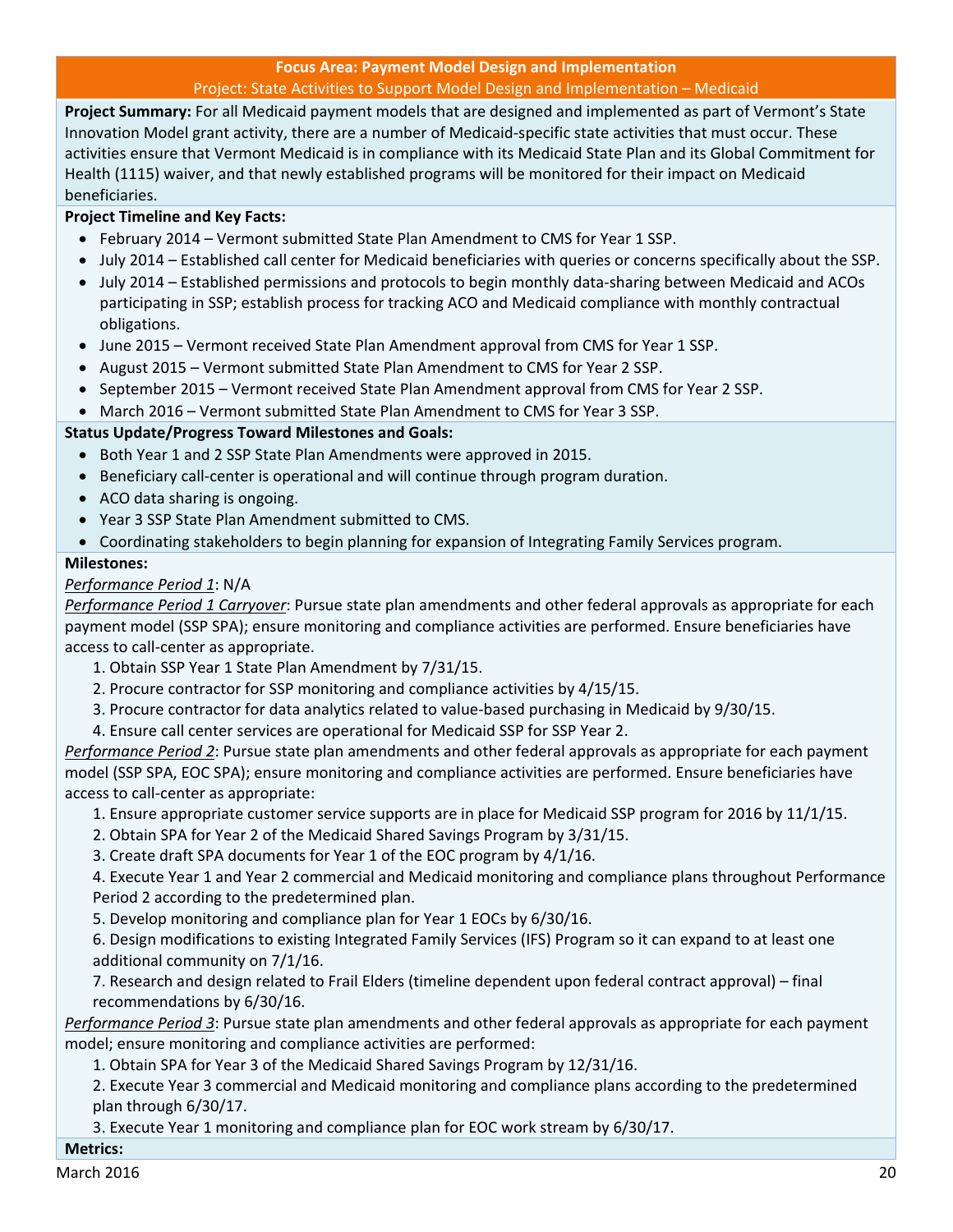| CORE_Beneficiaries impacted [VT]_VTEmployees                                              |
|-------------------------------------------------------------------------------------------|
| CORE_Beneficiaries impacted [VT] [ACO] Commercial                                         |
| CORE Beneficiaries impacted [VT] [ACO] Medicaid                                           |
| CORE Beneficiaries impacted [VT] [ACO] Medicare                                           |
| CORE Participating Provider [VT] [ACO] Commercial                                         |
| CORE Participating Provider [VT] [ACO] Medicaid                                           |
| CORE_Participating Provider_[VT]_[ACO]_Medicare                                           |
| CORE_Provider Organizations_[VT]_[ACO]_Commercial                                         |
| CORE Provider Organizations [VT] [ACO] Medicaid                                           |
| CORE_Provider Organizations_[VT]_[ACO]_Medicare                                           |
| <b>Additional Goals:</b>                                                                  |
| # Lives Impacted: N/A                                                                     |
| # Participating Providers: N/A                                                            |
| <b>Key Documents:</b>                                                                     |
| State of Vermont Lead(s): Alicia Cooper                                                   |
| Contractors Supporting: Bailit Health Purchasing; Burns and Associates; Wakely Actuarial. |
| To view executed contracts, please visit the <b>VHCIP Contracts</b> page.                 |
| Anathelic at a di Film and a Milleration. Closes and Manager this time a                  |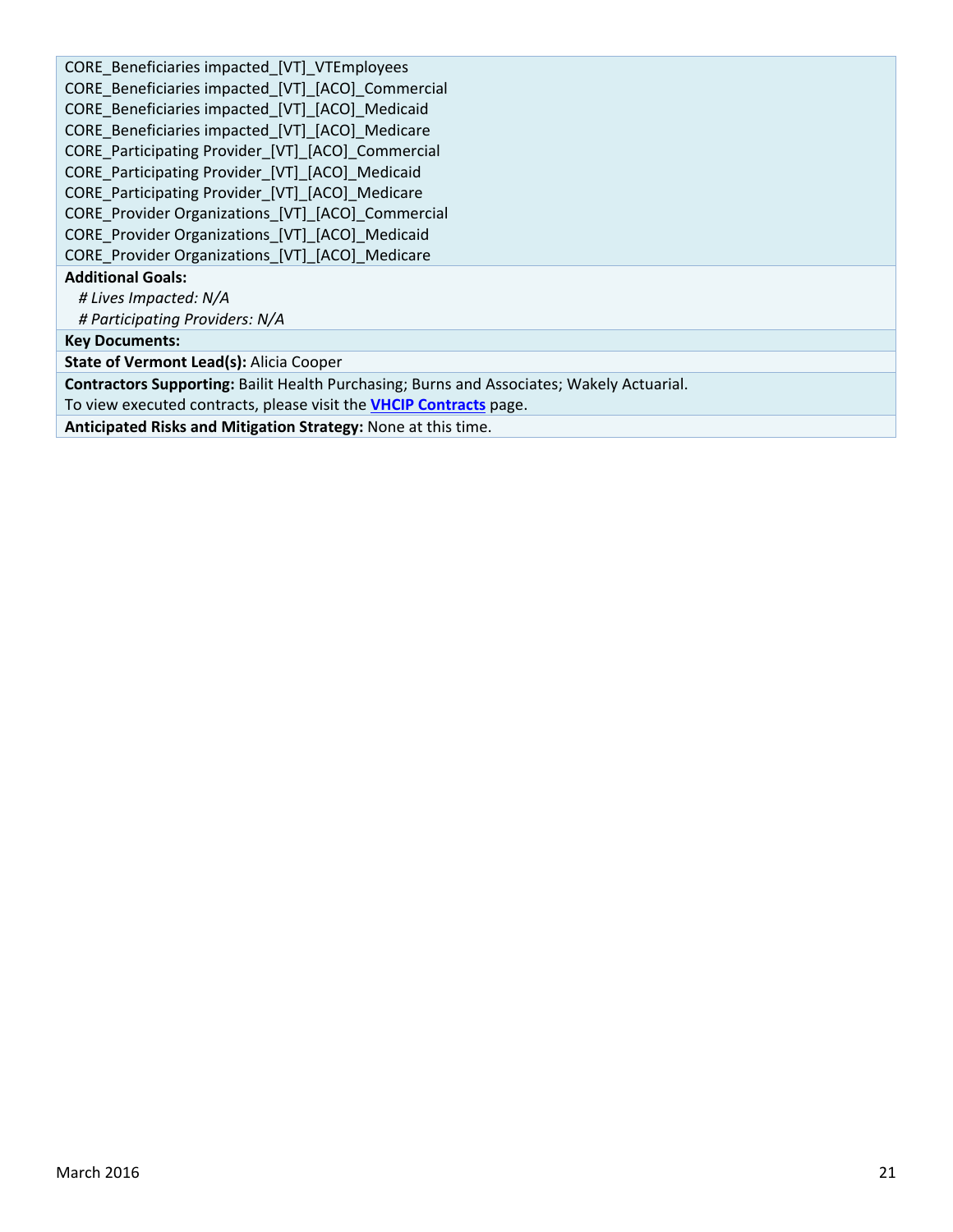# **Focus Area: Practice Transformation**

### **Focus Area: Practice Transformation** Project: Learning Collaboratives

**Project Summary:** The Integrated Communities Care Management Learning Collaborative is a health service area‐level rapid cycle quality improvement initiative. It is based on the Plan‐Do‐Study‐Act (PDSA) quality improvement model, and features in‐person learning sessions, webinars, implementation support, and testing of key interventions. The Collaborative initially focuses on improved cross‐organization care management for at‐risk populations; however, the ultimate goal is to develop this approach population‐wide. These efforts mirror the Triple Aim and Vermont's Health Care Reform goals.

# **Project Timeline and Key Facts:**

- November 2014 Kick-off webinar for first round communities (3 communities total).
- January 2015 First in-person learning session held with ~90 people in attendance, featuring national experts from the Camden Coalition of Healthcare Providers.
- February-December 2015 Alternating monthly webinars and in-person learning sessions for first round communities.
- April 2015 Proposed expansion of the Learning Collaborative to additional communities.
- July 2015 Kick-off webinar for second round communities (8 additional communities).
- November 2015 Second in-person learning session for second round communities.
- October 2015-August 2016 Alternating monthly webinars and in-person learning sessions for second round.

# **Status Update/Progress Toward Milestones and Goals:**

- The Learning Collaborative works to engage as many patient-facing care providers within each community as possible, including nurses, care coordinators, social workers, mental health clinicians, physicians, and others, from a broad spectrum of health, community and social service organizations that includes primary care practices, community health teams, home health agencies, mental health agencies, Area Agencies on Aging, housing organizations, social service organizations, and others.
- Participants are convened for at least four in-person learning sessions and multiple webinars, as well as regular local meetings to support work. The fourth in‐person learning session for the first cohort took place on September 29, 2015, where discussion of additional needs and sustainability within communities occurred.
- Two additional cohorts (8 additional communities) have joined the Learning Collaborative, with the first in‐ person learning sessions occurring in November 2015. The next in‐person learning session will take place in May or June 2016.
- The creation of a Learning Collaborative toolkit is ongoing, anticipated release is the first quarter of 2016. Widespread distribution of this toolkit to program participants will aid in program sustainability.

# **Milestones:**

*Performance Period 1*:

1. Provide quality improvement and care transformation support to a variety of stakeholders.

2. Procure learning collaborative and provider technical assistance contractor.

*Performance Period 1 Carryover*: Launch 1 cohort of Learning Collaboratives to 3‐6 communities (communities defined by Vermont's Health Service Areas) by 1/15/15:

1. Convene communities in‐person and via webinar alternating format each month for 12 months.

2. Assess impact of Learning Collaborative monthly.

3. Propose expansion of Learning Collaborative as appropriate by 5/31/15.

*Performance Period 2*: Offer at least two cohorts of Learning Collaboratives to 3‐6 communities:

1. Create expansion plan for remaining Vermont HSAs that want to participate in the Learning Collaborative program by 6/15/15.

2. Expand existing Learning Collaborative program to at least 6 additional health service areas by 6/30/16. *Performance Period 3*:

- 1. Target: 500 Vermont providers have completed the Learning Collaborative by 12/31/16.
- 2. Report on program effectiveness to Steering Committee and Core Team by 12/31/16.
- 3. Incorporate Learning Collaborative lessons learned into Sustainability Plan by 6/30/17.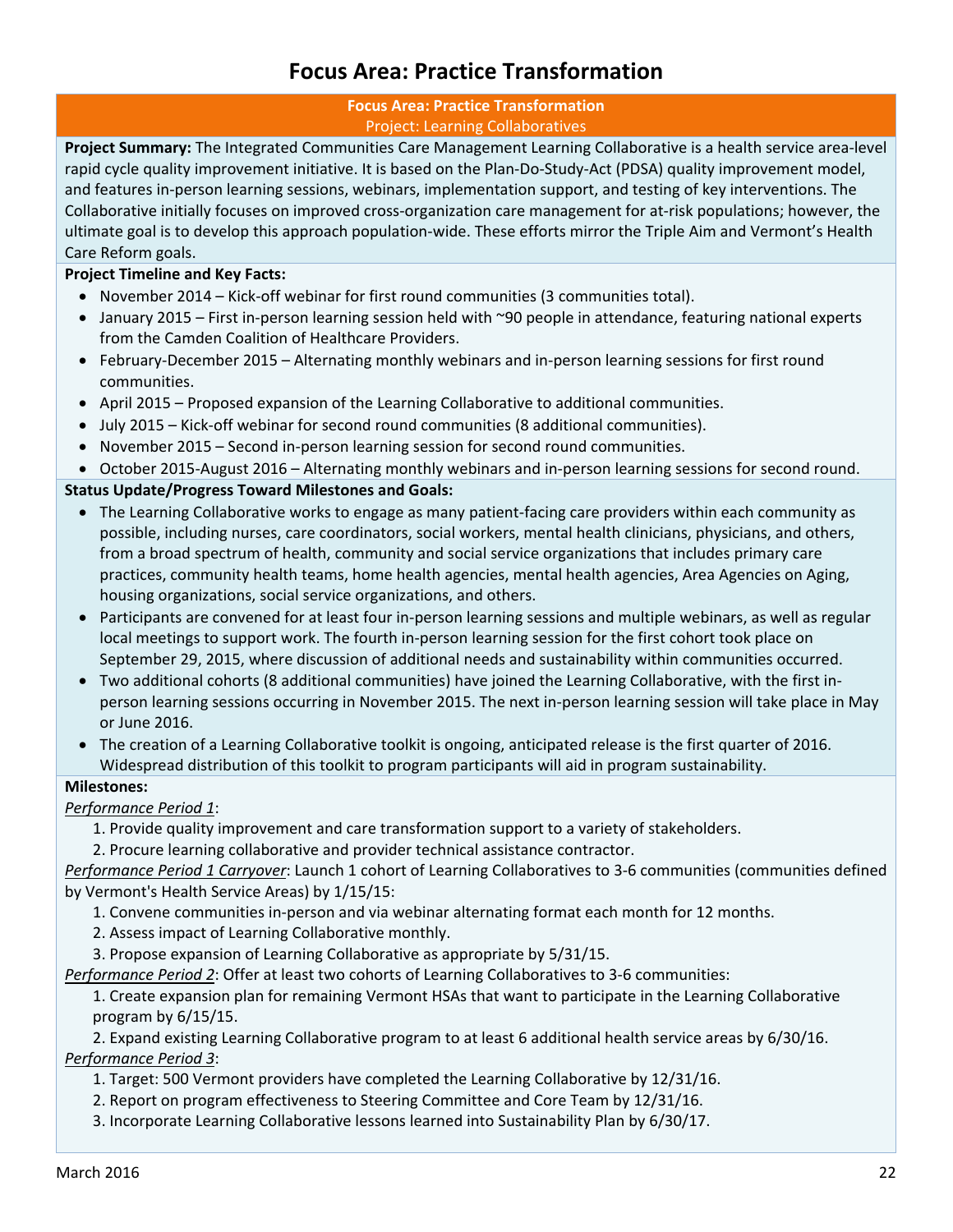# **Metrics:**

CORE\_Participating Provider\_[VT]\_[ACO]\_Commercial CORE\_Participating Provider\_[VT]\_[ACO]\_Medicaid CORE\_Participating Provider [VT]\_[ACO]\_Medicare CORE Provider Organizations [VT] [ACO] Commercial CORE\_Provider Organizations\_[VT]\_[ACO]\_Medicaid CORE\_Provider Organizations\_[VT]\_[ACO]\_Medicare

CORE\_Participating Providers\_[VT]\_[EOC]

CORE\_Provider Organizations\_[VT]\_[EOC]

CORE\_Participating Providers\_[VT]\_[APMH]

CORE\_Provider Organizations\_[VT]\_[APMH]

# **Additional Goals:**

*# Lives Impacted:* 150

*# Participating Providers:* Approximately 200 (70‐80 per cohort)

**Key Documents:**

Learning Collaborative Webpage

# **State of Vermont Lead(s):** Pat Jones

**Contractors Supporting:** Nancy Abernathey; Bailit Health Purchasing; Deborah Lisi‐Baker; Pacific Health Policy Group; Vermont Program for Quality Health Care. Apparent Awardees for Core Competency Training: Vermont Developmental Disabilities Council; Primary Care Development Corporation (Contracts nearing execution). To view executed contracts, please visit the **VHCIP Contracts** page.

# **Anticipated Risks and Mitigation Strategy:**

- There is risk of lost or slowed community momentum when SIM funding and formal Learning Collaborative activities end.
	- o Collaborative staff and leadership are working to create a process for continued work that can be integrated into and adopted by participating communities, without the help of outside resources, so that efforts are self‐sustaining.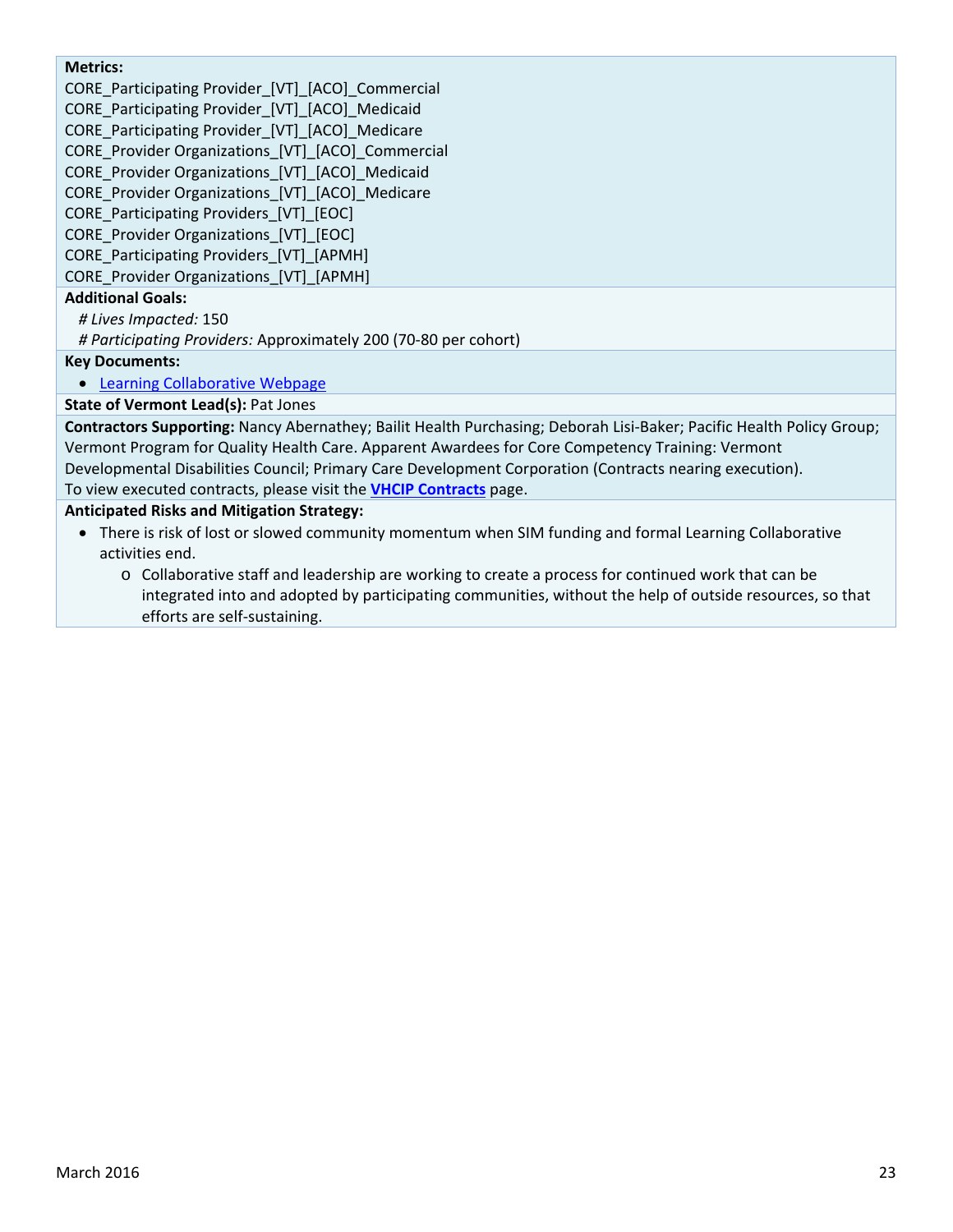# **Focus Area: Practice Transformation** Project: Core Competency Trainings

**Project Summary:** The Core Competency Training initiative will offer a comprehensive training curriculum to front line staff providing care coordination (including case managers, care coordinators, etc.) from a wide range of medical, social, and community service organizations in communities state‐wide. Core curriculum will cover competencies related to care coordination and disability awareness. Additional training opportunities include advanced care coordination training, care coordination training for managers and supervisors, and "train the trainer" training. In total, 34 separate training opportunities will be made available to up to 240 participants state‐wide. In order to ensure sustainability of training materials beyond the initial training period, training sessions will be filmed and all materials will be made available in an online format. This project is an offshoot of the Integrated Communities Care Management Learning Collaborative and meets the need identified within that training series.

# **Project Timeline and Key Facts:**

- March 2016 Day 1, Introductory Care Coordination Training in 3 locations (North, Central, South)
- April 2016 Day 1, Disability Competency Training in 3 locations (North, Central, South); Webinar 1
- May 2016 Day 2, Introductory Care Coordination Training in 3 locations (North, Central, South)
- June 2016 Day 2, Disability Competency Training in 3 locations (North, Central, South); Webinar 2
- July 2016 Day 3, Introductory Care Coordination Training in 3 locations (North, Central, South)
- August  $2016$  Webinar 3
- September 2016 Advanced Care Coordination Training; Day 3, Disability Competency Training in 3 locations (North, Central, South)
- October 2016 Care Coordination for Managers and Supervisors Training in 1 central location; Webinar 4
- November 2016 Train-the-Trainer Training
- December 2016 Webinar 5

# **Status Update/Progress Toward Milestones and Goals:**

- After a competitive bid review process, two training organizations have been selected and contracts are nearing execution. Between January and March 2016, Vermont is engaged in pre‐planning with trainers, curriculum finalization, and planning for training logistics in preparation for the initial March events These March events were very well attended.
- The first day of Introductory Care Coordination Training will be offered to up to 240 participants, in North, Central, and Southern locations (TBD) throughout the state. The curriculum will cover general topics including: Introduction to Care Coordination, Principles of Team‐Based Care, Outreach and Engagement, Conducting Comprehensive Assessments. Interest in trainings is high: after assessing initial registration numbers, it quickly became clear that another training section was needed; a second Burlington training section has been added, with training dates in April, June, August, and September.

**Milestones:** This work is part of the Learning Collaboratives work stream.

# *Performance Period 1*:

1. Provide quality improvement and care transformation support to a variety of stakeholders.

2. Procure learning collaborative and provider technical assistance contractor.

*Performance Period 1 Carryover*: Launch 1 cohort of Learning Collaboratives to 3‐6 communities (communities defined by Vermont's Health Service Areas) by 1/15/15:

1. Convene communities in‐person and via webinar alternating format each month for 12 months.

- 2. Assess impact of Learning Collaborative monthly.
- 3. Propose expansion of Learning Collaborative as appropriate by 5/31/15.

*Performance Period 2*: Offer at least two cohorts of Learning Collaboratives to 3‐6 communities:

1. Create expansion plan for remaining Vermont HSAs that want to participate in the Learning Collaborative program by 6/15/15.

2. Expand existing Learning Collaborative program to at least 6 additional health service areas by 6/30/16. *Performance Period 3*:

1. Target: 500 Vermont providers have completed the Learning Collaborative by 12/31/16.

- 2. Report on program effectiveness to Steering Committee and Core Team by 12/31/16.
- 3. Incorporate Learning Collaborative lessons learned into Sustainability Plan by 6/30/17.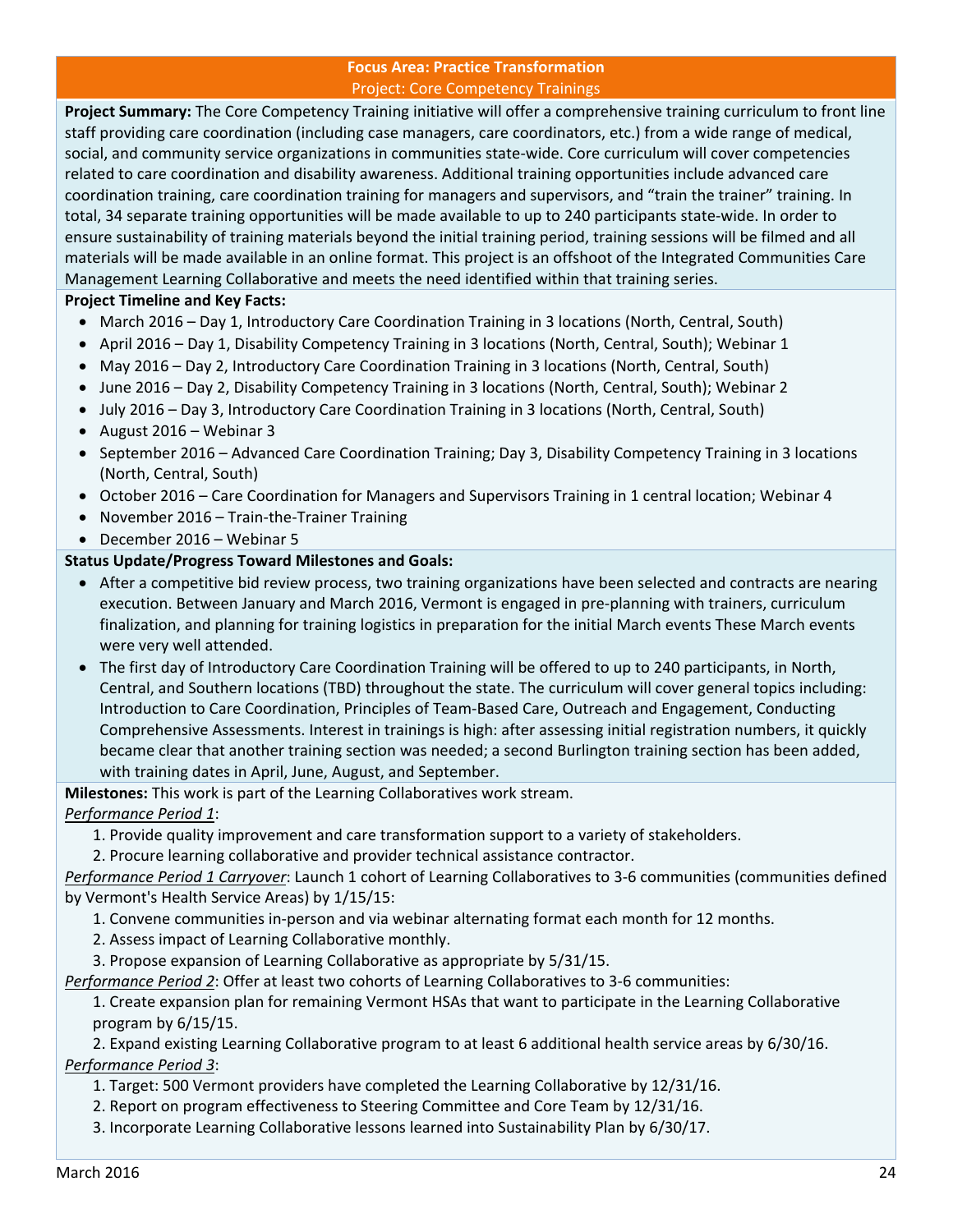# **Metrics:**

CORE\_Participating Provider\_[VT]\_[ACO]\_Commercial

CORE\_Participating Provider\_[VT]\_[ACO]\_Medicaid

CORE Participating Provider [VT] [ACO] Medicare

CORE\_Provider Organizations\_[VT]\_[ACO]\_Commercial

CORE\_Provider Organizations\_[VT]\_[ACO]\_Medicaid

CORE\_Provider Organizations\_[VT]\_[ACO]\_Medicare

CORE\_Participating Providers\_[VT]\_[EOC]

CORE\_Provider Organizations\_[VT]\_[EOC]

CORE\_Participating Providers\_[VT]\_[APMH]

CORE\_Provider Organizations\_[VT]\_[APMH]

# **Additional Goals:**

*# Participating Providers:* Approximately 240 expected

**Key Documents:**

**State of Vermont Lead(s):** Erin Flynn

**Contractors Supporting:** Apparent Awardees: Vermont Developmental Disabilities Council, Primary Care Development Corporation (Contracts nearing execution).

To view executed contracts, please visit the **VHCIP Contracts** page.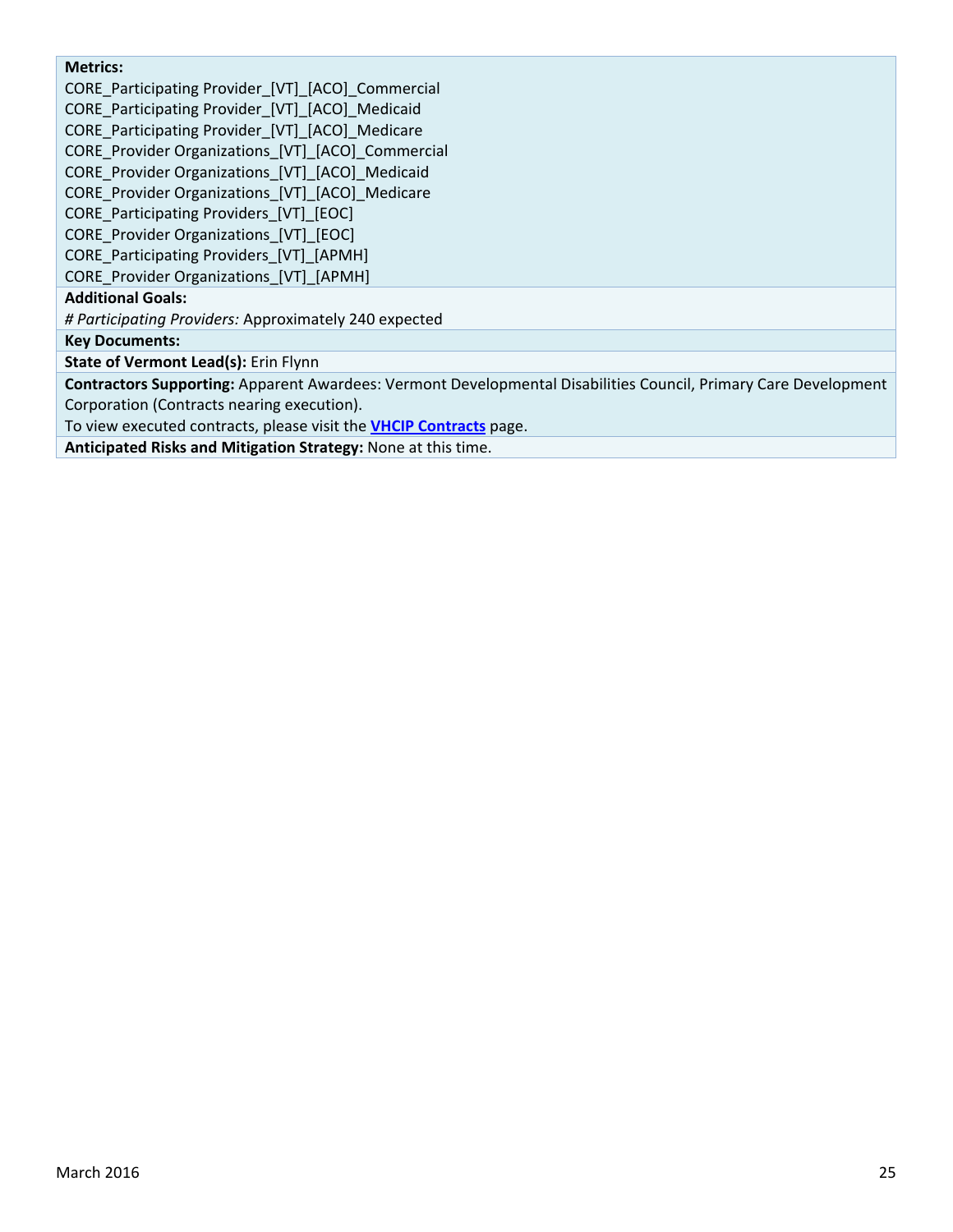# **Focus Area: Practice Transformation** Project: Sub‐Grant Program – Sub‐Grants

**Project Summary:** The VHCIP Provider Sub‐Grant Program was launched in 2014 and has provided 14 awards to 12 provider and community‐based organizations who are engaged in payment and delivery system transformation. Awards range from small grants to support employer-based wellness programs, to larger grants that support statewide clinical data collection and improvement programs. The overall investment in this program is nearly \$5 million.

# **Project Timeline and Key Facts:**

- April 2014 First round of awards made to sub-grantees.
- October 2014 Second round of awards made to sub-grantees.
- January 2015-December 2016 Continued implementation. Quarterly progress reports include successes and challenges, progress toward project goals and evaluation updates.
- May 2015 First sub-grantee symposium held.
- October 2015 Second sub‐grantee symposium held.

# **Status Update/Progress Toward Milestones and Goals:**

• Sub-grantees continue to report on activities and progress, highlighting lessons learned.

# **Milestones:**

*Performance Period 1*: Develop technical assistance program for providers implementing payment reforms.

*Performance Period 1 Carryover*: Continue sub‐grant program:

1. Convene sub‐grantees at least once by 6/30/15.

2. Each quarter, analyze reports filed by sub-grantees using lessons from sub-grantees to inform project decisionmaking.

*Performance Period 2*: Continue sub‐grant program:

1. Convene sub‐grantees at least once by 6/30/16.

2. Each quarter, analyze reports filed by sub-grantees using lessons from sub-grantees to inform project decisionmaking.

*Performance Period 3*:

1. Provide SIM funds to support sub‐grantees through 12/31/16.

2. Convene sub‐grantees at least twice by 12/31/16.

3. Each quarter, analyze reports filed by sub‐grantees using lessons from sub‐grantees to inform project decision‐ making.

# **Metrics:**

CORE\_Participating Provider\_[VT]\_[ACO]\_Commercial

CORE\_Participating Provider\_[VT]\_[ACO]\_Medicaid

CORE Participating Provider [VT] [ACO] Medicare

CORE Provider Organizations [VT] [ACO] Commercial

CORE\_Provider Organizations\_[VT]\_[ACO]\_Medicaid

CORE\_Provider Organizations\_[VT]\_[ACO]\_Medicare

CORE\_Participating Providers\_[VT]\_[EOC]

CORE\_Provider Organizations\_[VT]\_[EOC]

CORE\_Participating Providers\_[VT]\_[APMH]

CORE\_Provider Organizations\_[VT]\_[APMH]

# **Additional Goals:**

*# Lives Impacted:* 307,769

*# Participating Providers:* 15,407

**Key Documents***:*

- Sub-grant Program Project Summaries
- 4**th** Quarter 2015 Reports are posted on the VHCIP website.

**State of Vermont Lead(s):** Joelle Judge and Georgia Maheras

**Contractors Supporting:** 12 sub‐grantees; University of Massachusetts.

To view executed contracts, please visit the **VHCIP Contracts** page.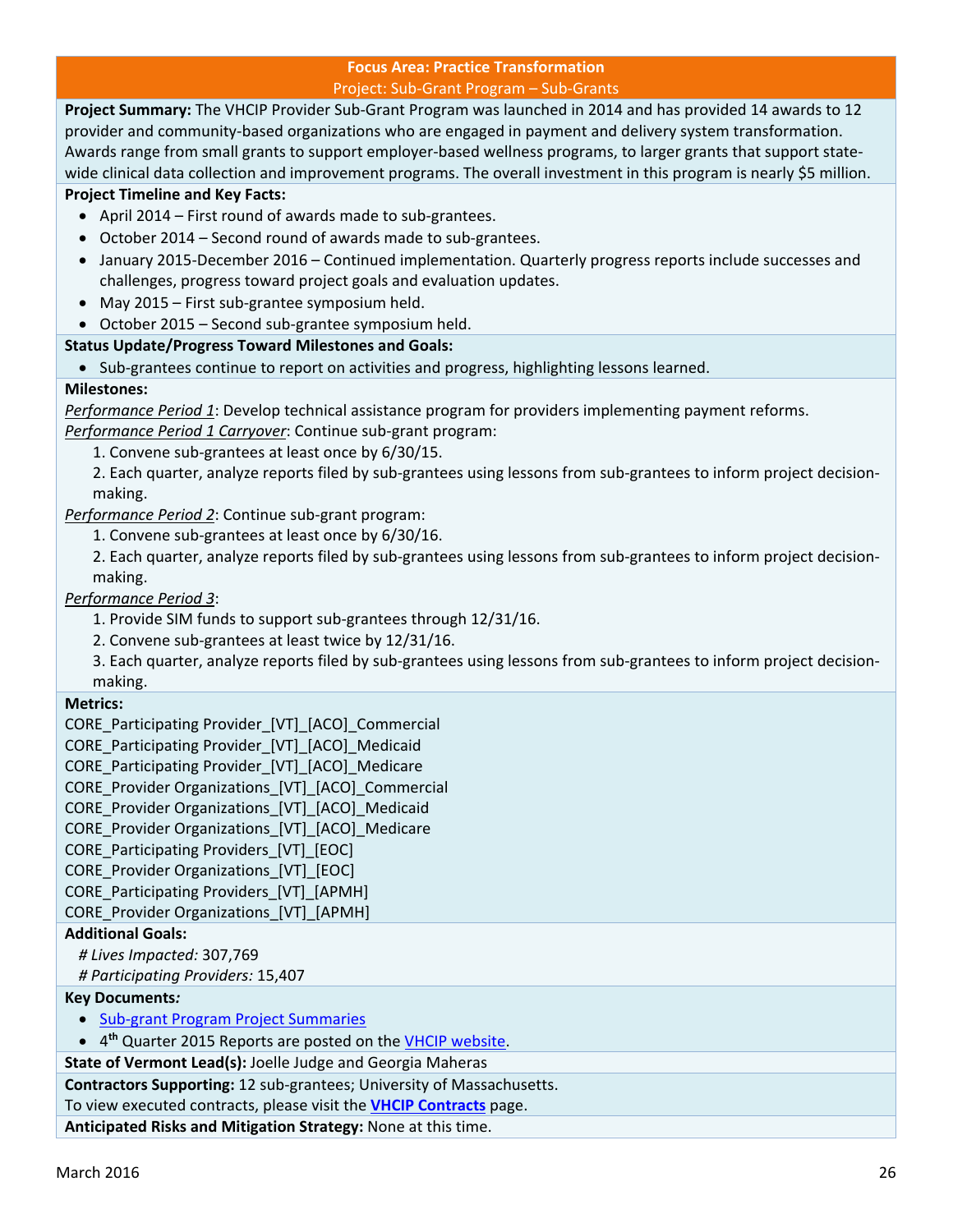### **Focus Area: Practice Transformation** Project: Sub‐Grant Program – Technical Assistance

**Project Summary:** The Sub‐Grant Technical Assistance program was designed to support the awardees of provider sub-grants in achieving their project goals. VHCIP recognized that while the provider sub-grantees are focused on creating innovative programs to transform their practices and test models of unique care delivery, they require support to develop the necessary infrastructure. The VHCIP initially contracted with five contractors to provide this support; contracts remain in place with three TA providers, listed below

# **Project Timeline and Key Facts:**

- December 2014 Five contracts awarded to the contractors listed below in order to ensure technical assistance is available to the sub‐grantees in a variety of areas.
- January 2015-December 2016 Three contractors provide ongoing technical support for data analytics, policy development, payment model and care model design, quality measurement identification, financial analysis and actuarial services.

# **Status Update/Progress Toward Milestones and Goals:**

 Sub‐grantee technical assistance contracts are executed; contractors are available for technical assistance as requested by sub‐grantees and approved by project leadership according to a detailed VHCIP process.

# **Milestones:**

# *Performance Period 1*: N/A

*Performance Period 1 Carryover*: Provide technical assistance to sub‐grantees as requested by sub‐grantees:

- 1. Remind sub‐grantees of availability of technical assistance on a monthly basis.
- 2. Ensure technical assistance contracts have sufficient resources to meet needs of sub‐grantees.

*Performance Period 2*: Provide technical assistance to sub‐grantees as requested by sub‐grantees:

1. Remind sub‐grantees of availability of technical assistance on a monthly basis.

2. Ensure technical assistance contracts have sufficient resources to meet needs of sub‐grantees.

*Performance Period 3*: Provide technical assistance to sub‐grantees as requested by sub‐grantees through 12/31/16:

1. Remind sub‐grantees of availability of technical assistance on a monthly basis.

2. Ensure technical assistance contracts have sufficient resources to meet needs of sub‐grantees.

# **Metrics:**

CORE\_Participating Provider\_[VT]\_[ACO]\_Commercial

CORE\_Participating Provider\_[VT]\_[ACO]\_Medicaid

CORE Participating Provider [VT] [ACO] Medicare

CORE\_Provider Organizations\_[VT]\_[ACO]\_Commercial

CORE\_Provider Organizations\_[VT]\_[ACO]\_Medicaid

CORE Provider Organizations [VT] [ACO] Medicare

CORE Participating Providers [VT] [EOC]

CORE Provider Organizations [VT] [EOC]

CORE\_Participating Providers\_[VT]\_[APMH]

CORE Provider Organizations [VT] [APMH]

**Additional Goals:** *(this program supports the provider sub‐grant program; numbers are as reported above) # Lives Impacted:* 307,769

*# Participating Providers:* 15,407

# **Key Documents:**

- Contract for Bailit Health Purchasing
- Contract for Policy Integrity
- Contract for Wakely

**State of Vermont Lead(s):** Joelle Judge and Georgia Maheras

**Contractors Supporting:** Bailit Health Purchasing; Policy Integrity; Wakely Actuarial.

To view executed contracts, please visit the **VHCIP Contracts** page.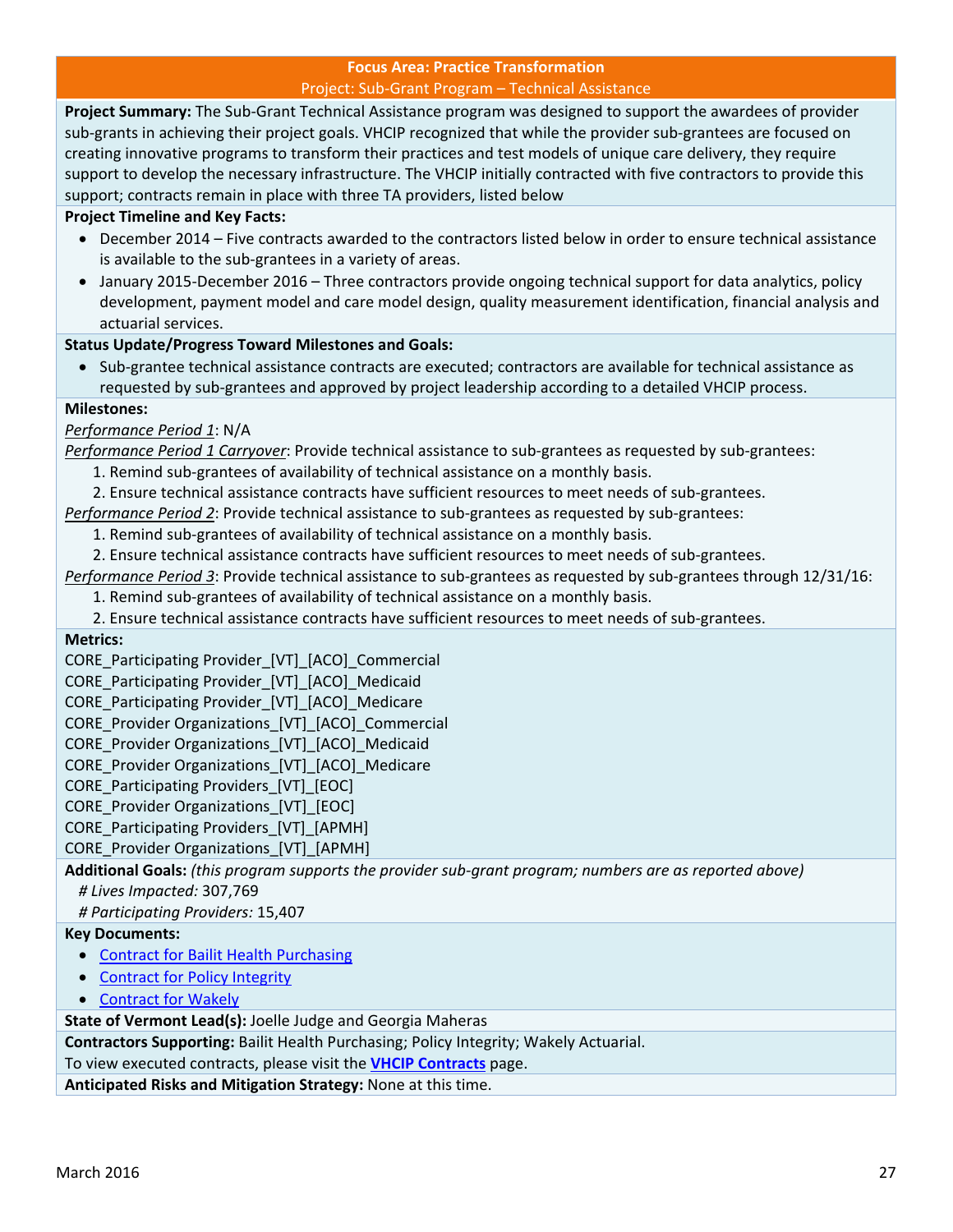#### **Focus Area: Practice Transformation** Project: Regional Collaborations

**Project Summary:** Within each of Vermont's 14 Health Service Areas, Blueprint for Health and ACO leadership have merged their work groups and chosen to collaborate with stakeholders using a single unified health system initiative (known as a "Regional Collaboration"). Regional Collaborations include medical and non‐medical providers (e.g., long‐ term services and supports providers and community providers), and a shared governance structure with local leadership. These groups focus on reviewing and improving the results of core ACO Shared Savings Program quality measures, supporting the introduction and extension of new service models, and providing guidance for medical home and community health team operations.

# **Project Timeline and Key Facts:**

- November 2014 Vermont ACO and Blueprint leadership began meeting.
- October 2014-August 2015 Expanded existing community teams to begin working with leadership to realign existing teams, put governance documentation in place, and re-evaluate and set new community priorities.
- March 2015 Released plans and implementation documents for Regional Collaboratives.
- June 2015 Launched Basecamp as an opportunity to share learnings and collaborate in two pilot communities.
- January 2015 Established three pilot communities through the Integrated Communities Care Management Learning Collaborative as work groups of the Regional Collaborative.
- August 2015 12 of 14 communities had a Charter in place and their community's focus areas defined; eight more communities joined the Integrated Communities Care Management Learning Collaborative.
- March 2015 13 of 14 communities had a charter in place and 14 of 14 had defined one or more focus areas. A total of 11 communities continue to participate in the Integrated Communities Care Management Learning Collaborative. Additional areas of focus include increasing hospice and palliative care utilization, reducing ED utilization, reducing readmissions, and improving care for people with chronic illness.

# **Status Update/Progress Toward Milestones and Goals:**

- Regional Collaborations begun in each of the State's 14 Health Service Areas.
- Weekly stakeholder meetings to discuss further development and direction of these Regional Collaborations.
- Regular presentations to VHCIP work groups on progress in each region highlighting specific case studies from communities seeing positive outcomes on the ground.

# **Milestones:**

# *Performance Period 1*: N/A

*Performance Period 1 Carryover*: Establish regional collaborations in health services areas by beginning to develop a Charter, governing body, and decision‐making process:

- 1. Develop Charter, decision‐making process, and participants for 6 HSAs by 11/30/15.
- 2. Require monthly updates from ACOs/Blueprint for Health.

*Performance Period 2*: Expansion of regional collaborations to all 14 Health Service Areas (HSAs) by 6/30/16.

Expansion is complete when all HSAs have a Charter, governing body, and decision-making process. *Performance Period 3*:

1. Support regional collaborations in 14 HSAs by providing sub‐grants to ACOs and other technical assistance resources.

2. Develop a transition plan by 4/30/17 to shift all HSAs to non‐SIM resources.

3. Incorporate into Sustainability Plan by 6/30/17.

# **Metrics:**

CORE Participating Provider [VT] [ACO] Commercial

CORE\_Participating Provider\_[VT]\_[ACO]\_Medicaid

CORE\_Participating Provider\_[VT]\_[ACO]\_Medicare

CORE\_Provider Organizations\_[VT]\_[ACO]\_Commercial

CORE\_Provider Organizations\_[VT]\_[ACO]\_Medicaid

CORE\_Provider Organizations\_[VT]\_[ACO]\_Medicare

- CORE\_Participating Providers\_[VT]\_[EOC]
- CORE Provider Organizations [VT] [EOC]
- CORE\_Participating Providers\_[VT]\_[APMH]

# CORE\_Provider Organizations\_[VT]\_[APMH]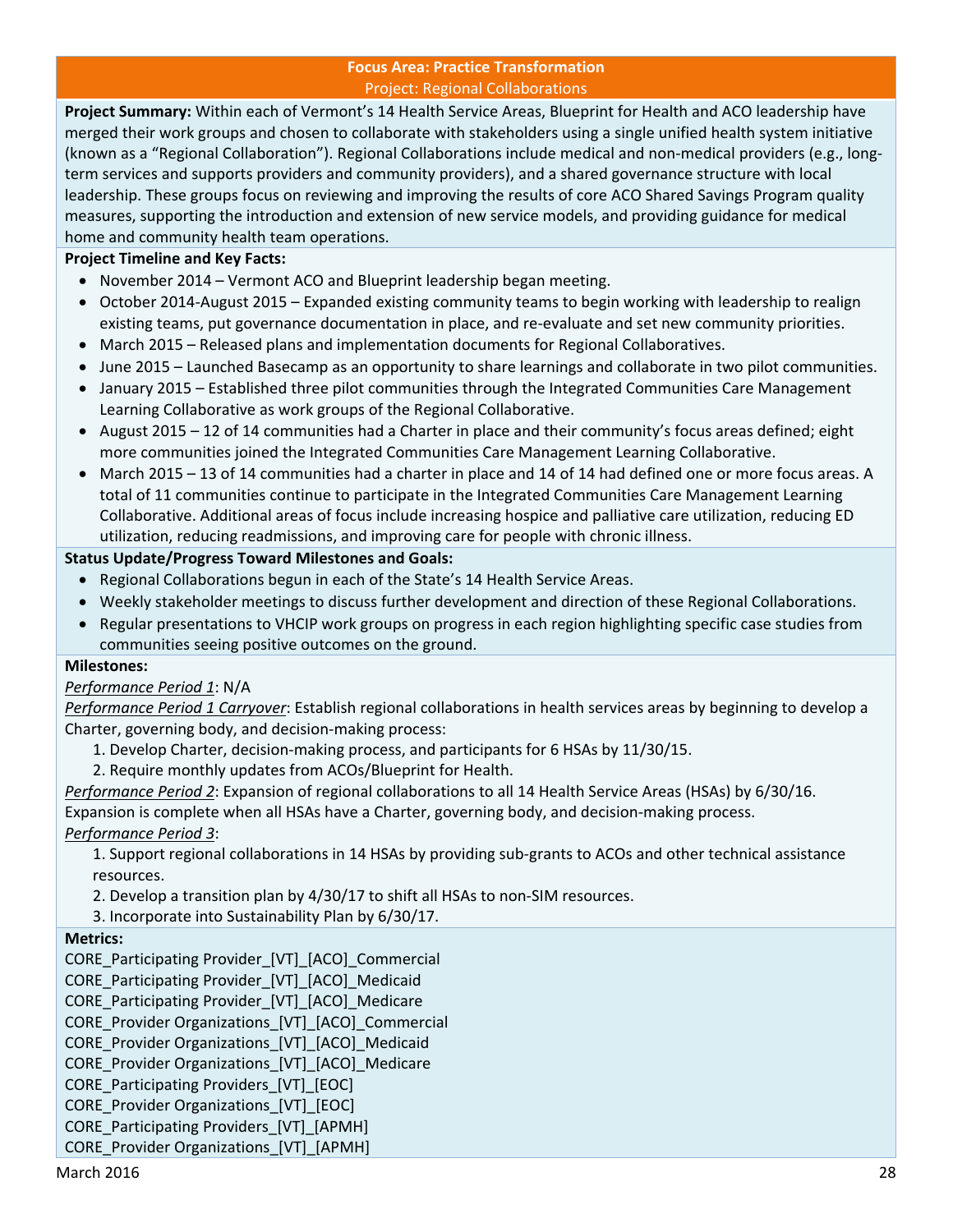# **Additional Goals:**

*# Lives Impacted: TBD*

*# Participating Providers: TBD*

**Key Documents:**

**State of Vermont Lead(s):** Jenney Samuelson

**Contractors Supporting:** Bi‐State Primary Care Association/Community Health Accountable Care; Pacific Health Policy Group; UVM Medical Center/OneCare Vermont.

To view executed contracts, please visit the **VHCIP Contracts** page.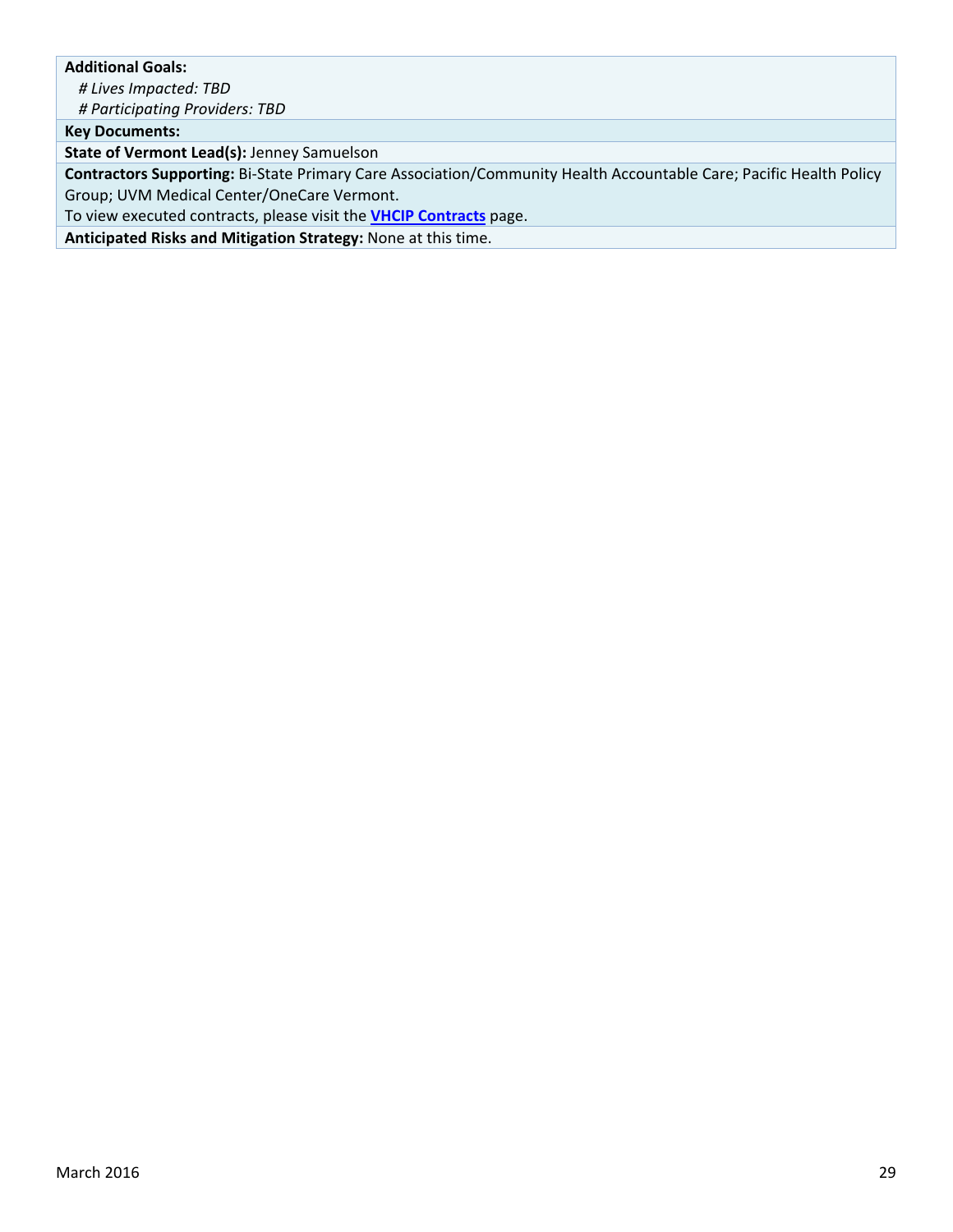#### **Focus Area: Practice Transformation** Project: Workforce – Care Management Inventory

**Project Summary:** In 2014, the Care Models and Care Management (CMCM) Work Group designed and fielded a survey to various organizations engaged in care management, to provide insight into the current landscape of care management activities in Vermont. The survey aims to better understand State specific staffing levels and types of personnel engaged in care management, in addition to the populations being served. The project is complete as of February 2016.

# **Project Timeline and Key Facts:**

- June 2014 CMCM Work Group designed and fielded care management inventory survey to various stakeholders.
- February 2015 Results of survey presented to CMCM Work Group.
- February 2016 Results of survey to be presented to Workforce Work Group, which could use it to predict future supply and demand trends for Vermont's health care workforce around care management staffing.

# **Status Update/Progress Toward Milestones and Goals:**

- Care Management Inventory Survey was administered in 2014.
- Results were presented to the SIM Care Models & Care Management Work Group in February 2015.
- Results will be presented to the Workforce Work Group in February 2016.

#### **Milestones:**

# *Performance Period 1*: N/A

*Performance Period 1 Carryover*: Obtain snapshot of current care management activities, staffing, people served, and challenges:

- 1. Obtain Draft Report by 3/31/15.
- 2. Present to 2 work groups by 5/31/15.
- 3. Final Report due by 9/30/15.

*Performance Period 2*: N/A

*Performance Period 3*: N/A

#### *Metrics:*

CORE\_Participating Provider [VT] [ACO] Commercial CORE\_Participating Provider\_[VT]\_[ACO]\_Medicaid CORE\_Participating Provider\_[VT]\_[ACO]\_Medicare CORE Provider Organizations [VT] [ACO] Commercial CORE\_Provider Organizations\_[VT]\_[ACO]\_Medicaid CORE Provider Organizations [VT] [ACO] Medicare CORE\_Participating Providers\_[VT]\_[EOC] CORE Provider Organizations [VT] [EOC] CORE\_Participating Providers\_[VT]\_[APMH] CORE\_Provider Organizations\_[VT]\_[APMH] **Additional Goals:** *# Lives Impacted:* N/A *# Participating Providers:* N/A

#### **Key Documents:**

• Care Management Survey Report

**State of Vermont Lead(s):** Erin Flynn

**Contractors Supporting:** Bailit Health Purchasing.

To view executed contracts, please visit the **VHCIP Contracts** page.

**Anticipated Risks and Mitigation Strategy:** This project is complete.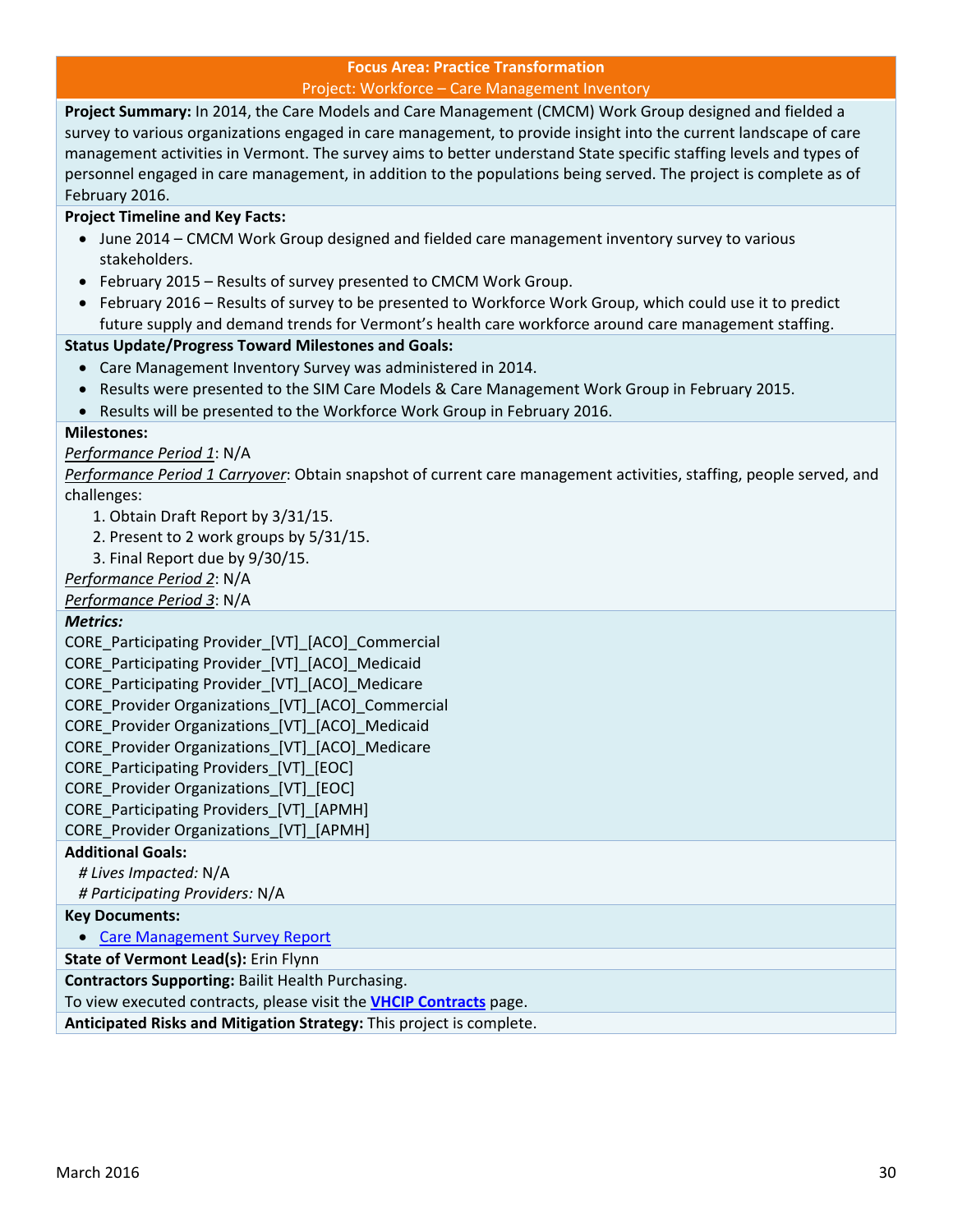### **Focus Area: Practice Transformation** Project: Workforce – Demand Data Collection and Analysis

**Project Summary:** A "micro‐simulation" demand model will use Vermont‐specific data to identify future workforce needs for the State by inputting various assumptions about care delivery in a high‐performing health care system. The selected vendor for this work will create a demand model that identifies ideal workforce needs for Vermont in the future, under various scenarios and parameters.

# **Project Timeline and Key Facts:**

- June 2014 **–** Health Care Workforce Work Group began discussing the idea of demand modeling to better project future health care demands in Vermont.
- August 2014 Health Care Workforce Work Group approved Scope of Work for demand modeling RFP.
- January 2015-March 2015 RFP is released in January and closed in March, with five responses.
- Q2 2016 AOA to execute a contract with selected vendor for demand modeling work and provide data to vendor.
- Q2 2016 AOA and WFWG to hold kick-off meeting with vendor and provide preliminary data to vendor for use in model.
- Q4 2016 Vendor to prepare and submit draft report of demand projections.

# **Status Update/Progress Toward Milestones and Goals:**

● AOA expecting to execute a contract with IHS for micro-simulation demand-modeling in Q2 2016. Work is expected to begin in Q2 2016.

#### **Milestones:**

*Performance Period 1*: N/A

*Performance Period 1 Carryover*: N/A

*Performance Period 2*:

- 1. Execute contract for micro‐simulation demand modeling by 1/15/16 (dependent on federal approval).
- 2. Provide preliminary data as defined by the contract to vendor for use in model by 3/15/16.

*Performance Period 3*: Submit Final Demand Projections Report and present findings to Work Force Work Group by 12/31/16.

#### **Metrics:**

CORE\_Participating Provider\_[VT]\_[ACO]\_Commercial CORE\_Participating Provider\_[VT]\_[ACO]\_Medicaid CORE\_Participating Provider\_[VT]\_[ACO]\_Medicare CORE\_Provider Organizations\_[VT]\_[ACO]\_Commercial CORE\_Provider Organizations\_[VT]\_[ACO]\_Medicaid CORE\_Provider Organizations\_[VT]\_[ACO]\_Medicare CORE Participating Providers [VT] [EOC] CORE Provider Organizations [VT] [EOC] CORE\_Participating Providers\_[VT]\_[APMH] CORE\_Provider Organizations\_[VT]\_[APMH]

# **Additional Goals:**

*# Lives Impacted:* N/A

*# Participating Providers:* N/A

#### **Key Documents:**

Health Care Workforce Work Group Webpage

**State of Vermont Lead(s):** Amy Coonradt (Mat Barewicz)

#### **Contractors Supporting:** TBD.

**Anticipated Risks and Mitigation Strategy:** Delays in contract execution continue to delay the start of work on this project.

 Final contract execution is expected before 4/15/16, and provision of preliminary data to vendor is expected by 6/15/16. This delay is not expected to impact other work streams within VHCIP.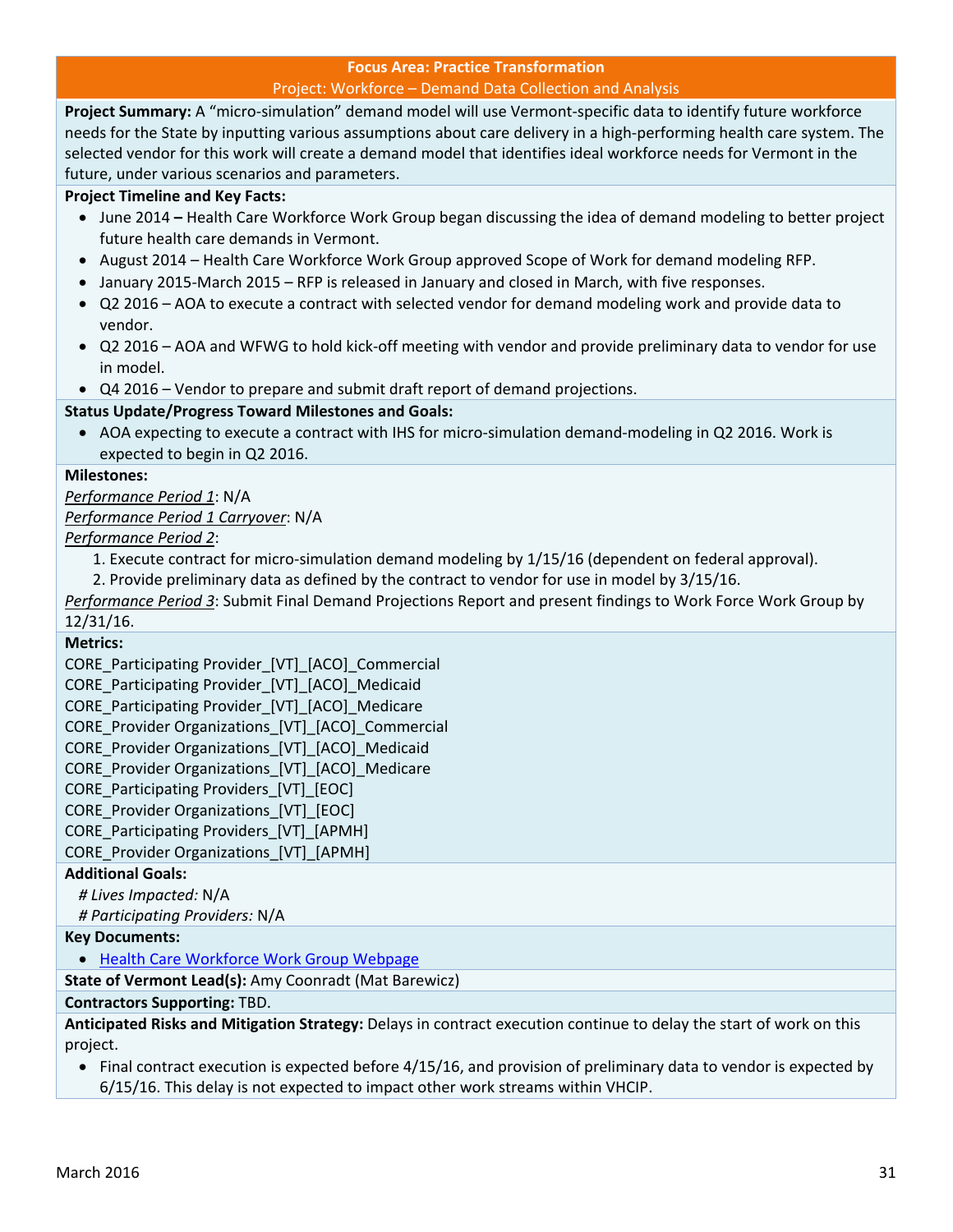### **Focus Area: Practice Transformation** Project: Workforce – Supply Data Collection and Analysis

**Project Summary:** The Office of Professional Regulation and Vermont Department of Health (VDH) work in tandem to assess current and future supply of providers in the state's health care workforce for health care work force planning purposes, through collection of licensure and relicensure data and the administration of surveys to providers during the licensure/relicensure process. Surveys include key demographic information for providers, and are used for workforce supply assessment and predicting supply trends, as well as informing future iterations of Vermont's Health Care Workforce Strategic Plan.

# **Project Timeline and Key Facts:**

- January 2015 Additional FTE hired to assist with survey development/administration and data analysis.
- April 2015 Health Care Workforce Work Group provided input to VDH regarding report content and formatting.
- October 2015 Health Care Workforce Work Group received status update on data collection, progress, and schedule of survey administration by provider type.
- February 2016 VDH proposed forming a sub-group of the Health Care Workforce Work Group and other key subject matter experts. The subgroup will analyze VDH data and provide this analysis to the broader work group, with the goal of informing work group activities.

# **Status Update/Progress Toward Milestones and Goals:**

- The Vermont Department of Health has hired additional staff to develop and administer surveys to accompany provider re‐licensure applications, and perform analysis on licensure data and develop provider reports on various health care professions.
- VDH staff will report analysis findings to work group on an ongoing basis, beginning in Q3 2015.

# **Milestones:**

# *Performance Period 1*: N/A

*Performance Period 1 Carryover*: Use supply data (licensure and recruitment) to inform workforce planning and updates to Workforce Strategic Plan.

*Performance Period 2*: Continue to use supply data (licensure and recruitment) to inform workforce planning and updates to Workforce Strategic Plan:

- 1. Present data to Workforce Work Group at least 4 times between 1/1/15 and 6/30/16.
- 2. Publish data reports/analyses on website by 12/31/15.
- 3. Distribute reports/analyses to project stakeholders by 12/31/15.

*Performance Period 3*: Use supply data (licensure and recruitment) to inform workforce planning and updates to Workforce Strategic Plan:

1. Present data to Workforce Work Group at least 3 times by 12/31/16.

- 2. Publish data reports/analyses on website by 6/30/17.
- 3. Distribute reports/analyses to project stakeholders by 6/30/17.
- 4. Incorporate into Sustainability Plan by 6/30/17.

# **Metrics:**

- CORE Participating Provider [VT] [ACO] Commercial
- CORE\_Participating Provider\_[VT]\_[ACO]\_Medicaid
- CORE\_Participating Provider\_[VT]\_[ACO]\_Medicare
- CORE\_Provider Organizations\_[VT]\_[ACO]\_Commercial
- CORE Provider Organizations [VT] [ACO] Medicaid
- CORE\_Provider Organizations\_[VT]\_[ACO]\_Medicare
- CORE Participating Providers [VT] [EOC]
- CORE\_Provider Organizations\_[VT]\_[EOC]
- CORE\_Participating Providers\_[VT]\_[APMH]

CORE\_Provider Organizations\_[VT]\_[APMH]

# **Additional Goals:**

*# Lives Impacted:* N/A

*# Participating Providers:* N/A

# **Key Documents:**

**State of Vermont Lead(s):** Matt Bradstreet (Amy Coonradt)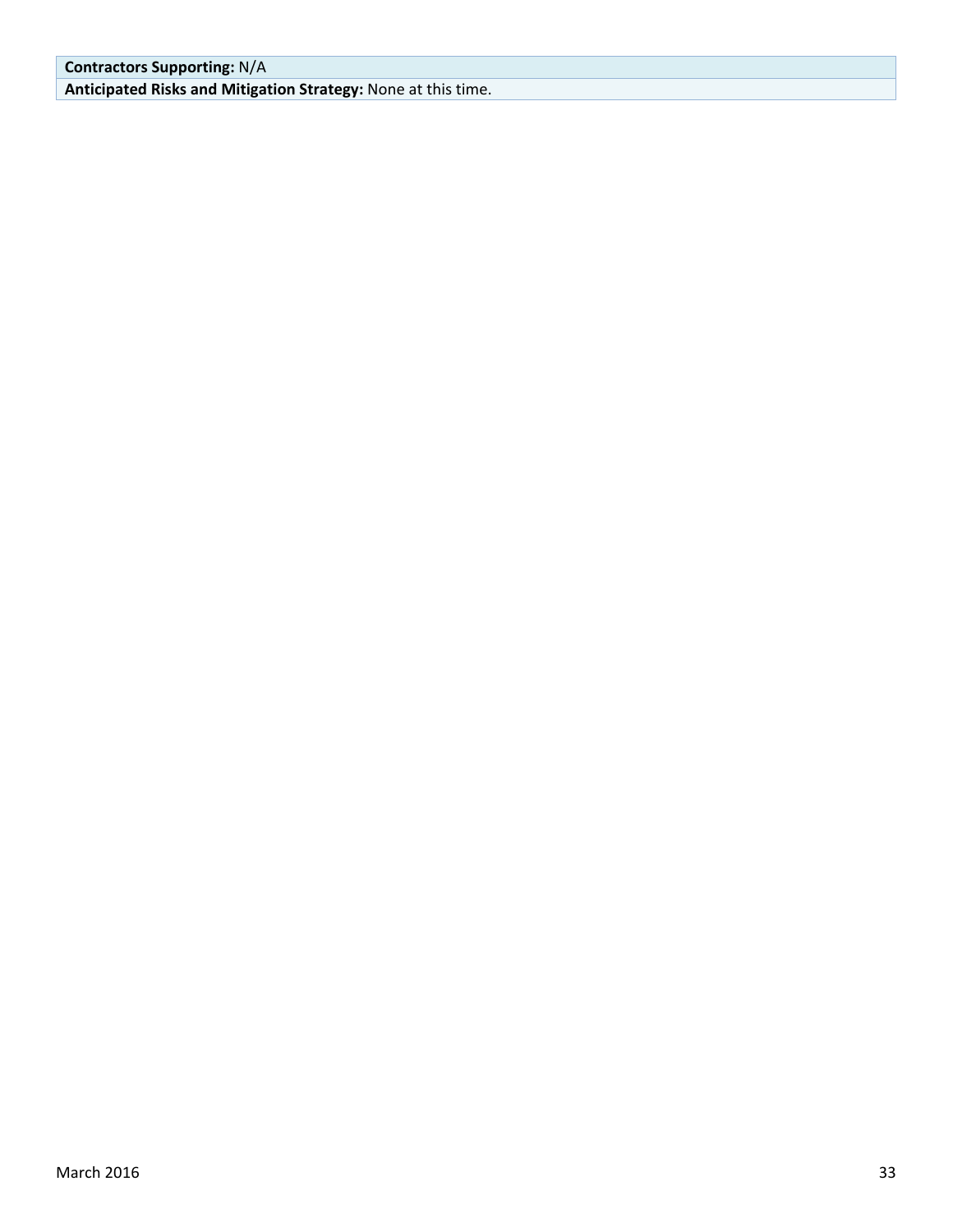# **Focus Area: Health Data Infrastructure**

# **Focus Area: Health Data Infrastructure** Project: Expand Connectivity to HIE – Gap Analyses

**Project Summary:** The Gap Analysis is an evaluation of the Electronic Health Record (EHR) system capability of health care organizations, interface ability of the EHR system, and the data transmitted within those interfaces. Conducting the ACO Gap Analysis created a baseline determination of the ability of health care organizations to produce Year 1 Medicare, Medicaid, and commercial Shared Savings ACO Program quality measure data. The Vermont Care Partners (VCP) Gap Analysis is evaluating data quality among the 16 designated and specialized service agencies. Finally, the DLTSS Gap Analysis was conducted to review the technical capability of DLTSS providers statewide. This work stream is complete as of December 2015.

# **Project Timeline and Key Facts:**

- January 2014 VITL and ACO teams launched Gap Analysis of the ACO Program quality measures.
- July 2014 Gap Analysis of the ACO Program quality measure data completed.
- September 2014 H.I.S. Professionals began DLTSS Technical Assessment.
- January 2015 Scope of Work for VCP Gap Analysis finalized.
- February 2015 Work began for VCP Gap Analysis with introductory meeting with Designated Agencies.
- February 2015 H.I.S. Professionals submitted draft of DLTSS Technical Assessment and recommendations.
- April 2015 DLTSS Technical Assessment work put on hold pending federal approvals of funding.
- July 2015 A total of 67 data quality meetings held with DAs & SSAs.
- November 2015 DLTSS Technical Assessment Final Report completed.
- December 2015 DLTSS Technical Assessment findings presented to Health Data Infrastructure (HDI) Work Group.

# **Status Update/Progress Toward Milestones and Goals:**

- Gap Analysis of ACO Program data quality measures completed in January 2014.
- VITL has conducted numerous data quality interviews with the 16 Designated Mental Health and Specialized Service agencies (DAs and SSAs). VITL has also identified that a number of DA and SSA member agencies' structures are decentralized such that they operate as multiple independent agencies. VCP has confirmed the need for full assessments to be conducted at these agencies. VITL will be pursuing additional funding for this revised scope.
- DLTSS Technical Assessment Final Report completed with recommendations on next steps; report has been distributed to stakeholders and findings presented to the HDI Work Group.

# **Milestones:**

*Performance Period 1*: Perform gap analyses related to quality measures for each payment program, as appropriate; perform baseline gap analyses to understand connectivity of non‐Meaningful Use (MU) providers.

*Performance Period 1 Carryover*: Perform gap analyses related to quality measures for each payment program, as appropriate; perform baseline gap analyses to understand connectivity of non‐Meaningful Use (MU) providers:

- 1. Complete DLTSS technical gap analysis by 9/30/15.
- 2. Conduct bimonthly SSP quality measure gap analyses for ACO providers.

*Performance Period 2*: N/A

*Performance Period 3*: N/A

# **Metrics:**

CORE\_Health Info Exchange\_[VT]

# **Additional Goals:**

# Lives Impacted: TBD

# Participating Providers: 400

# **Key Documents:**

- ACO Gap Analysis (Fall 2014)
- DLTSS Information Technology Assessment Report (Fall 2015)

**State of Vermont Lead(s):** Larry Sandage

**Contractors Supporting:** VITL; Vermont Care Partners; H.I.S. Professionals; Bailit.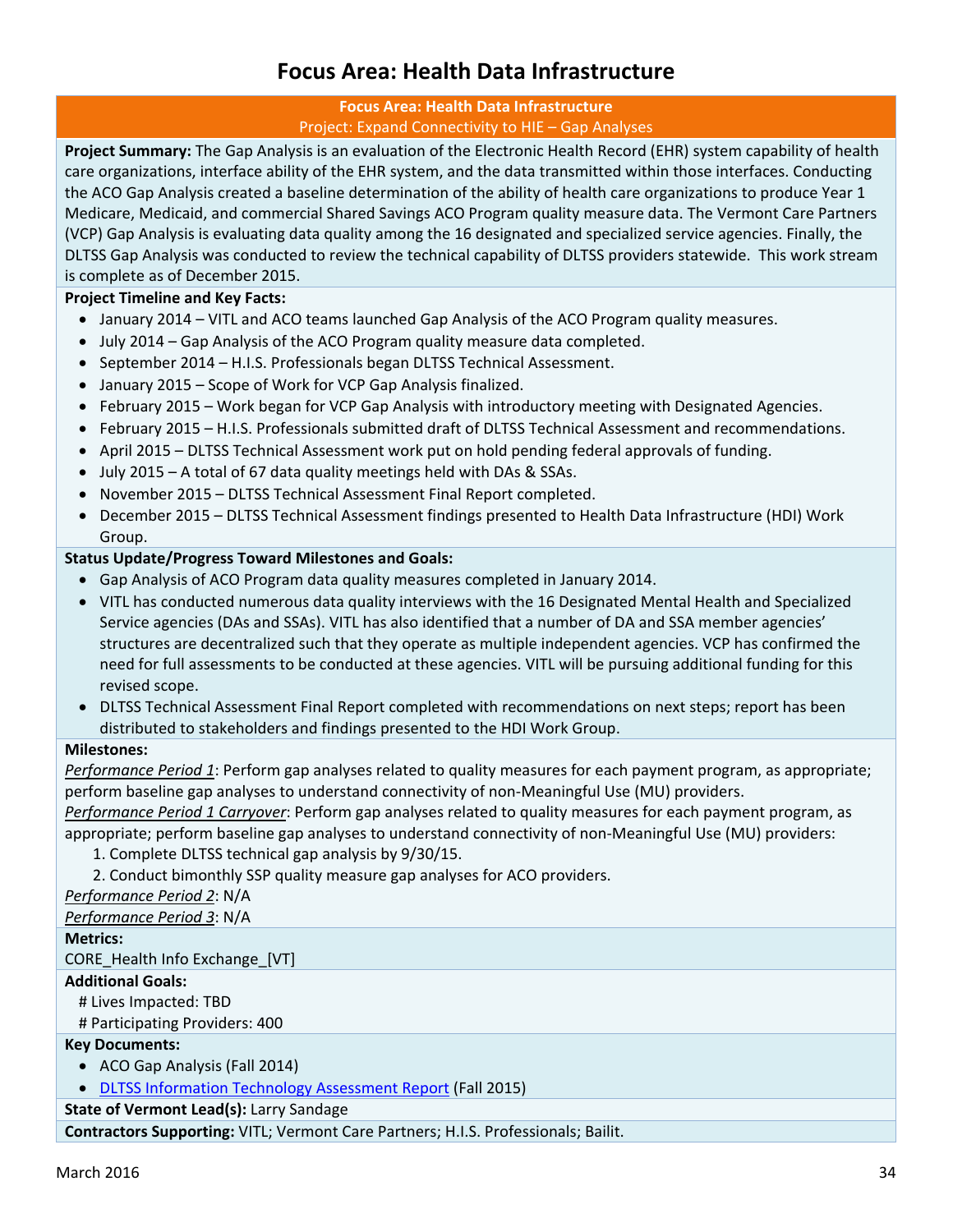To view executed contracts, please visit the **VHCIP Contracts** page. **Anticipated Risks and Mitigation Strategy:** This project is complete.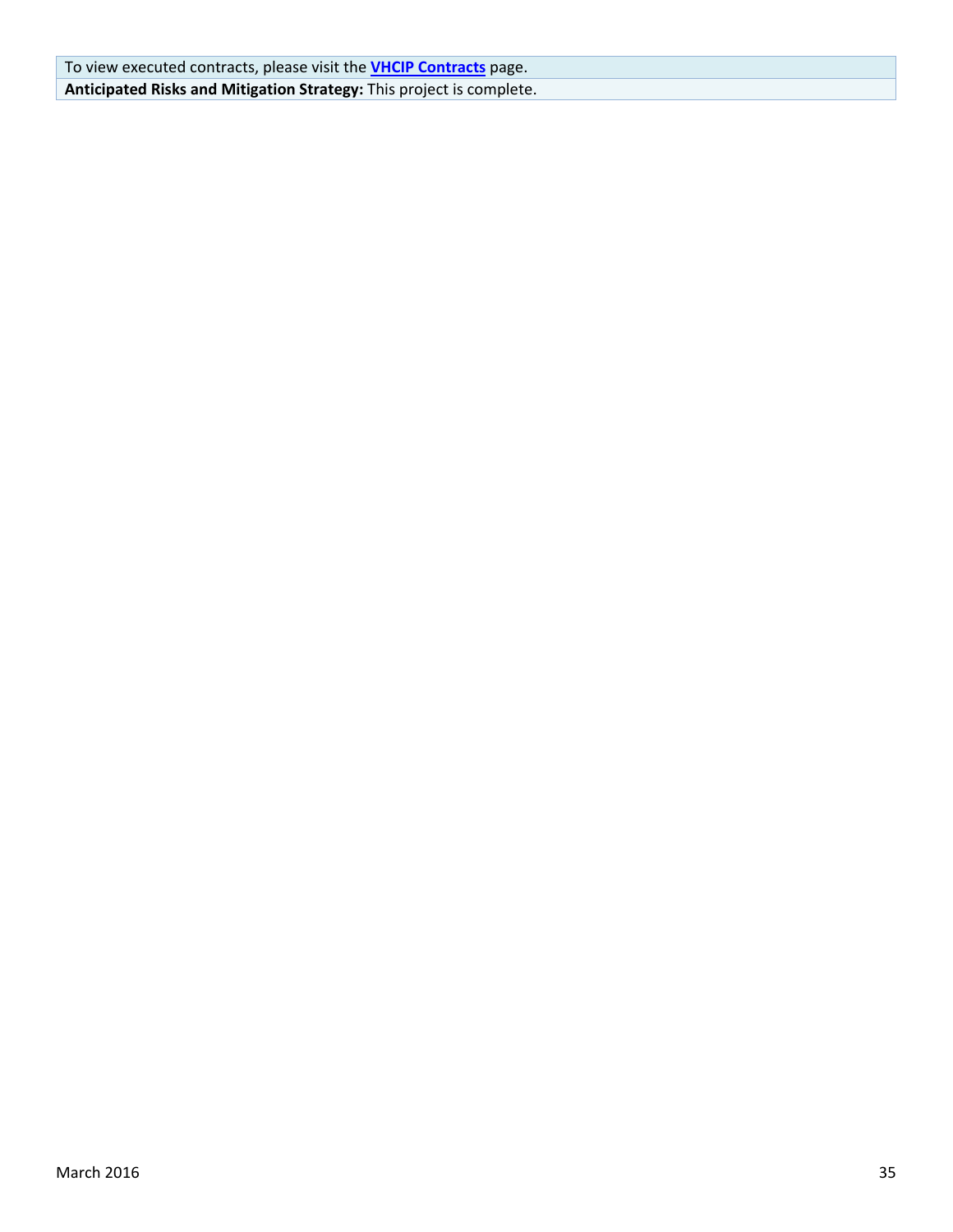### **Focus Area: Health Data Infrastructure** Project: Expand Connectivity to HIE – Gap Remediation

**Project Summary:** The Gap Remediation project addresses gaps in connectivity and clinical data quality of health care organizations to the Health Information Exchange. The ACO Gap Remediation component improves the connectivity and data quality for all Vermont Shared Savings Program measures among ACO member organizations. The Vermont Care Partners (VCP) Gap Remediation will improve the data quality for the 16 Designated Mental Health and Specialized Service agencies (DAs and SSAs).

# **Project Timeline and Key Facts:**

- March 2015 ACO Gap Remediation work begun by VITL and ACO member organizations.
- March 2015 Terminology Services vendor identified by VITL.
- May 2015 SET Team work completed by VITL and Medicity.
- July 2015 Gap Remediation work continued, with 95 ADT, VXU, and CCD interfaces in progress.
- October 2015 Phase II ACO Gap Remediation initially proposed.
- October 2015 VCP Gap Remediation proposed.
- January 2016 Phase I ACO Gap Remediation work completed.
- January 2016 VCP Gap Remediation work began.
- February 2016 Terminology Services work begins.
- December 2016 VCP Gap Remediation work to be completed.

# **Status Update/Progress Toward Milestones and Goals:**

- ACO Gap Remediation project includes five projects: Interface and Electronic Health Record Installation, Data Analysis, Data Formatting, Terminology Services, and SE Team.
- Contract with VITL executed. ACO Gap Remediation work has been in progress since March 2015, with significant progress to date.
- VITL and VCP proposed additional gap remediation work in Quarter 4 of 2015 for Performance Period 3.
- The HDI Work Group evaluated next steps based on the DLTSS Technology Assessment, and approved proposals for gap remediation for the ACO and VCP projects in the November Work Group meeting.
- The HDI Work Group also recommended further investment into connections for the Area Agencies on Aging and Home Health Agencies in the November Work Group meeting.
- In December 2015, VITL increased the percentage of total ACO data being transmitted to the VHIE to 62%‐64%.
- The VHCIP Steering Committee approved a motion to recommend further investment into connections for the AAAs and HHAs in the December Steering committee meeting. A proposal was developed in collaboration with the State, VITL, AAAs, and HHAs in January 2016. The VHCIP Core Team approved a proposal for DLTSS Gap Remediation to provide connectivity and accessibility for Home Health Agency health data in January 2016.
- Contract with VITL to provide connectivity interface discovery and implementation to Home Health Agencies is in development. This contract will also provide onboarding services to Home Health Agencies for access to VITL's provider portal, VITLAccess.

#### **Milestones:**

*Performance Period 1:* N/A

*Performance Period 1 Carryover:* N/A

*Performance Period 2:* Remediate data gaps that support payment model quality measures, as identified in gap analyses:

1. Remediate 50% of data gaps for SSP quality measures by 12/31/15.

2. Develop a remediation plan for gaps identified in LTSS technical gap analysis by 12/31/15.

# *Performance Period 3*:

1. Remediate 65% of ACO SSP measures‐related gaps as identified in Fall 2015/Spring 2016 by 6/30/17.

2. Remediate data gaps for LTSS providers according to remediation plan developed in Performance Period 2 by 6/30/17.

3. Incorporate Gap Remediation activities into Sustainability Plan by 6/30/17.

# **Metrics:**

CORE\_Health Info Exchange\_[VT] **Additional Goals:**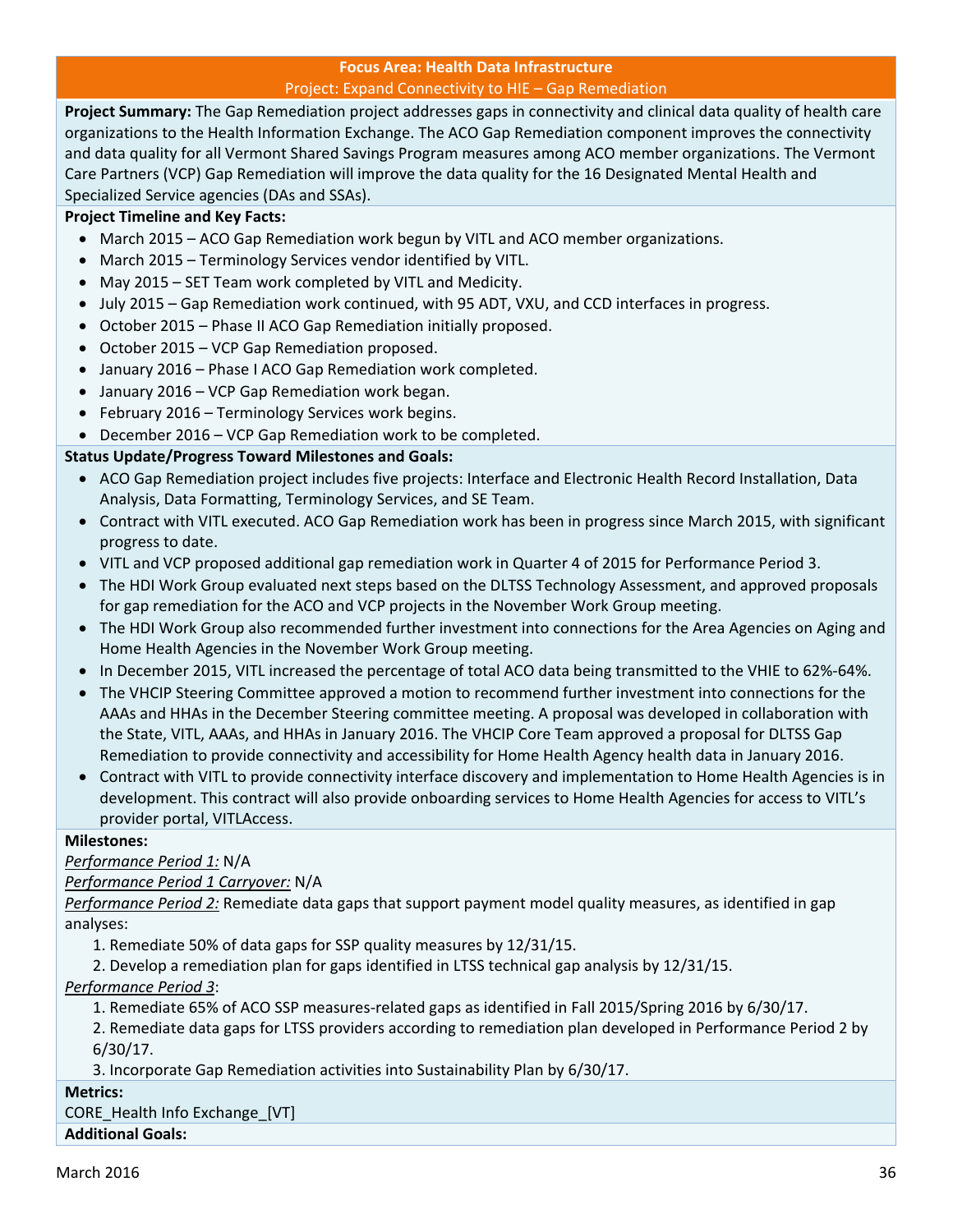| # Lives Impacted: TBD                                                                                   |
|---------------------------------------------------------------------------------------------------------|
| # Participating Providers: TBD                                                                          |
| <b>Key Documents:</b>                                                                                   |
| State of Vermont Lead(s): Georgia Maheras, Larry Sandage                                                |
| Contractors Supporting: VITL; Vermont Care Partners; H.I.S. Professionals; Pacific Health Policy Group. |
| To view executed contracts, please visit the <b>VHCIP Contracts</b> page.                               |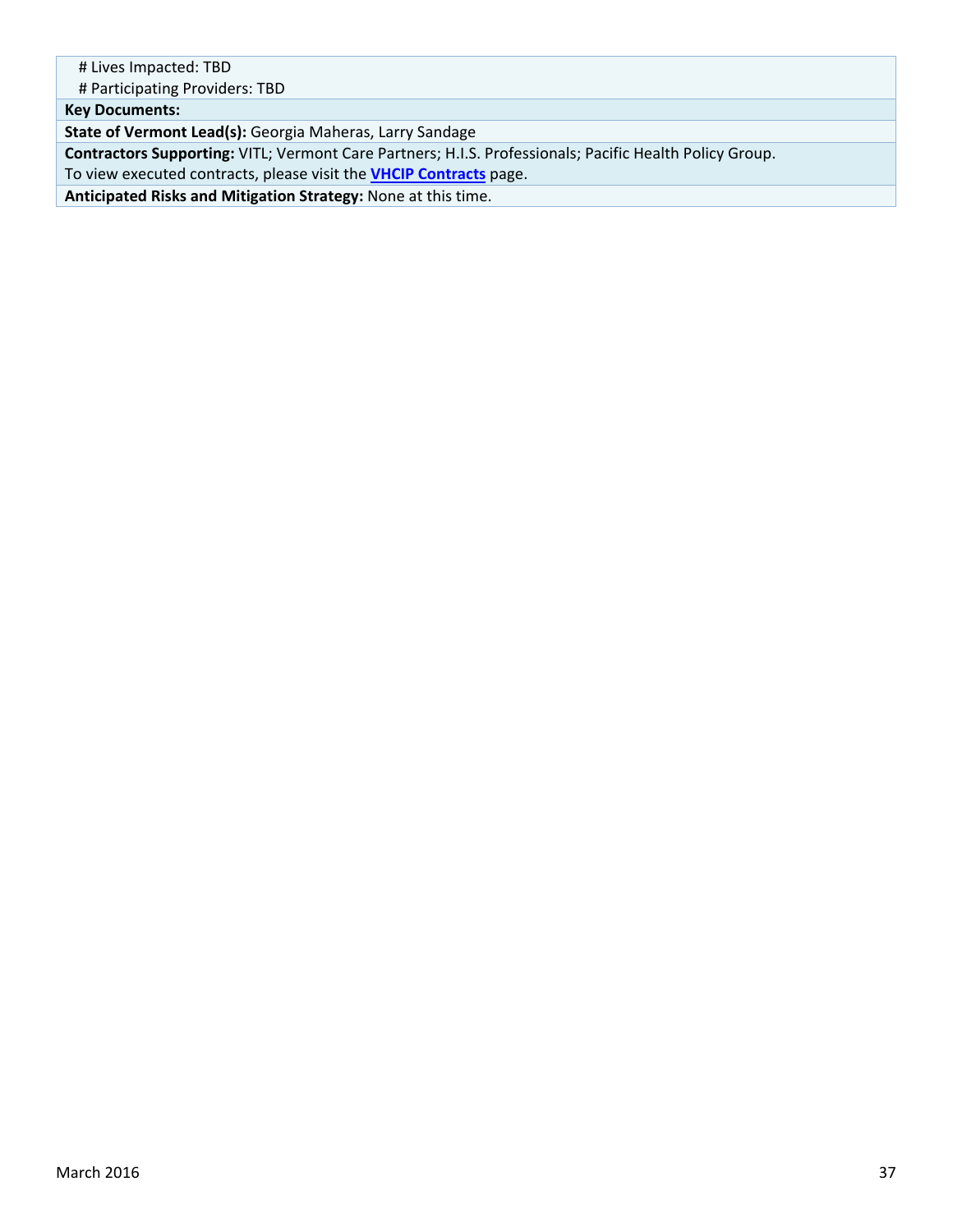#### **Focus Area: Health Data Infrastructure** Project: Expand Connectivity to HIE – Data Extracts from HIE

**Project Summary:** This project provides a secure data connection from the VHIE to the ACOs analytics vendors for their attributed beneficiaries. Allows ACOs direct access to timely data feeds for population health analytics.

**Project Timeline and Key Facts:** 

- March 2014 OneCare (OCV) Gateway build started.
- February 2015 Community Health Accountable Care (CHAC) Gateway build started.
- January 2016 Contract with VITL to build Health*first* Gateway approved.

# **Status Update/Progress Toward Milestones and Goals:**

- OCV Gateway is complete as of December 2015.
- CHAC Gateway is complete as of December 2015.
- Health*first* Gateway started in February 2016.

# **Milestones:**

# *Performance Period 1:* N/A

*Performance Period 1 Carryover:* Completed development of ACO Gateways with OneCare Vermont (OCV) by 3/31/15 and Community Health Accountable Care (CHAC) by 12/31/15 to support transmission of data extracts from the HIE. *Performance Period 2:* N/A

*Performance Period 3*: N/A

**Metrics:**

CORE\_Health Info Exchange\_[VT]

**Additional Goals:**

# Lives Impacted: TBD

# Participating Providers: TBD

**Key Documents:**

**State of Vermont Lead(s):** Georgia Maheras

**Contractors Supporting:** Vermont Information Technology Leaders.

To view executed contracts, please visit the **VHCIP Contracts** page.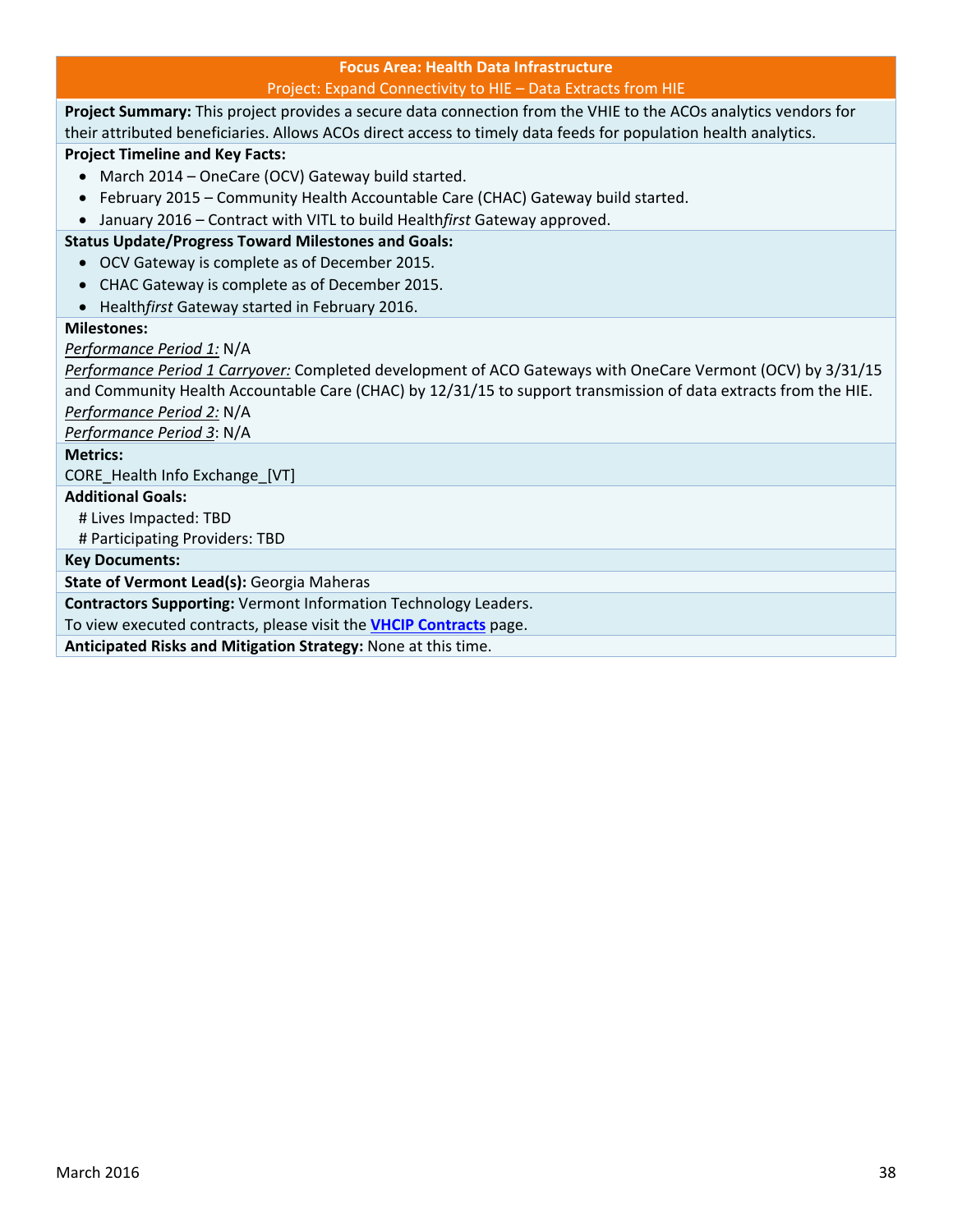#### **Focus Area: Health Data Infrastructure** Project: Improve Quality of Data Flowing into HIE

**Project Summary:** The Data Quality Improvement Project is an analysis performed of ACO members' Electronic Health Record on each of sixteen data elements. Additional data quality work with Designated Agencies (DAs) to improve the quality of data and usability of data for this part of Vermont's health care system. VITL will engage providers and make workflow recommendations to change data entry to ensure the data elements are captured. In addition, VITL will perform comprehensive analyses to ensure that each data element from each Health Care Organization (HCO) is formatted identically. VITL will work with the HCOs to perform some or all of the following: (1) The HCO can change their method of data entry; (2) the HCO's vendor can change their format used to capture data; and (3) a third party could use a terminology service to transform the data.

# **Project Timeline and Key Facts:**

- March 2015 *–* VITL‐ACO Data Quality work began by deploying VITL's eHealth Specialist teams to member organizations for review of Data Quality input and workflow.
- July 2015 Significant progress made in data quality assessment and initial phases of gap remediation through an existing underlying contract approved in Performance Period 1; additional gap remediation progress in Performance Periods 2 & 3 pending Federal approval of contract amendment.
- January 2016 Funds to support continued work on the VCP Data Quality project approved by the VHCIP Core Team.

# **Status Update/Progress Toward Milestones and Goals:**

- There was a contract with VITL in place to work with providers and the ACOs to improve the quality of clinical data in the HIE for use in population health metrics within the Shared Savings Program.
- Data quantity and quality improvements resulted in 64% of data gaps for SSP quality measures.
- Ongoing work with Vermont Care Network and VITL to improve data quality and work flows at Designated Mental Health Agencies (DAs). VITL will work with DAs to implement the workflow improvements in each agency through the development of a toolkit that will provide the necessary documentation, workflows, and answers to specific questions needed.
- The HDI Work Group approved additional data quality work for the ACO and VCP project in the November Work Group meeting.
- The VHCIP Steering Committee approved the motion to continue the data quality work for the VCP project, but requested that the ACO project continue to develop its proposal in the December Steering Committee meeting.
- The VHCIP Core Team approved the VCP Data Quality project to continue its work with the Designated Agencies in January 2016.
- Contract with VITL to provide continued Data Quality services for the Designated Mental Health Agencies (VCP Data Quality project) is in development.

# **Milestones:**

*Performance Period 1:* Clinical Data:

1. Medication history and provider portal to query the VHIE by end of 2013.

2. State law requires statewide availability of Blueprint program and its IT infrastructure by October 2013.

# *Performance Period 1 Carryover:*

1. Data quality initiatives with the DAs/SSAs:

Conduct data quality improvement meetings with the DAs/SSAs to focus on the analysis of the current state assessments for each agency: at least 4 meetings per month with DA/SSA leadership and 6 meetings per month with individual DAs/SSAs to review work flow.

2. Access to medication history to support care: 150 medication queries to the VHIE by Vermont providers by 12/31/15.

# *Performance Period 2:*

1. Implement terminology services tool to normalize data elements within the VHIE by TBD.

2. Engage in workflow improvement activities at provider practices to improve the quality of the data flowing into the VHIE as identified in gap analyses. Start workflow improvement activities in 30% of ACO attributing practices by 6/30/16.

*Performance Period 3*: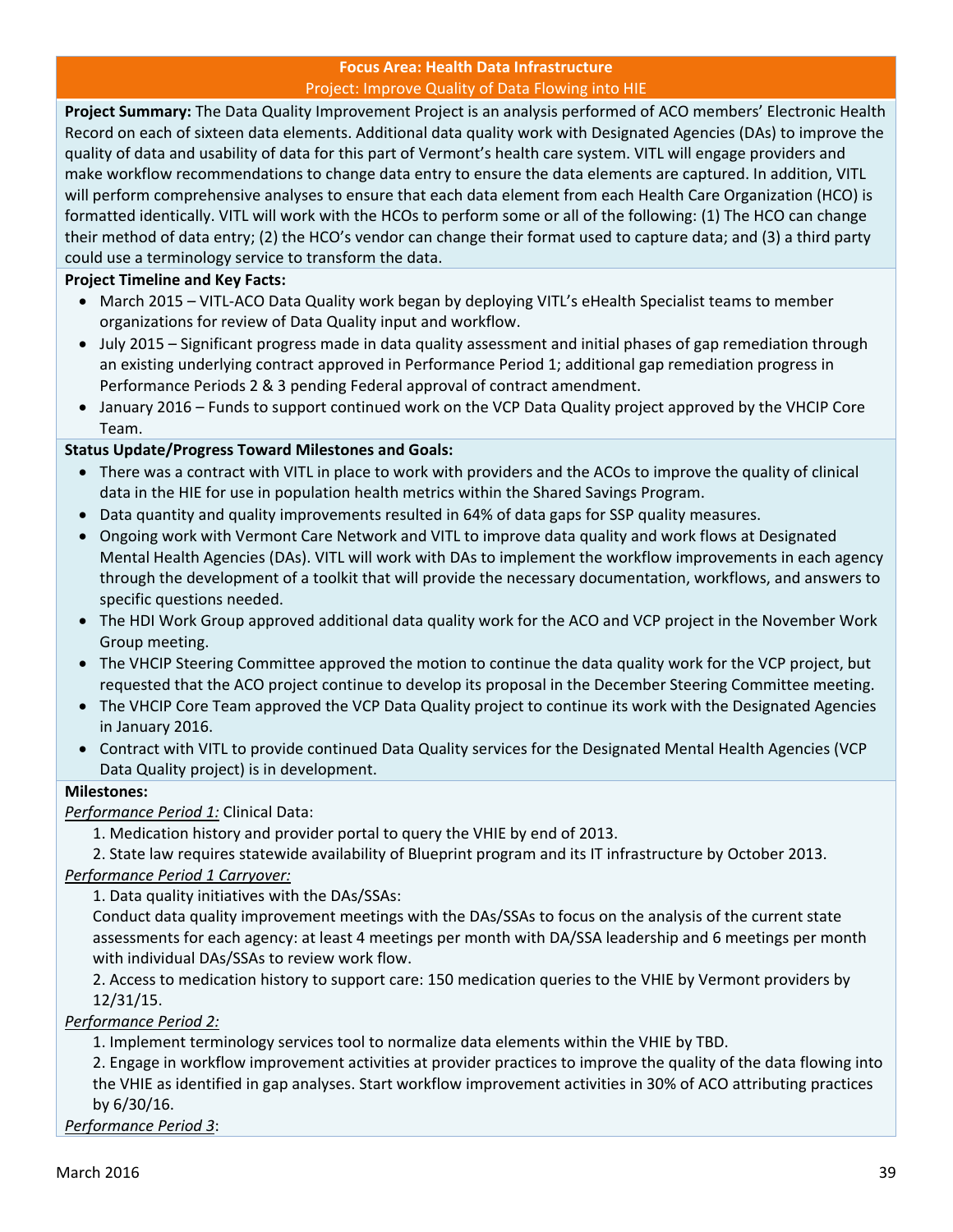1. Engage in workflow improvement activities at provider practices to improve the quality of the data flowing into the VHIE as identified in gap analyses. Start workflow improvement activities in 50% of ACO attributing practices by 7/1/16. Complete workflow improvement by 12/31/16.

2. Engage in workflow improvement activities at designated mental health agencies (DAs) as identified in gap analyses. Start workflow improvement activities in all 16 DAs by 7/1/16 and complete workflow improvement by 12/31/16.

# **Metrics:**

CORE\_Health Info Exchange\_[VT]

# **Additional Goals:**

# Lives Impacted: TBD

# Participating Providers: 977

# **Key Documents:**

- VITL Contract SIM Amendment 2
- SFY 15 Year-End VITL Progress Report
- Gap Remediation Monthly Status Report 8/31/15

**State of Vermont Lead(s):** Larry Sandage

**Contractors Supporting:** Behavioral Health Network/Vermont Care Network; Bi‐State Primary Care

Association/Community Health Accountable Care; H.I.S. Professionals; UVM Medical Center/OneCare Vermont; Vermont Information Technology Leaders.

To view executed contracts, please visit the **VHCIP Contracts** page.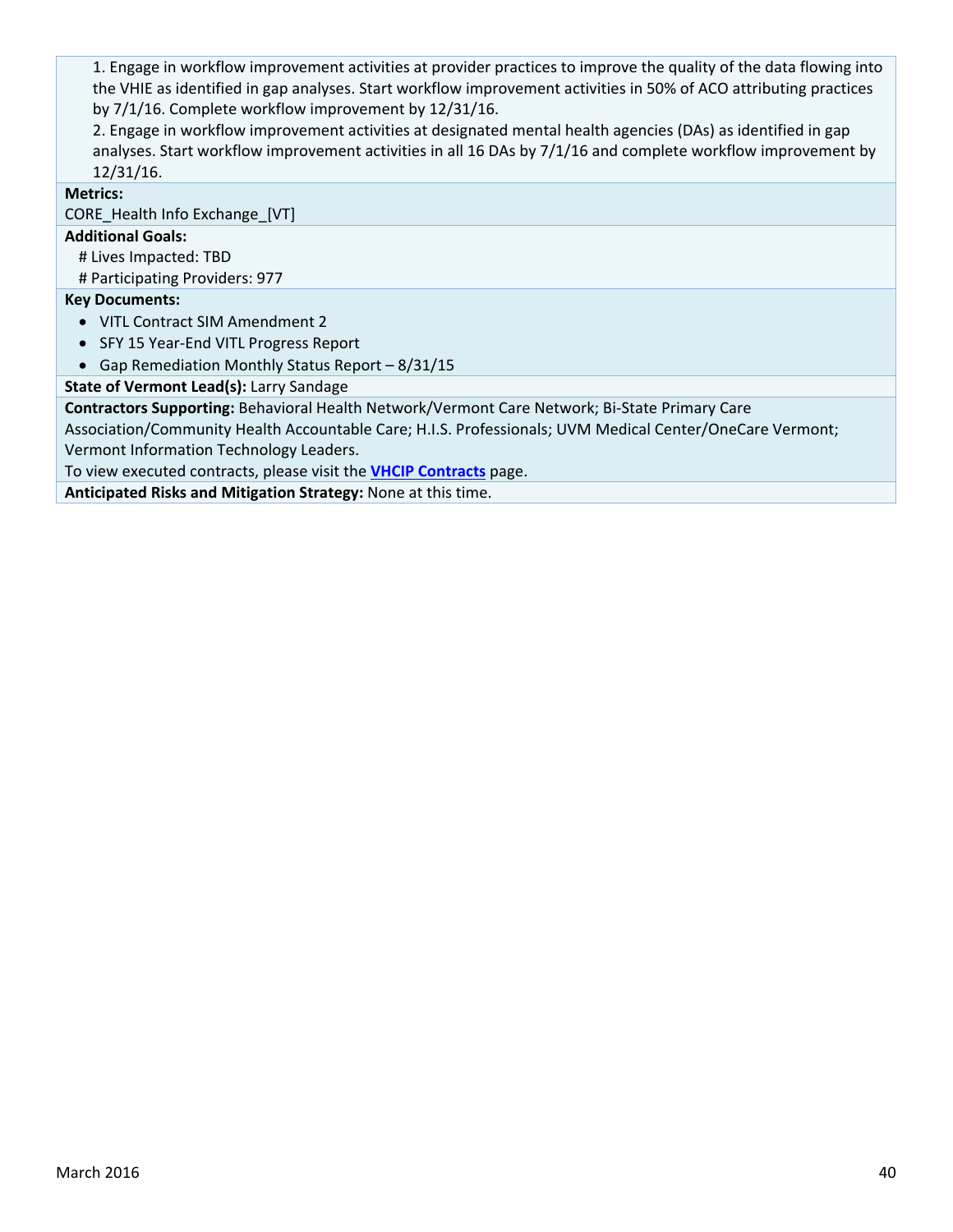#### **Focus Area: Health Data Infrastructure** Project: Telehealth – Strategic Plan

**Project Summary:** Vermont contracted with JBS International to develop a Statewide Telehealth Strategy to guide future investments in this area. The Strategy, developed in collaboration with the State of Vermont and private sector stakeholders, includes four core elements: a coordinating body to support telehealth activities; alignment of state policies relevant to telehealth; telehealth technology investments that are secure, accessible, interoperable, cloud‐ based, and aligned with Vermont's HIT infrastructure; and clinician engagement. The Strategy also includes a Roadmap based on Vermont's transition from volume‐based to value‐based reimbursement methodologies to guide prioritization of telehealth projects and their alignment with new clinical processes adopted as payment reform evolves. This project is complete.

# **Project Timeline and Key Facts:**

- February 2015 Contractor presented project plan to the HIE/HIT Work Group.
- March-July 2015 Vermont Telehealth Steering Committee convened in March 2015 to guide Telehealth Strategy development; the Steering Committee continued to meet through July.
- June 2015 Contractor presented draft strategy elements to the HIE/HIT Work Group for comments.
- August 2015 Final Strategy elements approved.
- June-September 2015 Strategy review and editing.
- September 2015 Final Strategy document approved by State of Vermont; final Strategy released. The project is complete.

# **Status Update/Progress Toward Milestones and Goals:**

- JBS International convened the Vermont Telehealth Steering Committee in March 2015 to guide Telehealth Strategy development. Steering Committee members met biweekly via phone between March and July to come to consensus on a telehealth definition, identify guiding principles for the strategy, review key features on telehealth programs across the country, and develop strategy elements.
- A draft Statewide Telehealth Strategy was submitted to DVHA in June 2015; JBS worked with SOV staff to refine the Strategy between June and September 2015.
- The final strategy elements were approved by the HIE/HIT Work Group, Steering Committee, and Core Team in August 2015.
- The State of Vermont finalized the Strategy in September 2015 and released the final Strategy in mid‐September.

# **Milestones:**

# *Performance Period 1:* N/A

*Performance Period 1 Carryover:* N/A

*Performance Period 2:* Develop Telehealth Strategic Plan by 9/15/15.

*Performance Period 3*: N/A

# **Metrics:**

CORE\_Health Info Exchange\_[VT]

# **Additional Goals:**

# Lives Impacted: N/A

# Participating Providers: N/A

# **Key Documents:**

- A Statewide Telehealth Strategy for the State of Vermont
- Vermont Telehealth Pilots RFP

# **Lead(s):** Sarah Kinsler

**Contractors Supporting:** JBS International.

To view executed contracts, please visit the **VHCIP Contracts** page.

**Anticipated Risks and Mitigation Strategy:** This project is complete.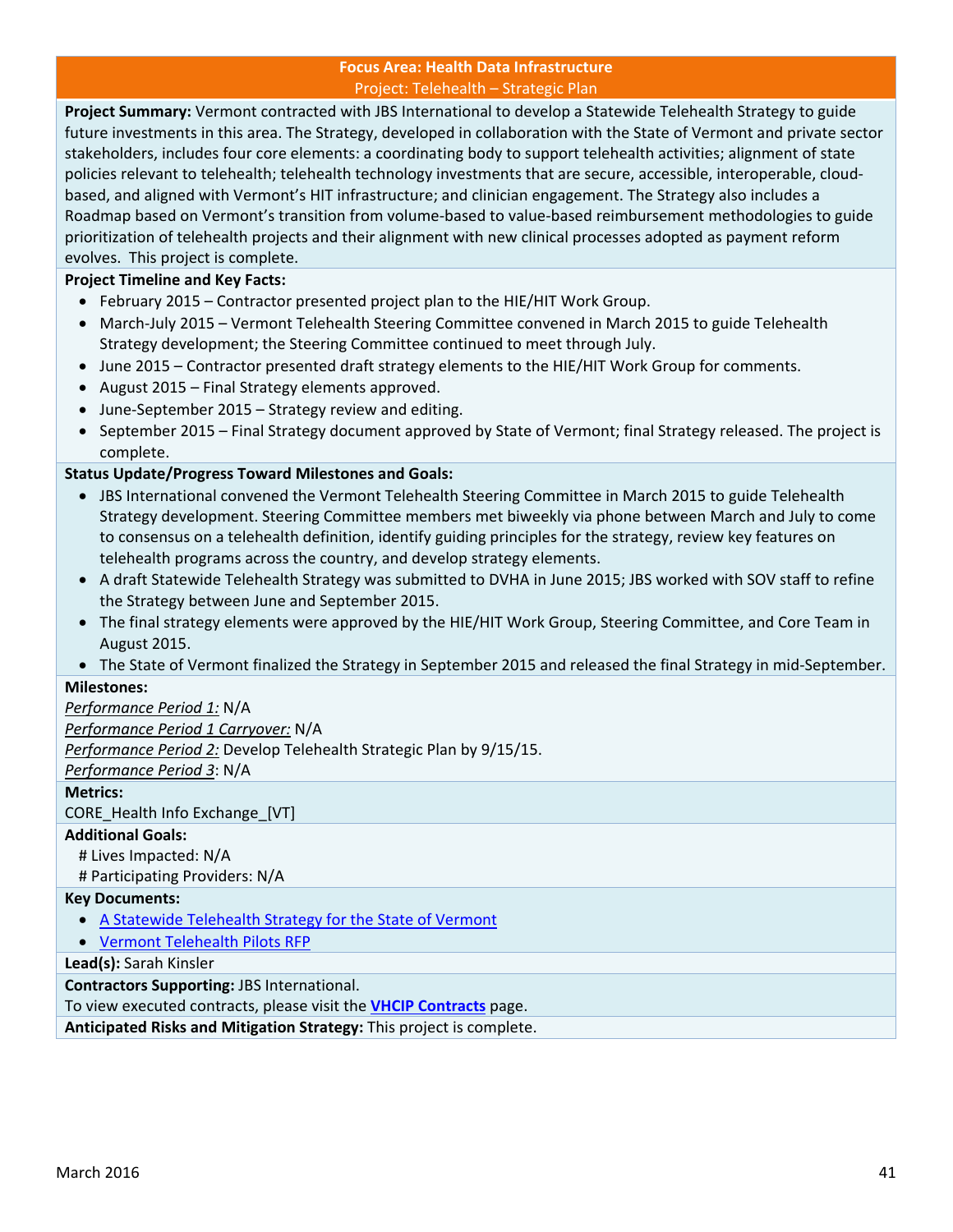#### **Focus Area: Health Data Infrastructure** Project: Telehealth – Implementation

**Project Summary:** Vermont is funding pilot projects that can address a variety of geographical areas, telehealth approaches and settings, and patient populations over a 12‐month time period. The primary purpose is to explore ways in which a coordinated and efficient telehealth system can support value‐based care reimbursement throughout the State of Vermont. Projects were selected in part based on demonstration of alignment with the health reform efforts currently being implemented as part of the SIM Grant process.

# **Project Timeline and Key Facts:**

- August 2015 Approval of draft RFP scope.
- September 2015 RFP released.
- November 2015 Pilot projects selected.
- February 2016 Pilot launch.
- April 2016‐January 2017 Pilot period.
- December 2016-February 2017 Pilot project wrap-up, evaluation, and reporting.

# **Status Update/Progress Toward Milestones and Goals:**

- A draft RFP scope was developed by the State and JBS International, drawing on the telehealth definition, guiding principles, and key Telehealth Strategy elements.
- The draft RFP scope was approved by the HIE/HIT Work Group, Steering Committee, and Core Team in August 2015.
- The RFP was released on September 18, 2015; the bid period closed on October 23, 2015.
- Bid selection committee met four times to review bids; bids were scored and top two received notification of award.
- Project staff have met with two apparent awardees to initiate contract negotiations; contract execution expected in April 2016.

#### **Milestones:**

*Performance Period 1:* N/A

*Performance Period 1 Carryover:* N/A

*Performance Period 2:*

- 1. Release telehealth program RFP by 9/30/15.
- 2. Award at least one contract to implement the scope of work in the telehealth program RFP by 1/15/16.

# *Performance Period 3*:

- 1. Continue telehealth pilot implementation through contract end dates.
- 2. Incorporate Telehealth Program into Sustainability Plan by 6/30/17.

# **Metrics:**

CORE\_Health Info Exchange\_[VT]

# **Additional Goals:**

# Lives Impacted: N/A – Program not yet launched.

# Participating Providers: N/A – Program not yet launched.

#### **Key Documents:**

- A Statewide Telehealth Strategy for the State of Vermont
- Vermont Telehealth Pilots RFP

# **Lead(s):** Sarah Kinsler

# **Contractors Supporting:** TBD – to be selected in October 2015.

# **Anticipated Risks and Mitigation Strategy:**

- Delays in bidder selection and contract negotiations have resulted in delayed program launch.
	- o The State is working to limit the impact of this delay. Project staff are working with apparent awardees to conclude contract negotiations, minimize implementation challenges, and execute contracts; program launch is expected in April 2016. The timeline above reflects delays.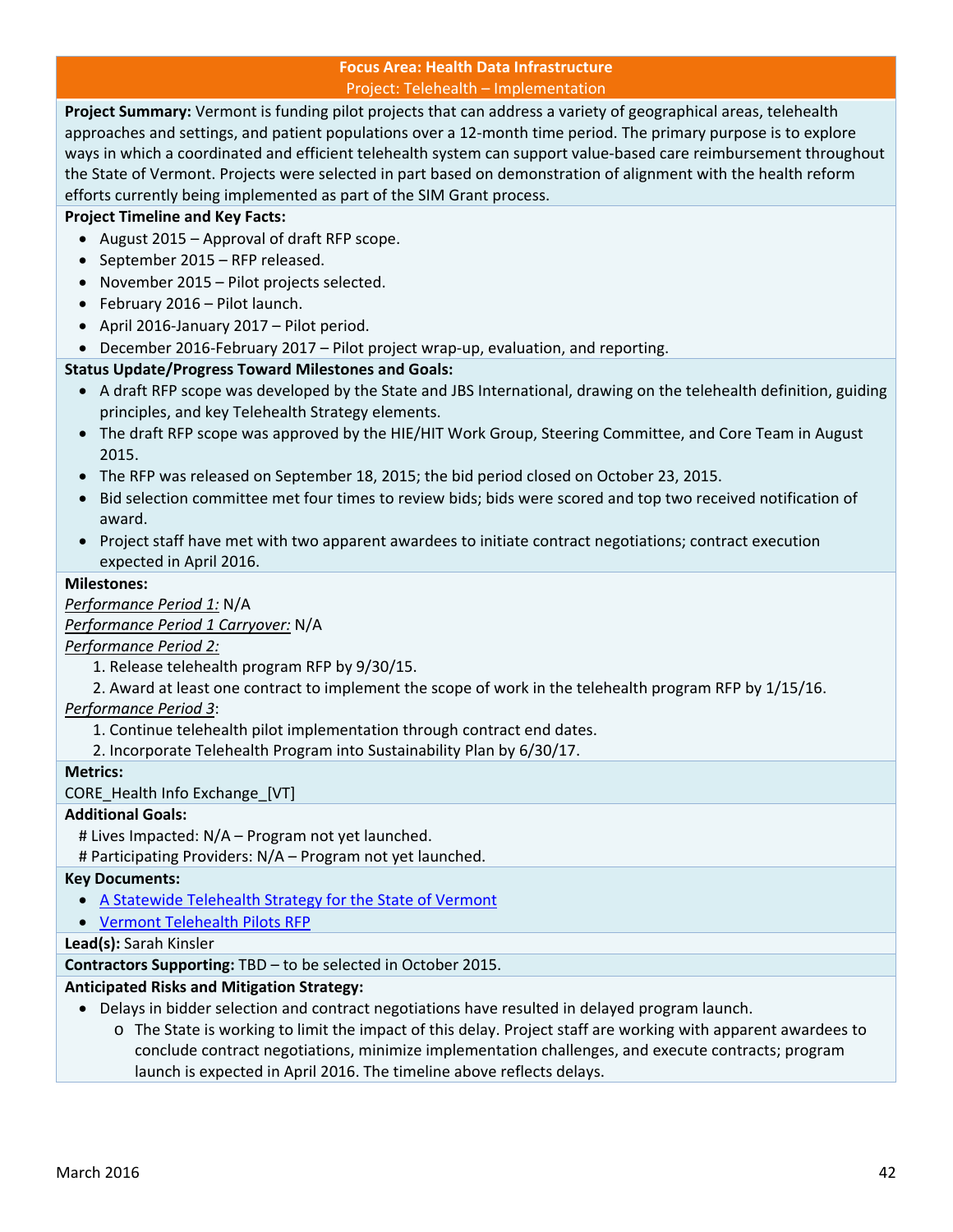#### **Focus Area: Health Data Infrastructure** Project: EMR Expansion

**Project Summary:** EMR Expansion focuses on assisting in the procurement of EMR systems for non‐Meaningful Use (MU) providers. This would include technical assistance to identify appropriate solutions and exploration of alternative solutions.

# **Project Timeline and Key Facts:**

- January 2015 EMR acquisition project began with VITL, VCP, and ARIS for five Specialized Service Agencies (SSAs).
- January-June 2015 VITL assisted Vermont DMH in procuring new EMR solution for State Psychiatric Hospital.
- July 2015 Vendor selected for SSA EMR acquisition and contract negotiations completed.
- August 2015 Contract executed for SSA EMR acquisition. The project is complete.

# **Status Update/Progress Toward Milestones and Goals:**

- EMR acquisition for five Specialized Service Agencies is ongoing.
- VITL provided technical assistance to the Department of Mental Health to support procurement of the EMR system for the State's new hospital.

# **Milestones:**

# *Performance Period 1:* N/A

*Performance Period 1 Carryover:* N/A

# *Performance Period 2:*

1. Assist in procurement of EMR for non‐MU providers: Vermont State Psychiatric Hospital (by 6/30/15) and ARIS (Developmental Disability Agencies) (by 6/30/16).

2. Explore non‐EMR solutions for providers without EMRs: develop plan based on LTSS technical gap analysis.

# *Performance Period 3*: N/A

# **Metrics:**

CORE\_Health Info Exchange\_[VT]

# **Additional Goals:**

# Lives Impacted: TBD

# Participating Providers: TBD

# **Key Documents:**

DLTSS Information Technology Assessment Report (Fall 2015)

# **State of Vermont Lead(s):** Larry Sandage

**Contractors Supporting:** VITL, Vermont Care Partners, ARIS.

To view executed contracts, please visit the **VHCIP Contracts** page.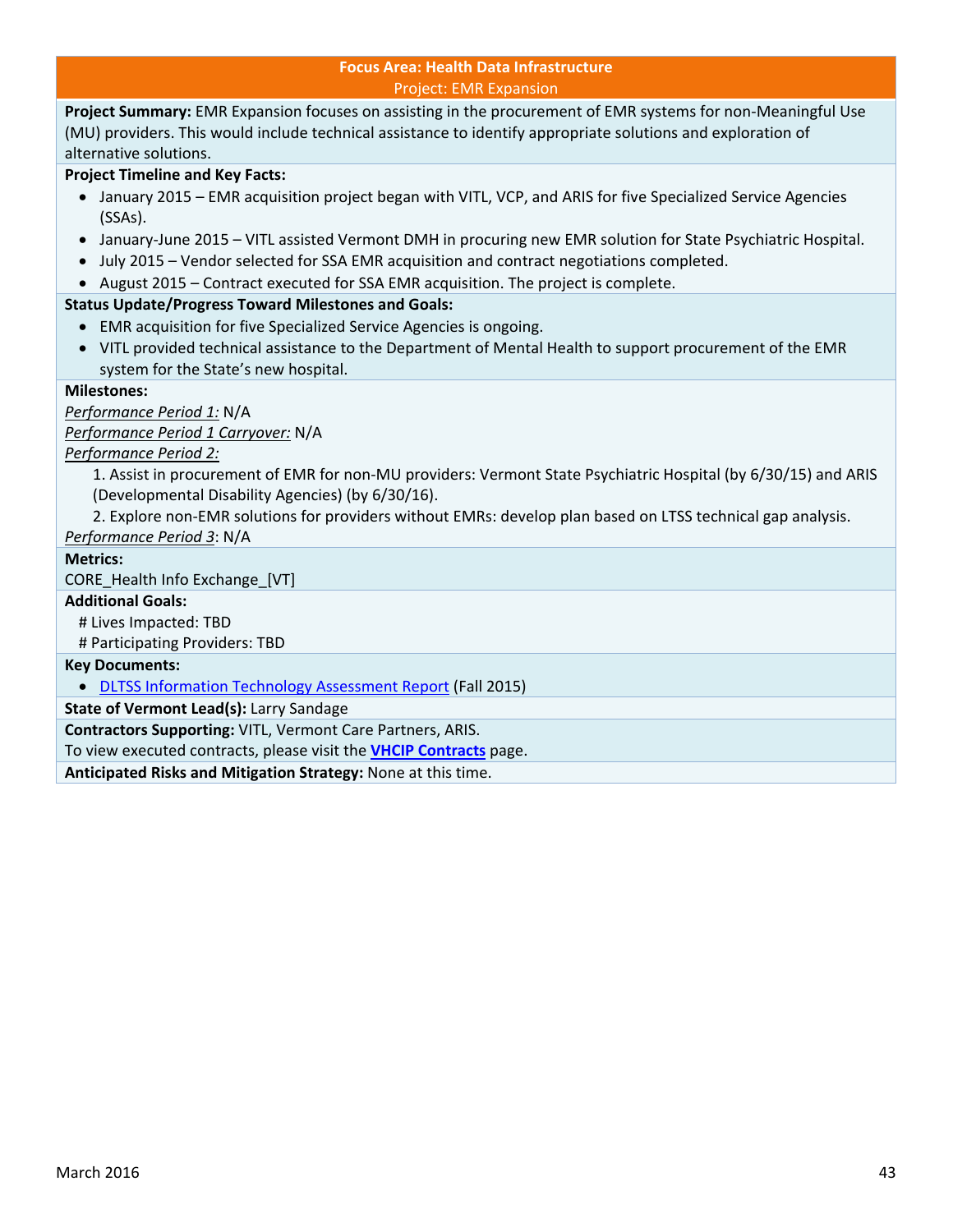#### **Focus Area: Health Data Infrastructure** Project: Data Warehousing

**Project Summary:** The VCN Data Repository will allow the Designated Mental Health Agencies (DA) and Specialized Service Agencies (SSA) to send specific data to a centralized data repository. Long-term goals of the data repository include accommodating connectivity to the Vermont Health Information Exchange (VHIE), as well as Vermont State Agencies, other stakeholders and interested parties. In addition to connectivity, it is expected that this project will provide VCN members with advanced data analytic capabilities to improve the efficiency and effectiveness of their services, and support the Triple Aim of health care reform. This project will also allow the network to show the incredible value it provides to the people of Vermont and participate more fully in health care delivery reform. Additionally, it will support the agencies as we transition from a fee-for-service reimbursement structure, to an outcome based payment methodology.

# **Project Timeline and Key Facts:**

- March 2015 RFP released for this project.
- May 2015 Selection Committee selected preferred vendor and begins contract negotiations.
- September 2015 Vendor contract executed.
- September 2016 Phase 1 as defined in contract to be completed.

# **Status Update/Progress Toward Milestones and Goals:**

- Vermont Care Network (VCN/BHN) is working on behalf of Designated Mental Health Agencies (DAs) and Specialized Service Agencies (SSAs) to develop a behavioral health‐specific data repository, which will to aggregate, analyze, and improve the quality of the data stored within the repository and to share extracts with appropriate entities.
- Data quality work, data dictionary development, training on analytic software, and other supporting tasks are all in progress to support the project once the team is ready for implementation. Implementation began in late 2015 and will continue through the end of 2016.

# **Milestones:**

# *Performance Period 1:* N/A

*Performance Period 1 Carryover:* Prepare to develop infrastructure to support the transmission, aggregation, and data capability of the DAs and SSAs data into a mental health and substance abuse compliant Data Warehouse:

- 1. Develop data dictionary by 3/31/15.
- 2. Release RFP by 4/1/15.
- 3. Execute contract for Data Warehouse by 10/15/15.
- 4. Design data warehousing solution so that the solution begins implementation by 12/31/15.

# *Performance Period 2:*

1. Implement Phase 1 of DA/SSA data warehousing solution by 12/31/15 (implementation follows implementation project plan).

2. Procure clinical registry software by 3/31/16.

3. Develop a cohesive strategy for developing data systems to support analytics by 3/31/16.

# *Performance Period 3*:

1. Implement Phase 2 of DA/SSA data warehousing solution by 12/31/16.

2. Begin to implement cohesive strategy for developing data systems to support analytics by 12/31/16.

# **Metrics:**

CORE Health Info Exchange [VT]

# **Additional Goals:**

# Lives Impacted: 35,000

# Participating Providers: 5,000

# **Key Documents:**

Data Repository RFP

# **State of Vermont Lead(s):** Larry Sandage

**Contractors Supporting:** Behavioral Health Network/Vermont Care Network; H.I.S. Professionals; Stone Environmental; Vermont Information Technology Leaders; TBD.

#### To view executed contracts, please visit the **VHCIP Contracts** page.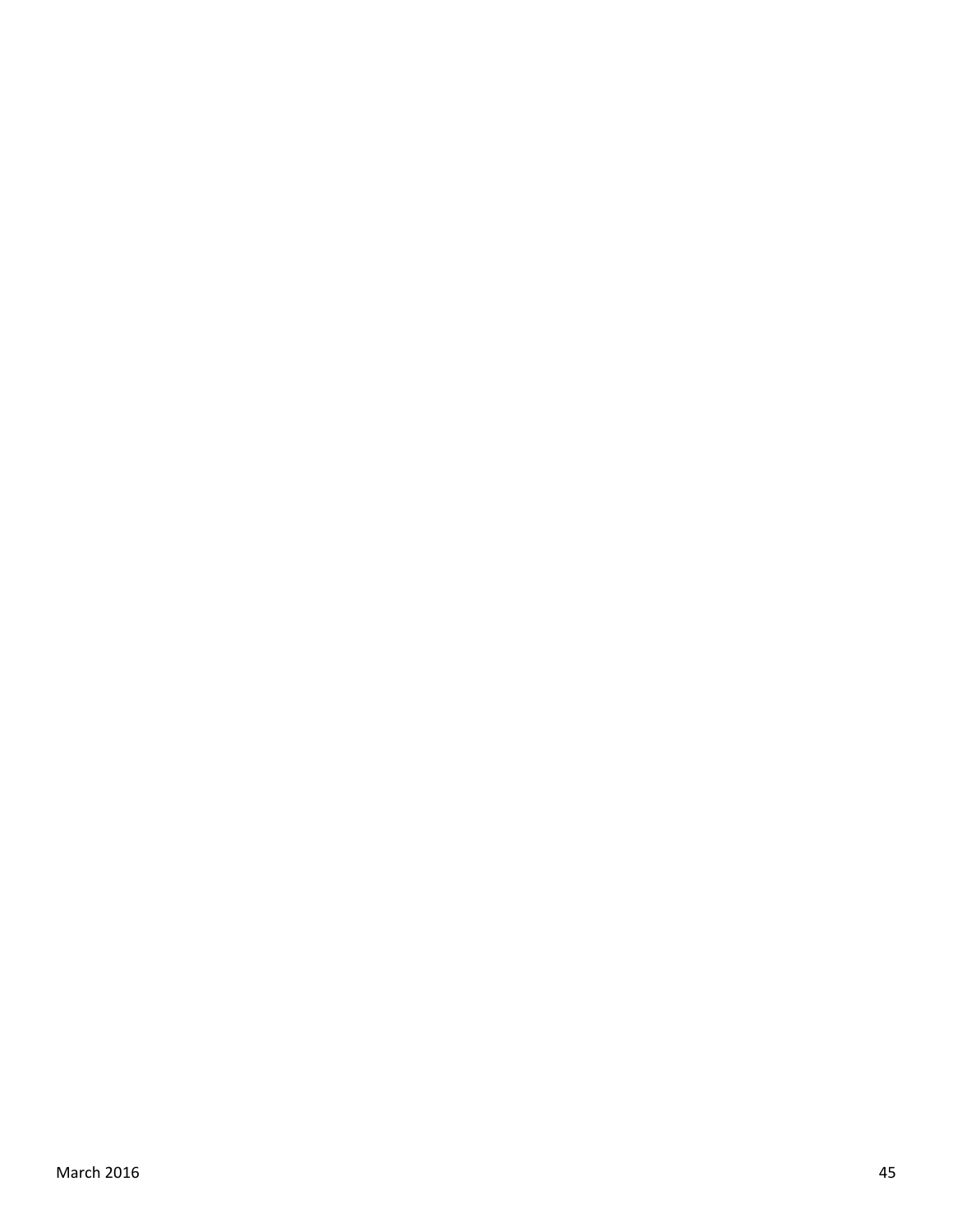# **Focus Area: Health Data Infrastructure** Project: Care Management Tools (Shared Care Plan Project)

**Project Summary:** The Shared Care Plan (SCP) project (formerly part of the SCÜP project) will provide a Shared Care Plan solution to Vermont's provider organizations. This project will ensure that the components of a shared care plan will be captured in a technical solution that allows providers across the care continuum to electronically exchange critical data and information as they work together in a team based, coordinated model of care.

# **Project Timeline and Key Facts:**

- April 2015 Through Learning Collaboratives, the need for a technical solution for Shared Care Plans was identified; UTP and SCP projects are aligned under a single project named SCÜP.
- June 2015 Discovery on aligned SCÜP project began.
- July 2015 Requirements gathering sessions with multiple communities performed and initial technical and business requirements drafted.
- August 2015 Requirements validated with target communities.
- October 2015 Technical Assessments of existing or proposed solutions meeting SCÜP use cases reviewed for alignment.
- November 2015 Technical proposal submitted to HDI Work Group by SCÜP team. SCÜP split into two projects (SCP and UTP) due to a difference in proposed solutions.
- December 2015‐January 2016 Continued discovery activities.
- March 2016 Status update provided to the HDI Work Group recommending that the SCP project continue its review of the consent requirements for Shared Care Plans. A technical solution is not recommended at this time.

# **Status Update/Progress Toward Milestones and Goals:**

- Integrated Care Management Learning Collaborative Cohort 1 communities requested shared care planning tools.
- Final findings reviewed with HDI Work Group. A technical solution is not recommended at this time.
- The final report including project findings for this project will be distributed in April 2016. Work on the consent requirements and consent management system will begin in Q2 2016.

# **Milestones (all Care Coordination Tools work streams):**

*Performance Period 1:* N/A

*Performance Period 1 Carryover:*

1. Discovery project to support long‐ term care, mental health, home care and specialist providers through a Universal Transfer Protocol solution:

Report due 4/15/15.

2. Engage in research and discovery to support selection of a vendor for event notification system in Vermont by 10/1/15.

*Performance Period 2:* Engage in discovery, design and testing of shared care plan IT solutions, an event notification system, and uniform transfer protocol. Create project plans for each of these projects and implement as appropriate, following SOV procedure for IT development:

1. Event Notification System: Procure solution by 1/15/16 and implement according to project plan for phased roll out.

2. SCÜP (shared care plans and uniform transfer protocol): Create project plan for this project that includes business requirements gathering by 9/30/15; technical requirements by 10/31/15; and final proposal for review by 1/31/16.

# *Performance Period 3*:

1. Event Notification System: Continue implementation of ENS according to contract with vendor through 12/31/16.

2. Shared Care Plan: Recommend revisions to the VHIE consent policy and architecture to better support shared care planning by 6/30/17.

3. Universal Transfer Protocol: Support workflow improvements at provider practices through existing contracts through 12/31/16.

4. Continue implementation of care management solutions, including VITLAccess, supporting Home Health Agencies and Area Agencies on Aging.

# **Metrics:**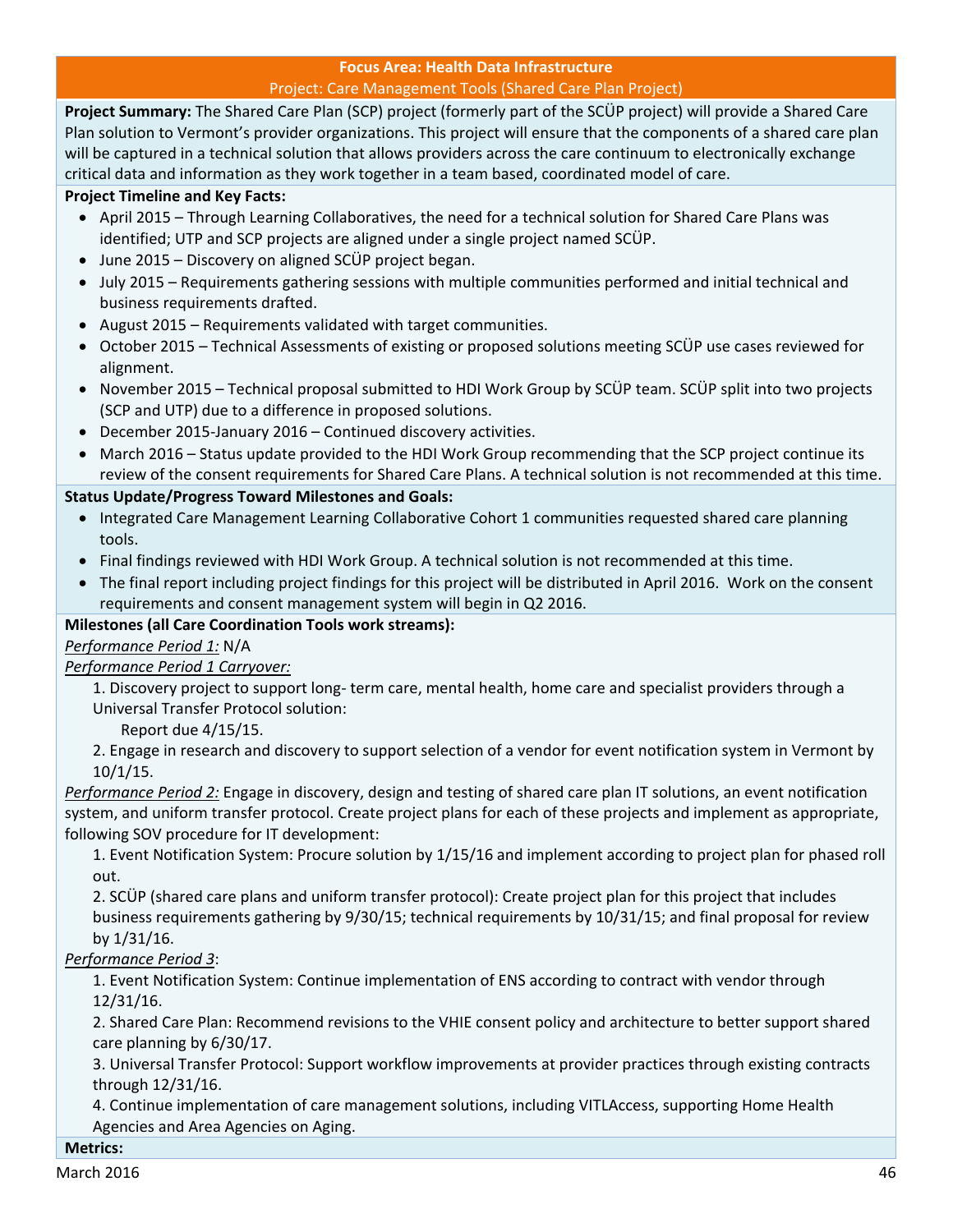CORE\_Health Info Exchange\_[VT]

**Additional Goals:**

# Lives Impacted: TBD

# Participating Providers: TBD

**Key Documents:**

**State of Vermont Lead(s):** Larry Sandage

**Contractors Supporting:** Bailit Health Purchasing; im21; Vermont Information Technology Leaders.

To view executed contracts, please visit the **VHCIP Contracts** page.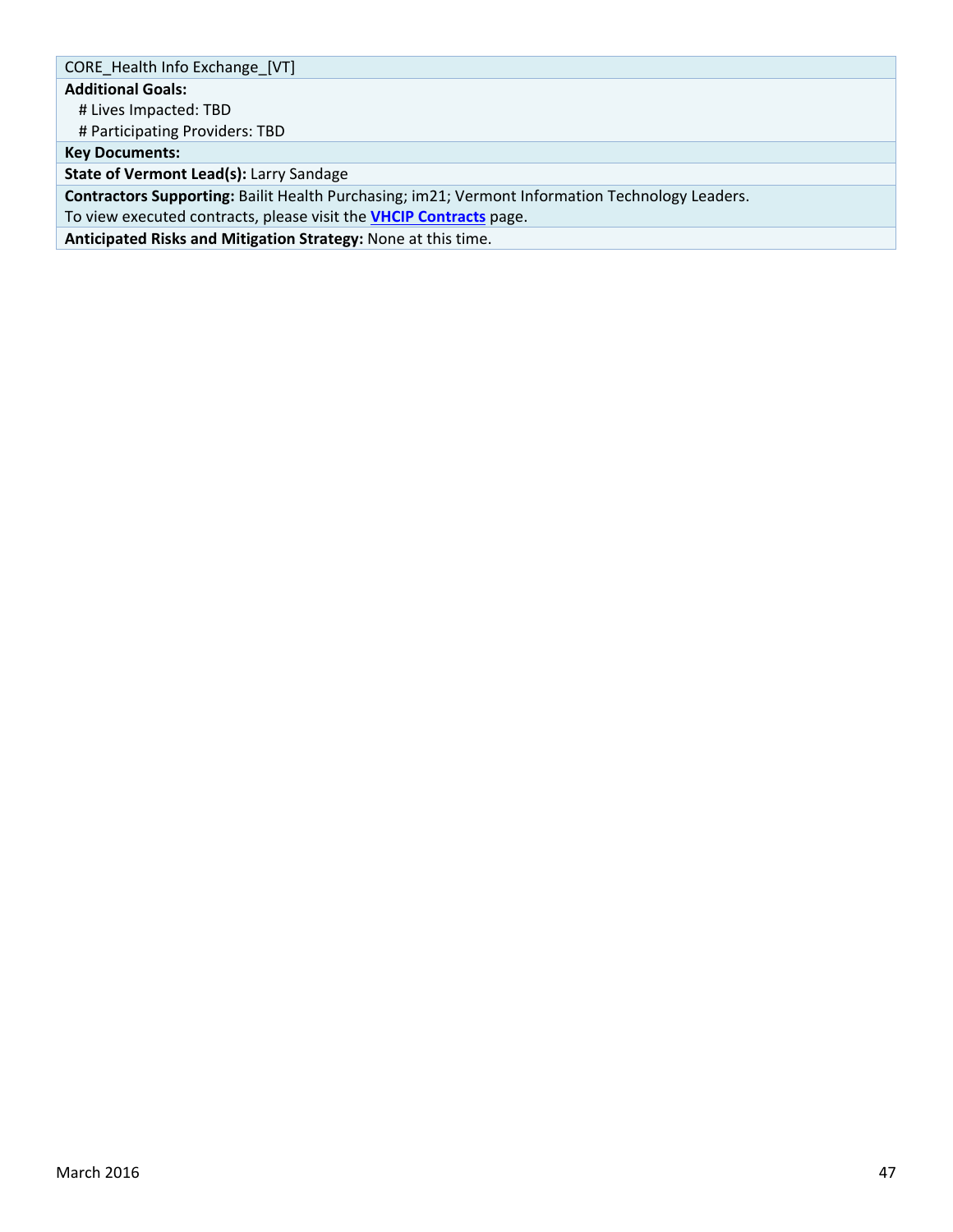#### **Focus Area: Health Data Infrastructure** Project: Care Management Tools (Universal Transfer Protocol)

**Project Summary:** The Universal Transfer Protocol (UTP) project (formerly part of the SCÜP project) will provide a Universal Transfer Protocol to Vermont's provider organizations. This project will ensure that a Universal Transfer Protocol will allows providers across the care continuum to exchange critical data and information as they work together in a team based, coordinated model of care; particularly when people transition from one care setting to another.

# **Project Timeline and Key Facts:**

- September 2014 Contractor im21 began UTP discovery.
- February 2015 Draft UTP charter and final UTP report submitted.
- April 2015 Through Learning Collaboratives, the need for a technical solution for Shared Care Plans was identified; UTP and SCP projects are aligned under a single project named SCÜP.
- June 2015 Discovery on aligned SCÜP project began.
- July 2015 Requirements gathering sessions with multiple communities performed and initial technical and business requirements drafted.
- August 2015 Requirements validated with target communities.
- October 2015 Technical Assessments of existing or proposed solutions meeting SCÜP use cases reviewed for alignment.
- November 2015 Technical proposal submitted to HDI Work Group by SCÜP team. SCÜP split into two projects (SCP and UTP) due to a difference in proposed solutions.
- March 2016 Status update provided to the HDI Work Group recommending that the UTP project work with the Learning Collaboratives to provide support services to transform practice workflows to support the UTP use case.

# **Status Update/Progress Toward Milestones and Goals:**

- Integrated Care Management Learning Collaborative Cohort 1 communities requested shared care planning tools.
- Former SCÜP project separated into two separate projects (SCP and UTP).
- Final findings reviewed with HDI Work Group. Project staff recommended that the UTP project work with the Learning Collaboratives to provide support services to transform practice workflows to support the UTP use case.

# **Milestones (all Care Coordination Tools work streams):**

*Performance Period 1:* N/A

*Performance Period 1 Carryover:*

1. Discovery project to support long‐ term care, mental health, home care and specialist providers through a Universal Transfer Protocol solution:

Report due 4/15/15.

2. Engage in research and discovery to support selection of a vendor for event notification system in Vermont by 10/1/15.

*Performance Period 2:* Engage in discovery, design and testing of shared care plan IT solutions, an event notification system, and uniform transfer protocol. Create project plans for each of these projects and implement as appropriate, following SOV procedure for IT development:

1. Event Notification System: Procure solution by 1/15/16 and implement according to project plan for phased roll out.

2. SCÜP (shared care plans and uniform transfer protocol): Create project plan for this project that includes business requirements gathering by 9/30/15; technical requirements by 10/31/15; and final proposal for review by 1/31/16.

# *Performance Period 3*:

1. Event Notification System: Continue implementation of ENS according to contract with vendor through 12/31/16.

2. Shared Care Plan: Recommend revisions to the VHIE consent policy and architecture to better support shared care planning by 6/30/17.

3. Universal Transfer Protocol: Support workflow improvements at provider practices through existing contracts through 12/31/16.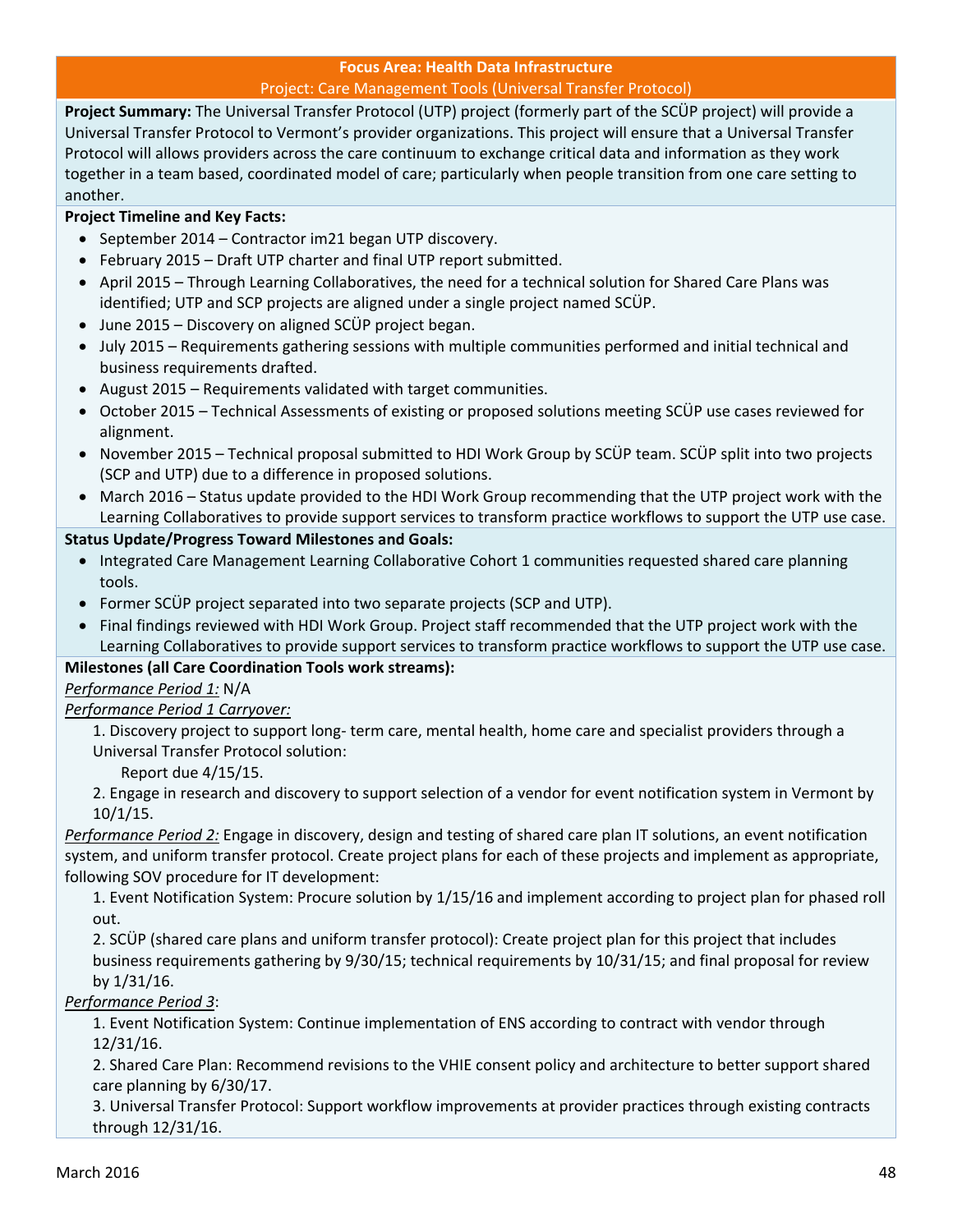4. Continue implementation of care management solutions, including VITLAccess, supporting Home Health Agencies and Area Agencies on Aging.

#### **Metrics:**

CORE\_Health Info Exchange\_[VT]

**Additional Goals:**

# Lives Impacted: TBD

# Participating Providers: TBD

**Key Documents:**

**State of Vermont Lead(s):** Larry Sandage

**Contractors Supporting:** Bailit Health Purchasing; im21; Vermont Information Technology Leaders.

To view executed contracts, please visit the **VHCIP Contracts** page.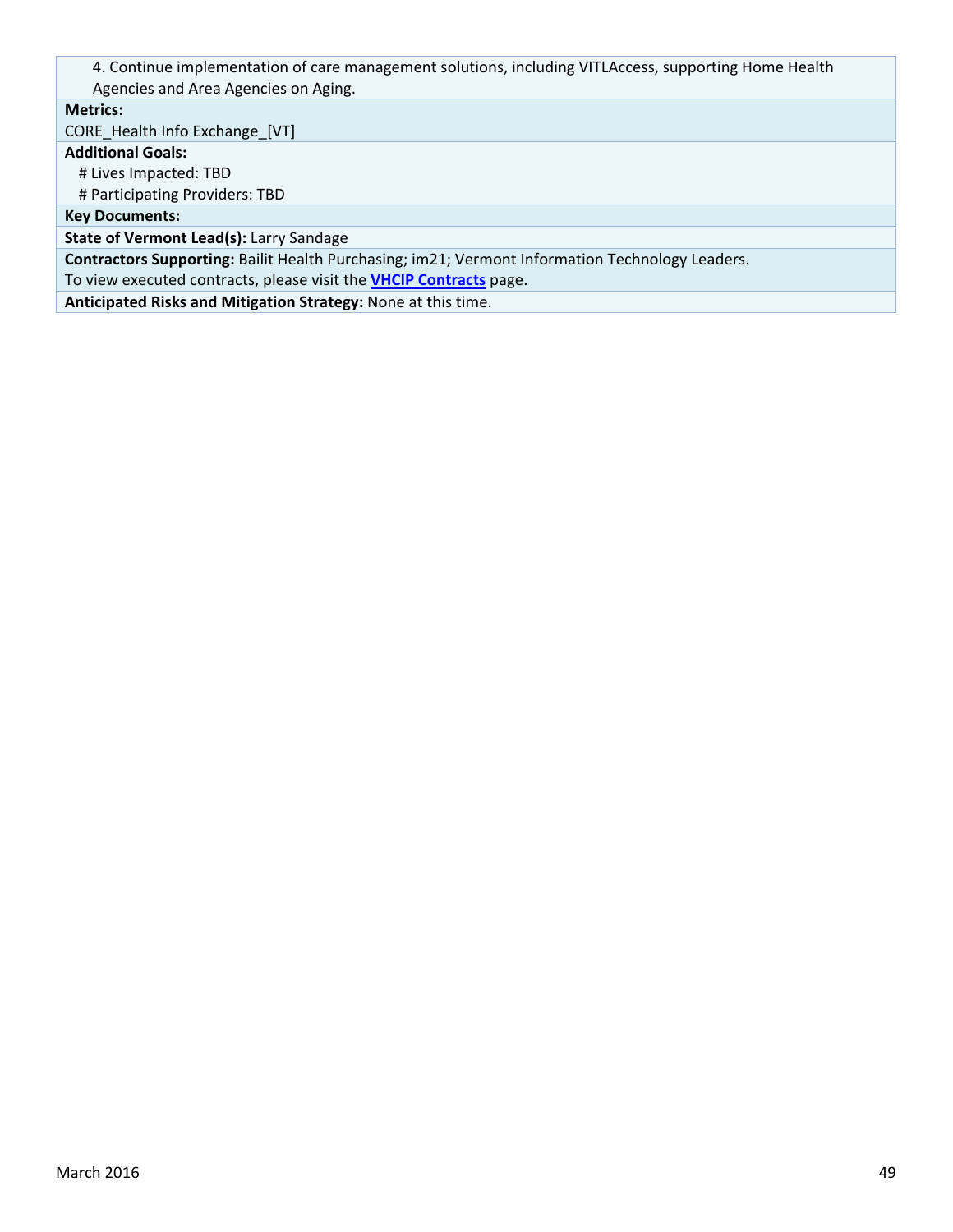### **Focus Area: Health Data Infrastructure** Project: Care Management Tools (Event Notification System)

**Project Summary:** The Event Notification System (ENS) project will implement a system to proactively alert participating providers regarding their patient's medical service encounters. VITL and the Vermont ACOs worked with the State to perform discovery and design of proposed ENS solutions. The selected ENS solution will provide admission, discharge, and transfer data to participating providers.

# **Project Timeline and Key Facts:**

- July 2014 VITL begins ENS project.
- August 2014 Proof of concept began with 2 selected vendors.
- January 2015 Research and discovery related to vendor selection.
- September 2015 Vendor selected.
- October 2015 VITL, State, and vendor in contract negotiations.
- March 2016 Contract approved.

# **Status Update/Progress Toward Milestones and Goals:**

- State of Vermont is working with VITL to procure Event Notification System. Contractor selected. Contract being routed for approval as of January 2016.
- PatientPing and VITL have completed implementation of all 15 VITL feeds in the PatientPing environment.
- Event Notification project is scheduling a formal launch in early April.

# **Milestones (all Care Coordination Tools work streams):**

*Performance Period 1:* N/A

# *Performance Period 1 Carryover:*

1. Discovery project to support long‐ term care, mental health, home care and specialist providers through a Universal Transfer Protocol solution:

Report due 4/15/15.

2. Engage in research and discovery to support selection of a vendor for event notification system in Vermont by 10/1/15.

*Performance Period 2:* Engage in discovery, design and testing of shared care plan IT solutions, an event notification system, and uniform transfer protocol. Create project plans for each of these projects and implement as appropriate, following SOV procedure for IT development:

1. Event Notification System: Procure solution by 1/15/16 and implement according to project plan for phased roll out.

2. SCÜP (shared care plans and uniform transfer protocol): Create project plan for this project that includes business requirements gathering by 9/30/15; technical requirements by 10/31/15; and final proposal for review by 1/31/16.

# *Performance Period 3*:

1. Event Notification System: Continue implementation of ENS according to contract with vendor through 12/31/16.

2. Shared Care Plan: Recommend revisions to the VHIE consent policy and architecture to better support shared care planning by 6/30/17.

3. Universal Transfer Protocol: Support workflow improvements at provider practices through existing contracts through 12/31/16.

4. Continue implementation of care management solutions, including VITLAccess, supporting Home Health Agencies and Area Agencies on Aging.

# **Metrics:**

CORE\_Health Info Exchange\_[VT]

# **Additional Goals:**

# Lives Impacted: TBD

# Participating Providers: TBD

# **Key Documents:**

**Lead(s):** Georgia Maheras, Larry Sandage

**Contractors Supporting:** Vermont Information Technology Leaders.

To view executed contracts, please visit the **VHCIP Contracts** page.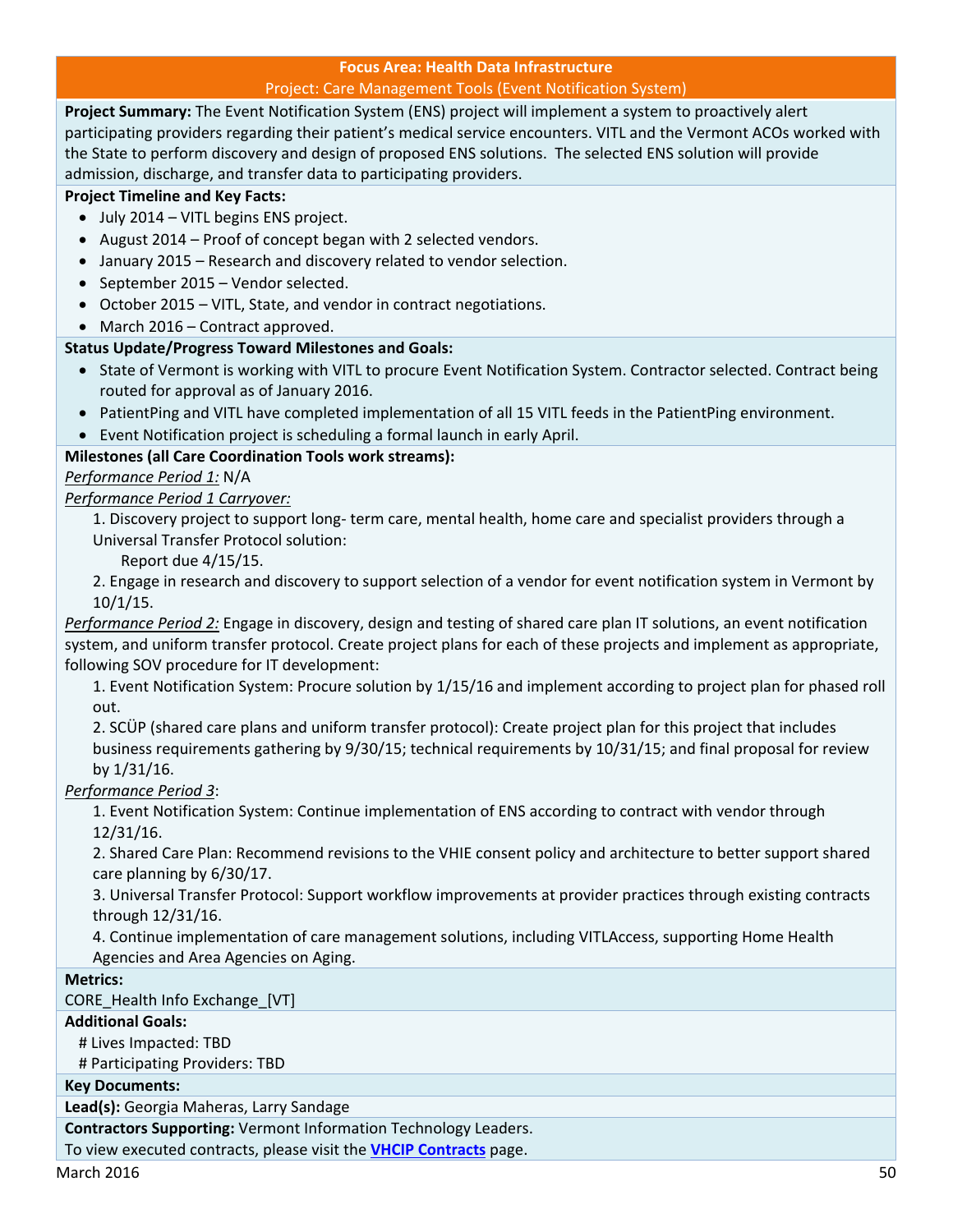# **Anticipated Risks and Mitigation Strategy:**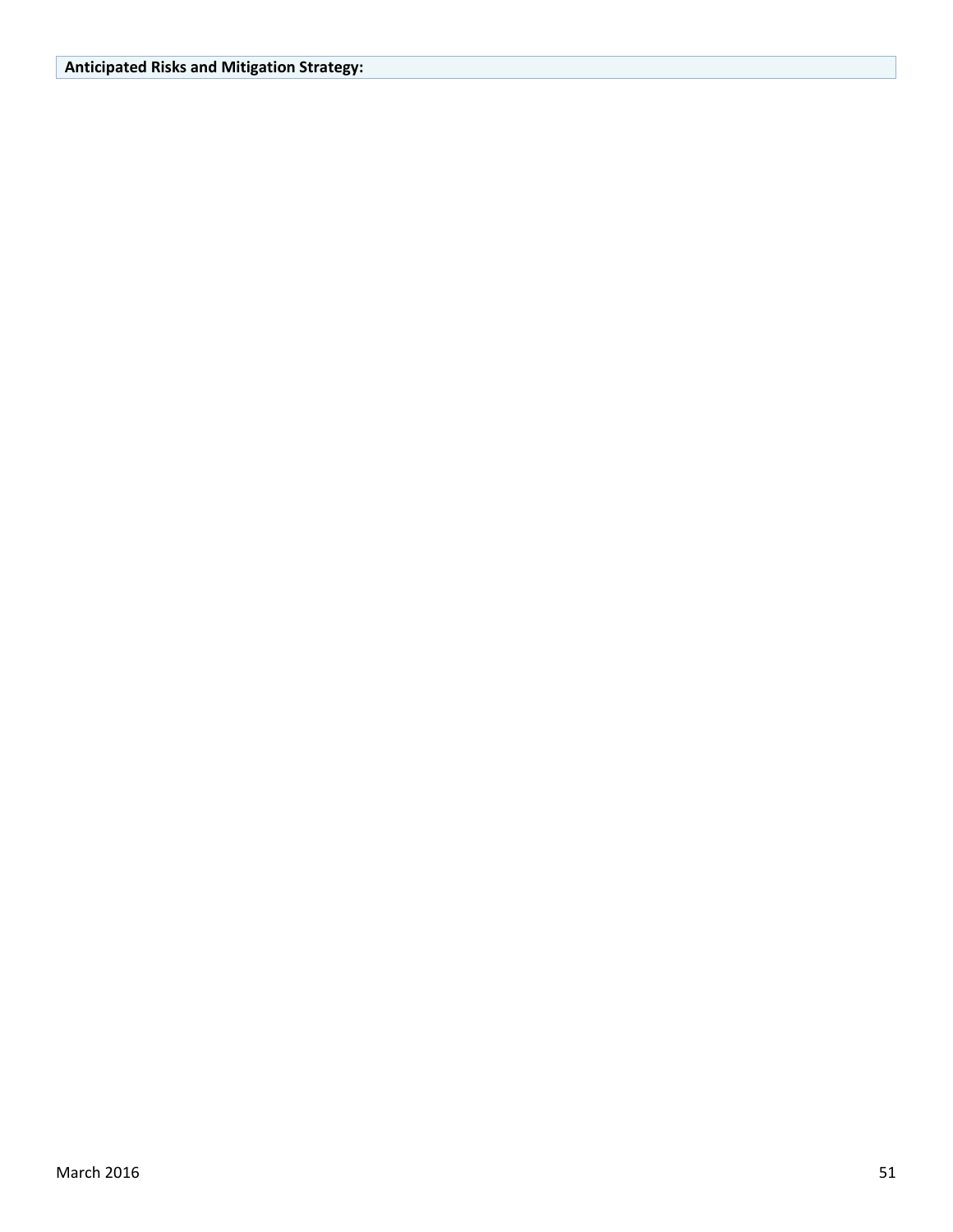#### **Focus Area: Health Data Infrastructure** Project: General Health Data – Data Inventory

**Project Summary:** Vermont engaged a contractor, Stone Environmental, to complete a statewide health data inventory that will support future health data infrastructure planning. This project built a comprehensive list of health data sources in Vermont, gathered key information about each, and catalogued them in a web-accessible format. The resulting data inventory is a web‐based tool that allows users (both within the State and external stakeholders) to find and review comprehensive information relating to the inventoried datasets. This work stream is complete.

# **Project Timeline and Key Facts:**

- November 2014 Contract executed.
- December 2014 Project launched.
- January 2015 Project convened Health Data Inventory Steering Committee to guide work.
- January‐May 2015 Dataset discovery and initial information collection.
- February-May 2015 One-on-one meetings with Health Data Inventory Steering Committee members and other key stakeholders.
- April-May 2015 Dataset prioritization.
- May-August 2015 Contract on hold pending CMMI approval of Performance Period 2 budget.
- August 2015 Project re-launched.
- September-November 2015 Data collection on prioritized datasets, recommendations development.
- November 2015 Draft report and recommendations submitted and shared with project leadership and HDI Work Group co-chairs for feedback.
- December 2015 Final recommendations presented to Health Data Infrastructure Work Group; final report submitted to project leadership; final web-accessible inventory launched. The project is complete.

# **Status Update/Progress Toward Milestones and Goals:**

- Contractor, working with SOV staff and key stakeholders, identified ~20 high priority datasets for deeper data collection; additional data collection on these prioritized datasets began in May 2015 and relaunched in September.
- Contractor engaged in research on possible portal framework options, and selected a solution already licensed by the State of Vermont.
- Draft report submitted to contract manager and shared with project leadership and HDI Work Group co-chairs in November 2015.
- Final report submitted and web-accessible inventory launched in December 2015.

# **Milestones:**

*Performance Period 1:* Conduct data inventory.

*Performance Period 1 Carryover:* Complete data inventory:

- 1. Draft analysis of health care data sources that support payment and delivery system reforms by 4/15/15.
- 2. Final data inventory due by 10/31/15.
- *Performance Period 2:* N/A

*Performance Period 3*: N/A

# **Metrics:**

CORE\_Health Info Exchange\_[VT]

# **Additional Goals:**

# Lives Impacted: N/A

# Participating Providers: N/A

# **Key Documents:**

- Stone Environmental Health Data Inventory Contract
- Final Health Data Inventory Report
- Searchable Health Data Inventory

# **State of Vermont Lead(s):** Sarah Kinsler

**Contractors Supporting:** Stone Environmental.

To view executed contracts, please visit the **VHCIP Contracts** page.

**Anticipated Risks and Mitigation Strategy:** This project is complete.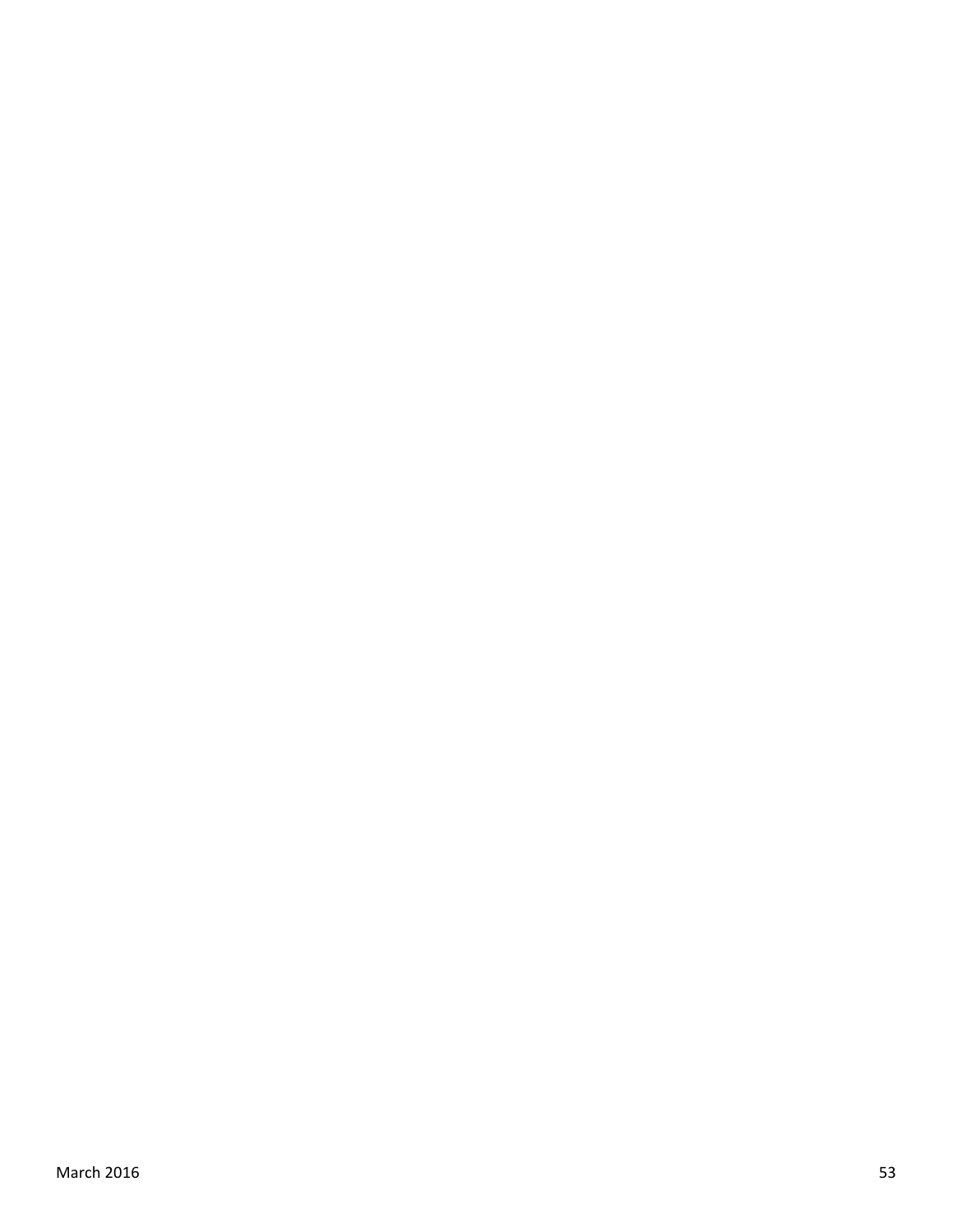#### **Focus Area: Health Data Infrastructure** Project: General Health Data – HIE Planning

**Project Summary:** The HIE Planning project resulted from a perceived gap in high-level planning and research in local and nationwide best practices for providing a robust, interoperable ability to transmit accurate and current health information throughout the Vermont health care landscape. This project will conduct further research in best practices around improving clinical health data quality and connectivity resulting in recommendations to the HIE/HIT Work Group. Additionally, the HDI Work Group has participated on multiple occasions in the 2015 revision of Vermont Health Information Technology Plan, which is scheduled for release in January 2016.

# **Project Timeline and Key Facts:**

- December 2014 Contractor selected for HIE Planning project.
- April 2015-September 2015 HIE Planning project contracting process put on hold pending Federal approval.
- October 2015 HIE Planning work began.

# **Status Update/Progress Toward Milestones and Goals:**

- Contractor selected and kick-off meeting with outlined roles and responsibilities conducted.
- Work is ongoing.
- HIT Plan released in January 2016 and is pending approval at the Green Mountain Care Board as of March 2016.

# **Milestones:**

*Performance Period 1:* Provide input to update of state HIT plan.

*Performance Period 1 Carryover:* N/A

*Performance Period 2:* 

- 1. VHCIP will provide comment into the HIT Strategic Plan at least 4 times in 2015.
- 2. HDI Work Group will identify connectivity targets for 2016‐2019 by 6/30/16.

*Performance Period 3*: Finalize connectivity targets for 2016‐2019 by 12/31/16.

#### **Metrics:**

CORE\_Health Info Exchange\_[VT]

#### **Additional Goals:**

# Lives Impacted: N/A

# Participating Providers: N/A

**Key Documents:**

**State of Vermont Lead(s):** Georgia Maheras

**Contractors Supporting:** Stone Environmental.

To view executed contracts, please visit the **VHCIP Contracts** page.

**Additional Supporting Information:** None at this time.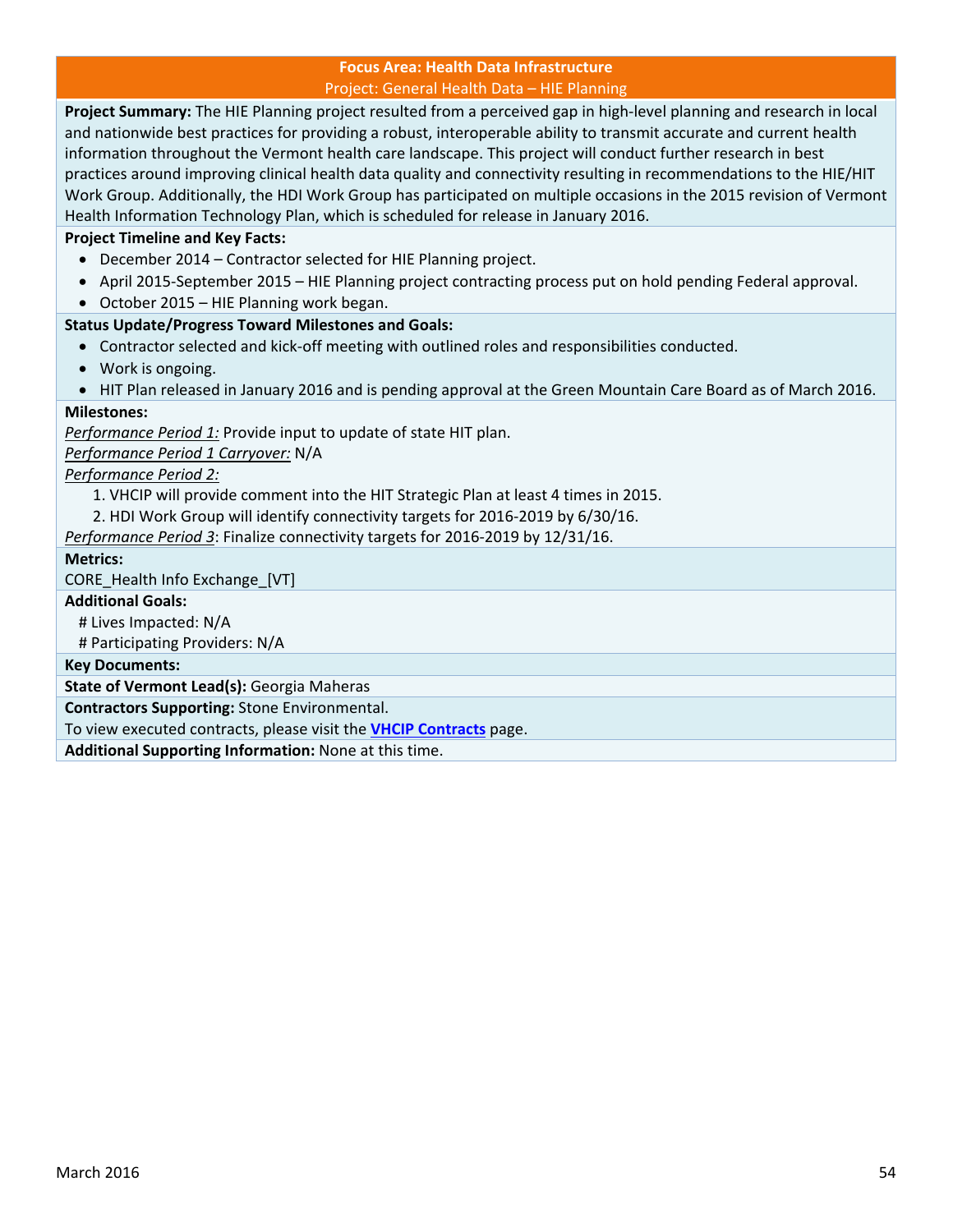#### **Focus Area: Health Data Infrastructure** Project: General Health Data – Expert Support

**Project Summary:** This is a companion project to all of the projects within the Health Data Infrastructure focus area. Due to the nature of those projects, we need specific skills to support the State and stakeholders in decision-making and implementation. The specific skills needed are IT Enterprise Architects, Business Analysts, and Subject‐Matter Experts.

#### **Project Timeline and Key Facts:**

Accessed as necessary to support various Health Data Infrastructure projects.

# **Status Update/Progress Toward Milestones and Goals:**

- IT-specific support to be engaged as needed.
- Enterprise Architect, Business Analyst and Subject Matter Experts identified.

### **Milestones:**

#### *Performance Period 1:* N/A

*Performance Period 1 Carryover:* N/A

*Performance Period 2:* Procure appropriate IT‐specific support to further health data initiatives – depending on the design of projects described above, enterprise architects, business analysts, and others will be hired to support appropriate investments.

*Performance Period 3*: Procure appropriate IT‐specific support to further health data initiatives – depending on the design of projects described above, enterprise architects, business analysts, and others will be hired to support appropriate investments.

# **Metrics:**

CORE Health Info Exchange [VT]

# **Additional Goals:**

# Lives Impacted: N/A

# Participating Providers: N/A

**Key Documents:**

**State of Vermont Lead(s):** Georgia Maheras

**Contractors Supporting:** Stone Environmental; TBD.

To view executed contracts, please visit the **VHCIP Contracts** page.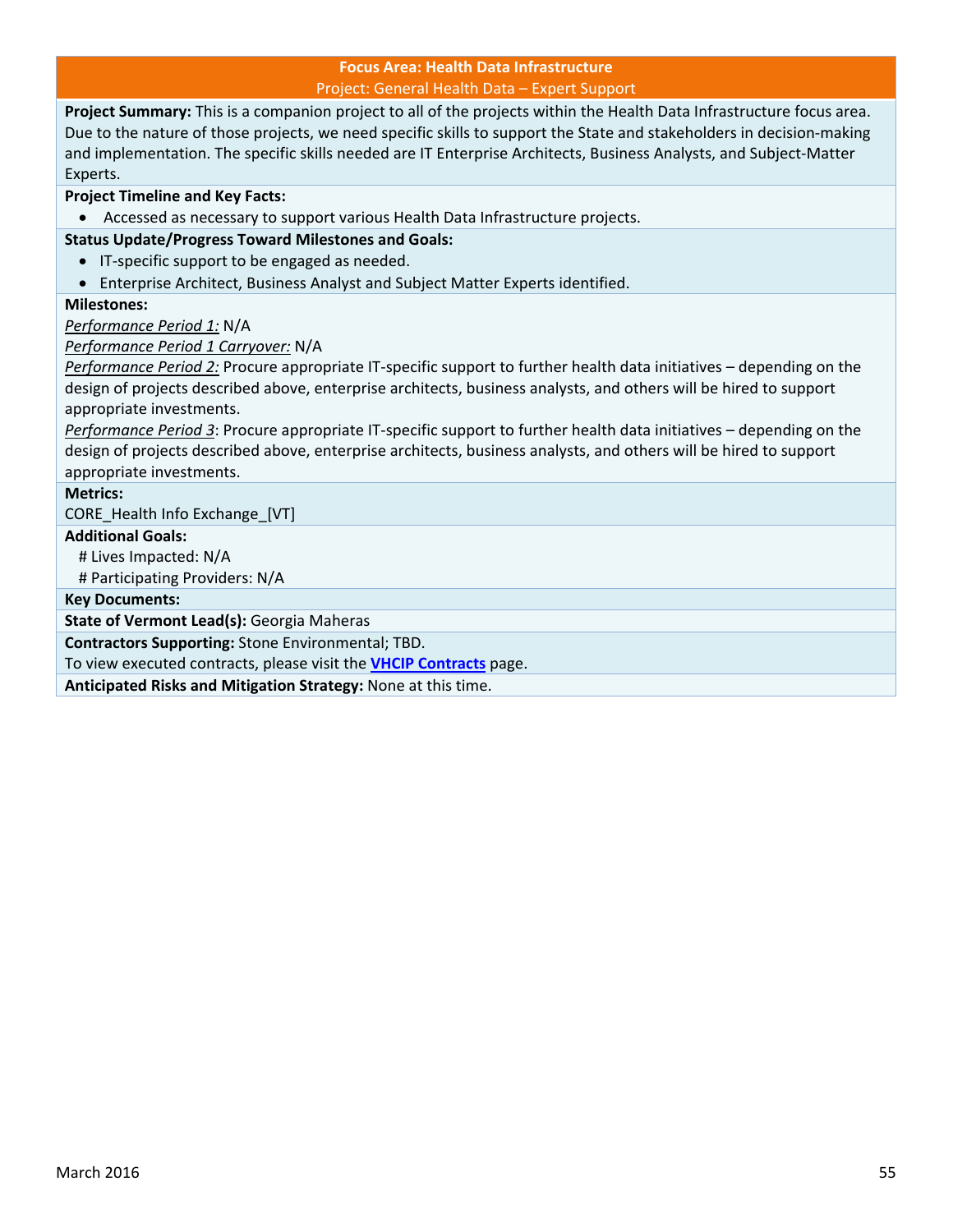# **Focus Area: Evaluation**

# **Focus Area: Evaluation**

# Projects: Self‐Evaluation Plan and Execution; Surveys; Monitoring and Evaluation Activities within Payment Programs

**Project Summary:** All SIM efforts are evaluated to ensure the process and outcomes, work for Vermont, its residents, payers, and providers. The evaluations occur by program, by population, and by region to ensure there are no unintended consequences and enable staff to better expand lessons learned quickly. Below is a list of SIM‐supported projects and tasks underway in the Evaluation focus area:

- Development and execution of a Self‐Evaluation Plan;
- Surveys to measure patient experience and other key factors, as identified in payment model development; and
- Monitoring and evaluation activities within payment programs.

# **Project Timeline and Key Facts:**

- September 2014 Initial Self-Evaluation contract executed.
- June 2015 Self-Evaluation Plan draft submitted to CMMI.
- November 2015 RFP re-released for sub-set of the State-led Evaluation Plan.
- March 2016 State-led Evaluation contract executed.
- November 2017 State-led Evaluation Report to be finalized.
- Annually Patient Experience Survey for P4P (PCMH) and Shared Savings Program.
- Annually according to specified project plans Shared Savings Program monitoring and evaluation activities.

# **Status Update/Progress Toward Milestones and Goals:**

- RFP re-released for State-led Study portion of the State-led Evaluation Plan in November 2015 due to significant differences between planned implementation activities and original contract scope; Vermont procurement guidelines required a new competitive bidding process. Vermont selected a bidder in December 2015; a contract with the new State‐led Evaluation contractor was executed in March 2016.
- Ongoing activities including conducting annual patient experience survey and other surveys as identified in payment model development; analyses of the commercial and Medicaid Shared Savings Programs according to program specifications, and ongoing monitoring and evaluation by SOV staff and contractors occurring as needed according to project plan.

# **Milestones:**

# **Self‐Evaluation Plan and Execution**

# *Performance Period 1:*

- 1. Procure contractor: Hire through GMCB in Sept 2013.
- 2. Evaluation (external):
	- Number of meetings held with Quality and Performance Measurement Work Group on evaluation (goal=2).
	- Evaluation plan developed.
	- Baseline data identified.

# *Performance Period 1 Carryover:*

- 1. Design Self‐Evaluation Plan for submission to CMMI by 6/30/15.
- a. Elicit stakeholder feedback prior to submission.
- 2. Once approved by CMMI, engage in Performance Period 1 Carryover activities as identified in the plan.

# *Performance Period 2:*

- 1. Procure new self‐evaluation contractor by 2/28/16 to execute contractor‐led self‐evaluation plan activities.
- 2. Continue to execute self‐evaluation plan using staff and contractor resources.

3. Streamline reporting around other evaluation activities within 30 days of CMMI approval of self‐evaluation plan.

*Performance Period 3*: Execute Self‐Evaluation Plan for 2016 and 2017 according to timeline for Year 3 activities.

# **Surveys**

# *Performance Period 1:* N/A

*Performance Period 1 Carryover:* Conduct annual patient experience survey (Performance Period 1 surveys only):